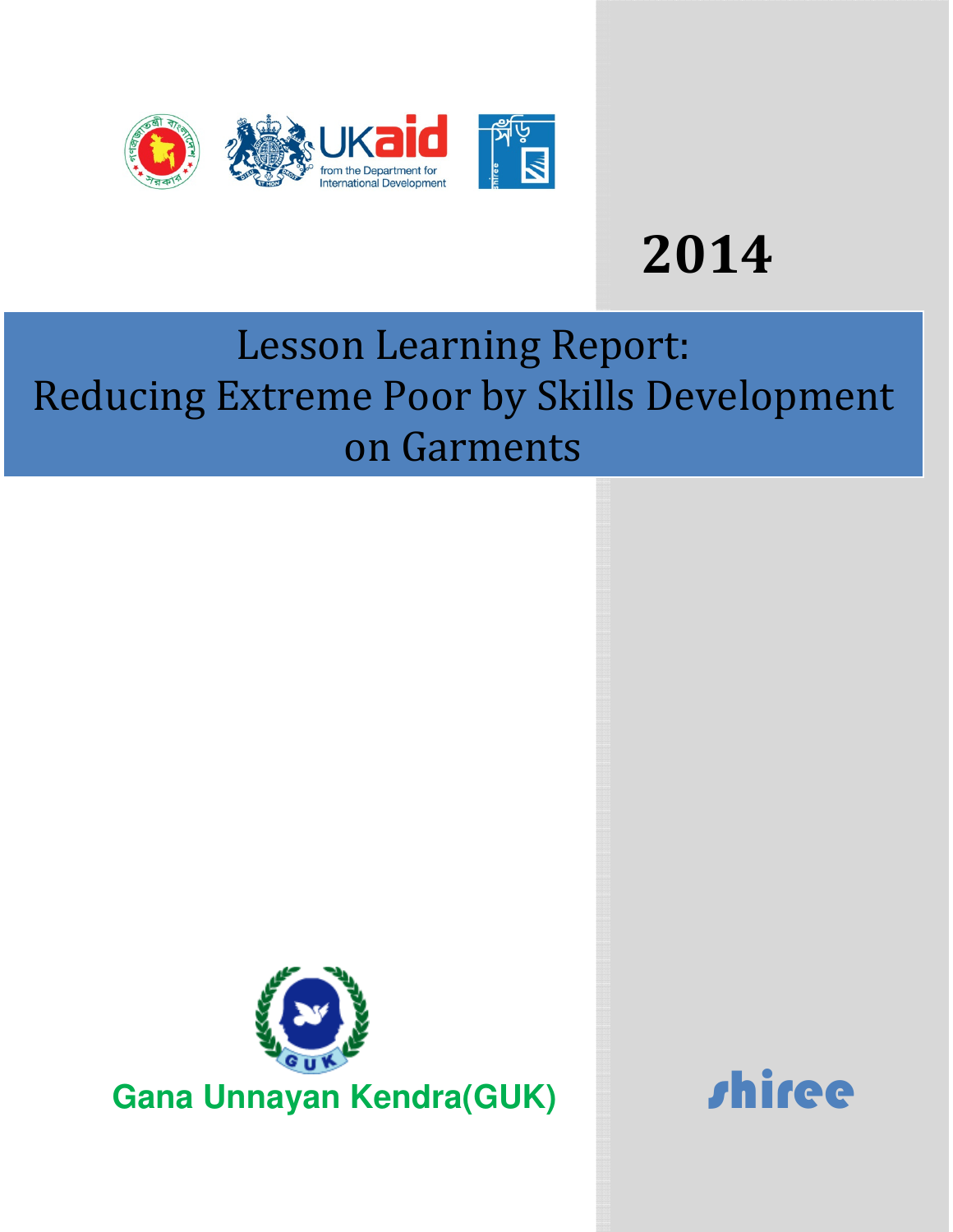# **Table of Contents**

| ECONOMIC EMPOWERMENT OF THE POOREST (EEP/SHIREE) 5           |
|--------------------------------------------------------------|
|                                                              |
|                                                              |
|                                                              |
|                                                              |
|                                                              |
|                                                              |
|                                                              |
|                                                              |
|                                                              |
|                                                              |
|                                                              |
|                                                              |
|                                                              |
|                                                              |
|                                                              |
|                                                              |
|                                                              |
|                                                              |
|                                                              |
|                                                              |
|                                                              |
|                                                              |
| HOUSING CONDITION AND ACCESS TO WATER SUPPLY, SANITATION AND |
|                                                              |
|                                                              |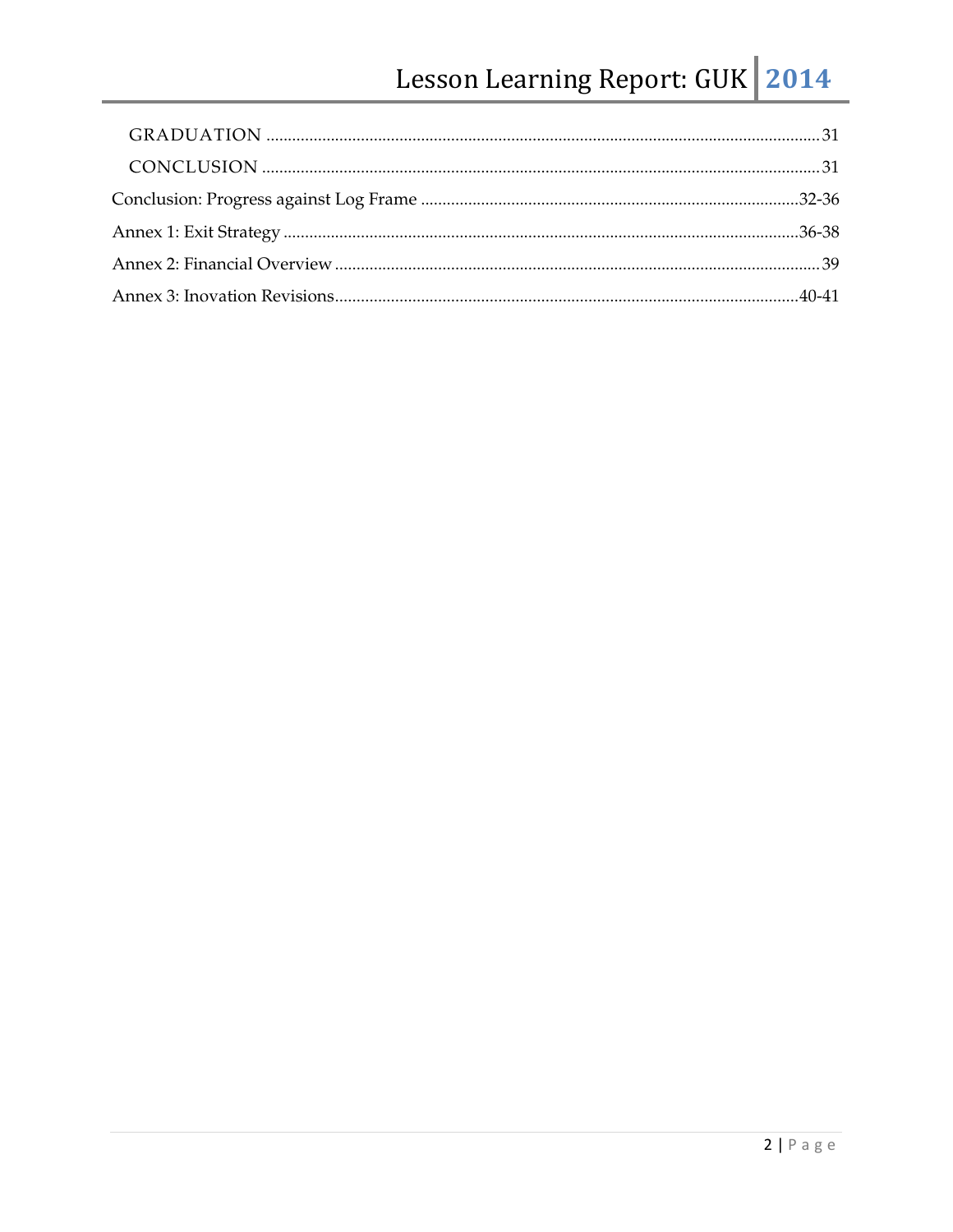### Summary Lessons

#### **1. Community Mobilization:**

Ready Made Garments (RMG) trade is an increasingly growing sector in Bangladesh that needs to be further utilized through NGO's and aid projects. The project saw an immediate need in extending the geographical location of its training centres and factories in order to have a greater impact on the extreme poor communities.

In the initial stages of the project, rumours spread within the local community of human trafficking as the project's model required training participants (often young women) and facilitating their relocation 300km away to a factory in Dhaka. Households became reluctant in allowing their family members to partake in the project. Although bringing UP Chairmen and Imams on-board proved vital in winning the goodwill and support families, the late response resulted in missed opportunities for some.

The project saw a significant change in lifestyle and prospects for young and unemployed men and women who received garments training and a job placement in Dhaka. These beneficiaries acquired skills which make them highly favorable to the RMG sector– and as a result, are meeting the economic labor demand. Beneficiaries who were involved with the project were able to progress to better paid employment and working conditions as skilled workers.

#### **2. Secondary Income Generating Activity:**

- In order to increase support to beneficiary family members who remain in the village, and strengthen household support/goodwill for the primary intervention, it is beneficial to increase the value of the secondary IGA transfer to 7,000-10,000 Tk. and need to provide IGA training in order to further support the household needs.

#### **3. Savings:**

Endline indicates that 96.9% of households have savings, among which over 25% have savings between 5,000-10,000 Tk.

- Specifically through awareness training sessions which included 'savings attitudes' to encourage households to save money, almost all the BHH's have some savings. The average of households savings is 9,784 Tk. and came directly from the beneficiary and not livestock or IGA.

#### **4. Graduation:**

- Endline findings indicate a considerable change in household income. The mean per capita per-day regular income in baseline was 18.35 Tk., which increased to 65.13 Tk. during endline. About 84.4% of households crossed the extreme poverty line and their per capita, per day income is greater than 32.5 Tk.

The mean house-size increased by approximately 60sqft by the end of the project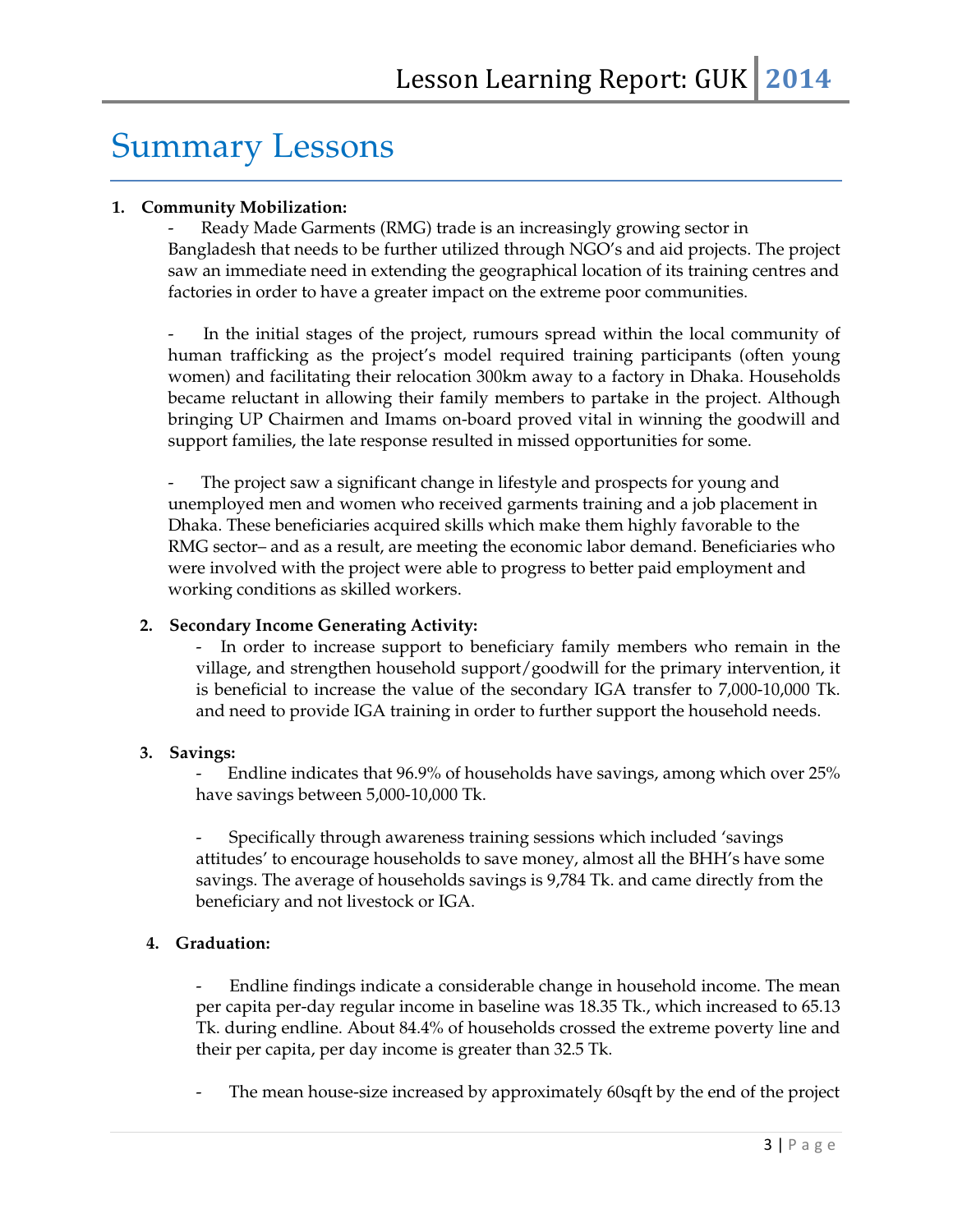There has been a positive shift in defecation practices within the beneficiary household upon endline. All households indicate using ring/slab latrines/pit latrines/sanitary latrines as opposed to open space.

#### **5. Beneficiary Drop Out:**

- Early dropouts were exhibited in the project due to either a lack of interest among beneficiaries or a conflict of priorities where beneficiaries had later decided to pursue other livelihood strategies.

In comparison to Apex, other partners who pay less generous stipends continue to face problems with the level of staff dropout- also problems with living conditions resulting in significant additional expenses for beneficiaries who had to find and pay for alternative fuels.

Women in particular saw a high dropout rate due to marriage. After participating in the training and working for some time to save money, many of the beneficiaries could not continue to work after entering marriage due to their household arrangements with their family.

Many beneficiaries faced difficulties in adjusting to the urban life of living in Dhaka as part of the project. Increased support and pre and post arrival is crucial for the beneficiary to transition accordingly while away from their family and home.

As working conditions vary from factory to factory, addressing the needs of the extreme poor beneficiaries will not be inclusive for all. The negotiations with factory owners prove to be challenging in terms of pay and working conditions; 2 main contributors to beneficiary drop outs.

The project should implement a process in place to ensure the health and safety of beneficiaries in order to reduce number of drop outs.

- A small number of beneficiaries returned to their homes as a result of family pressure during their internship period at the factories. Cultural norms and pressure by the family for the beneficiary to marry and have a family prove to be a challenge in drop out numbers.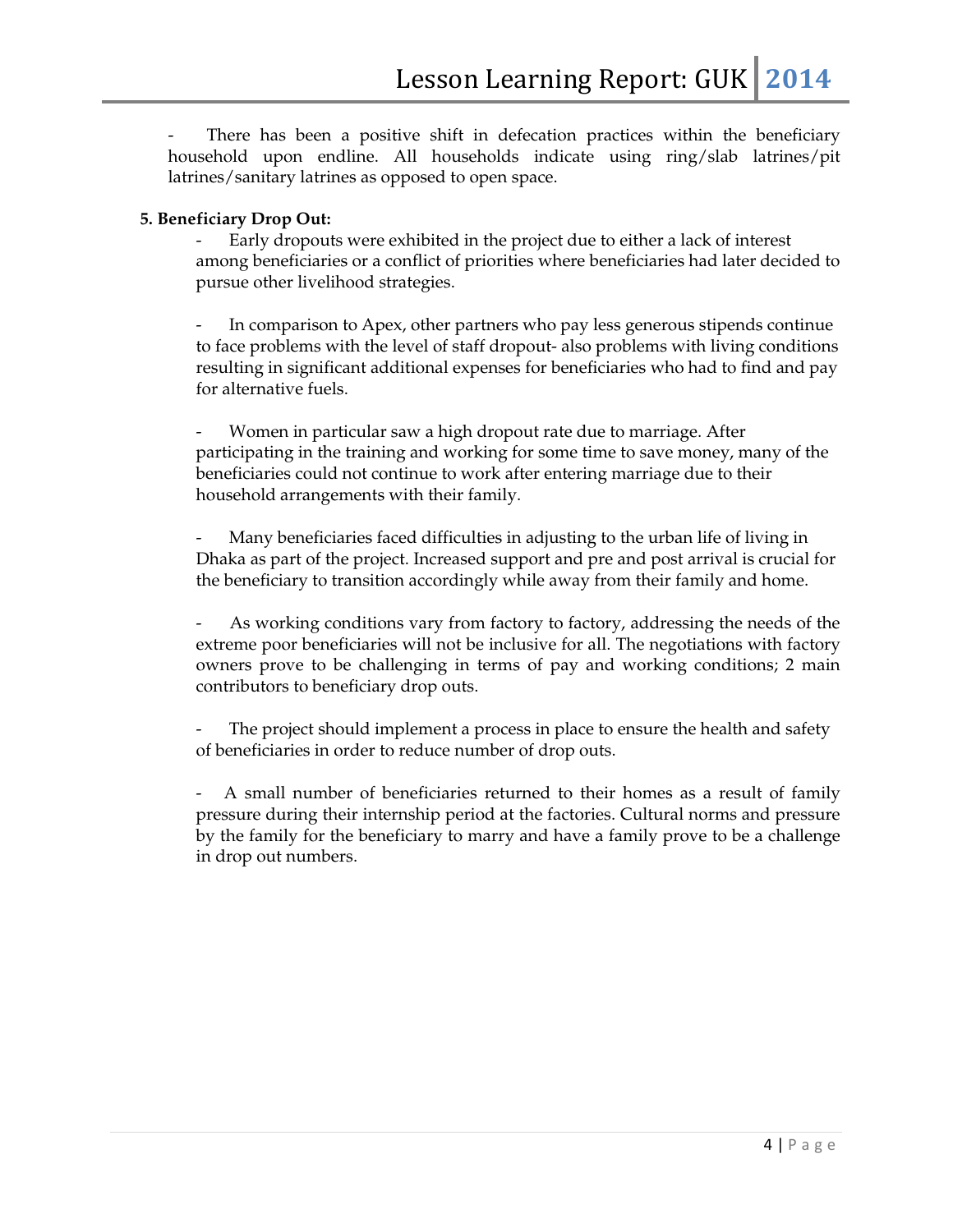### Introduction

#### ECONOMIC EMPOWERMENT OF THE POOREST (SHIREE)

The Economic Empowerment of the Poorest (EEP) Project is a partnership between UKAID from the Department for International Development, Swiss Agency for Development and Cooperation and the Government of Bangladesh that aims to take one million people out of extreme poverty by 2015. The programme has adopted the name *shiree* meaning steps in Bangla, reflecting the approach towards helping people to progress out of poverty. There are two Shiree challenge funds, the Scale Fund and the Innovation Fund. Both are distributed to NGO implementing partners via a competitive process with selection made by an Independent Assessment Panel. The Scale Fund supports proven approaches to addressing extreme poverty while the Innovation Fund enables innovative approaches to be tested and enhanced in implementation. Scale Fund grants are typically of the order of £3million, covering around 10,000 direct beneficiary households each. Innovation Fund grants are also substantial, averaging £300,000 and up to 2,000 HH (households). There are currently 36 active sub projects, 15 Scale Fund and 21 Innovation Fund working with approximately 300,000 HH.

Inherent in an Innovation Fund's programme design is the objective that these projects will be closely and continuously monitored and evaluated with successes scaled up, either by directly utilising available Shiree's resources, or indirectly through other funding routes or by influencing the design of other projects and programmes.

The Shiree programme also has a mandate to research the dynamics of extreme poverty and of the effectiveness of interventions designed to address extreme poverty. This research and the learning from Shiree projects feed a growing stream of pro-extreme poor advocacy activities, including the development of a Manifesto for the Extreme Poor<sup>1</sup>. This comprehensive effort is contributing towards the eradication of extreme poverty in Bangladesh by 2022.

#### INNOVATION ROUND THREE

 $\overline{a}$ 

The Innovation Fund is distributed via themed bidding rounds. Round One focussed on peripheral or marginalised regions exhibiting a high incidence of extreme poverty. The theme for Round Two was innovative approaches towards addressing seasonal hunger (Monga). Round Three focused on marginalised groups, a theme that was identified from Shiree's experience working with the extreme poor and evidence that marginalised groups make up a disproportionate number of the extreme poor. These groups include elderly people, the physically challenged, religious or ethnic minorities, who have been largely failed by state and non-state interventions. 7 NGO projects were selected of which the total value of contracts was £1,893,069 with 7,160 beneficiaries.

<sup>1</sup> See: http://www.manifestofortheextremepoor.com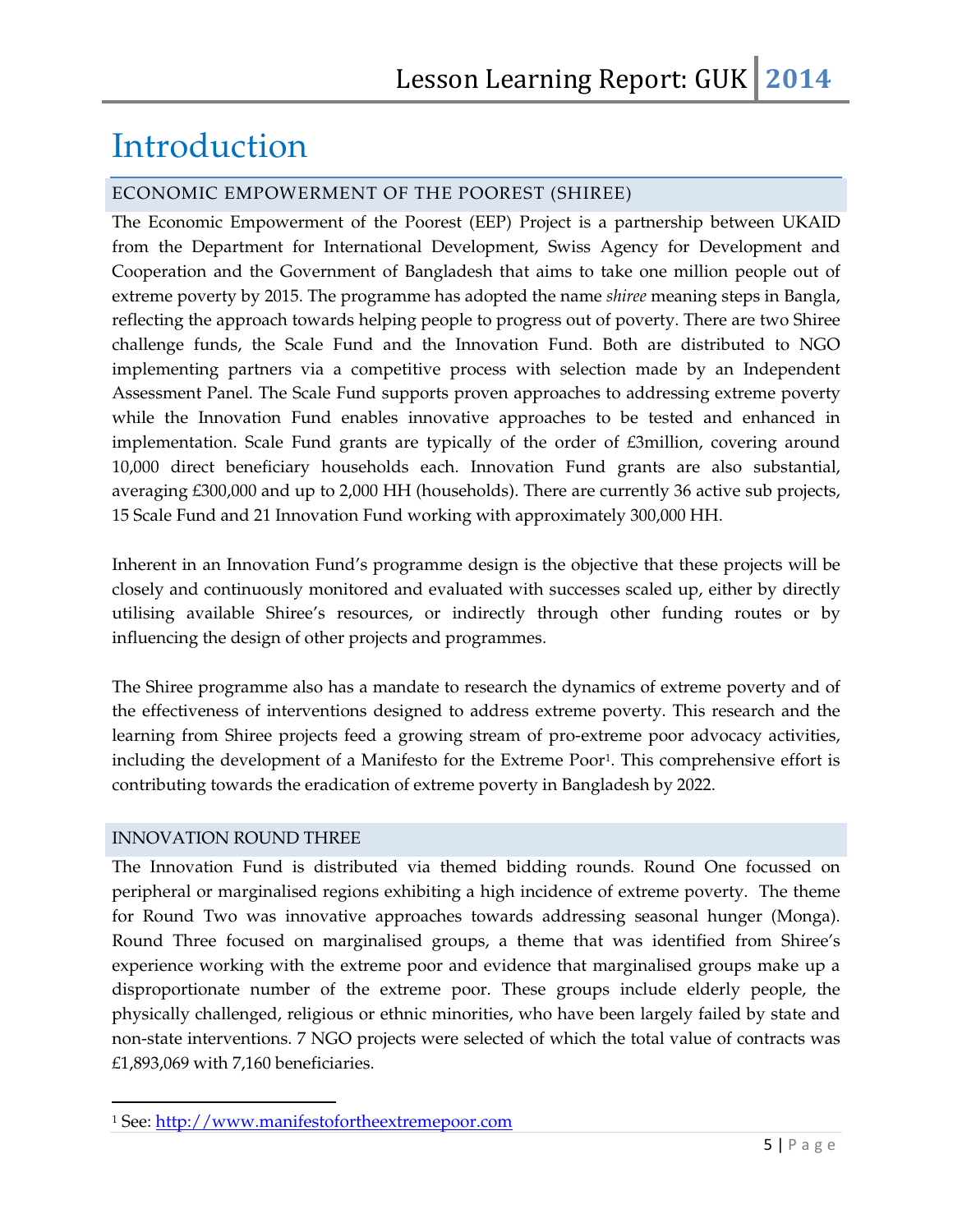#### THE LESSON LEARNING REPORTS

12 Lesson Learning reports were produced in 2012 for Innovation Rounds One and Two. This report is focused on the Gana Unnayan Kendra (GUK) project learning, and forms part of the Innovation Round Three Lesson Learning reports. The reports have been produced for three main reasons: firstly to capture and to make available the significant learning from each individual project, secondly to provide an impact assessment that can inform decisions regarding the potential scale up of project activities, and thirdly, to provide an instrument for interaction, reflection and appreciative dialogue between the Shiree team, NGO project staff members and beneficiaries. Each report follows a similar structure that reflects the key elements of this intensive and interactive process.

#### THE PROCESS LEADING TO THE REPORT

A similar process has been followed during the preparation of each report. **Chapter One**  summarises the narrative of the project from design and inception through to completion. This chapter draws on the initial Project Memoranda as well as the output of several independent (SILPA) reviews conducted during the course of the project. GUK was asked to submit relevant documents to support the finding of this chapter and the chapter was reviewed and endorsed by the NGO project staff prior to finalisation. **Chapter Two** outlines the output of an Impact Survey conducted according to a standard methodology for all 12 projects. This survey was undertaken by trained enumerators adopting a similar methodology to that used for the Scale Fund CMS3 instrument.2 The baseline census (CMS1) is used for comparisons. The **Conclusion** is a comparison between final project achievements and the original logical framework. The **Annex** includes a summary of the **project exit strategy**, a brief sub project **financial profile** and any **innovation revisions** to the project.

In all cases the report has been shared in draft, at several stages, with the concerned NGO, feedback has been received and appropriate adjustments made.

 $\overline{a}$ 

<sup>&</sup>lt;sup>2</sup> See: <u>http://www.shiree.org/extreme-poverty-monitor/#.UGp4U03A-a8</u>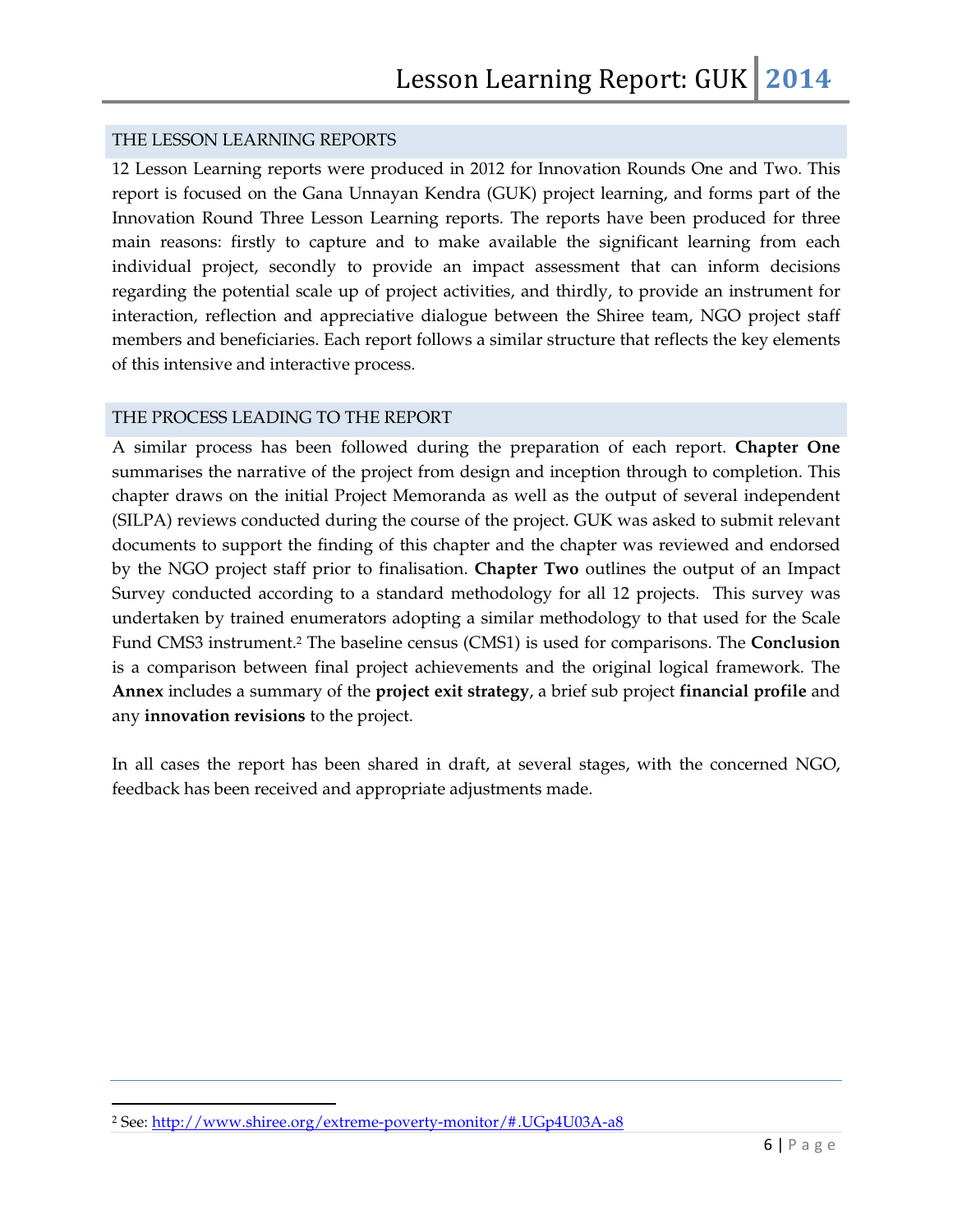## Chapter One: Project Summary 2011-2013

#### DOCUMENTS CITED

- Project Memorandum
- Inception Report
- Project Activities Log
- Quarterly Change Reports and Self Review Reports
- SILPA 2012
- GUK Annual Reports
- Field Reports (shiree)
- Monthly and Annual Progress Reports
- CMS 2 Reports
- CMS 4 Reports
- CMS 6 Reports

#### INTRODUCTION

|  |  |  | CMS 6: Summary of GUK Interventions |
|--|--|--|-------------------------------------|
|--|--|--|-------------------------------------|

| <b>Beneficiary Information</b>                                           | 2011 | 2012      | 2013      | Cumulative | <b>Target</b><br>(according<br>to log<br>frame) |
|--------------------------------------------------------------------------|------|-----------|-----------|------------|-------------------------------------------------|
| <b>BHH</b> selection complete                                            | 411  | 804       | 537       | 1,752      | 1160                                            |
| BHH profiles (CMS 1) complete                                            | 259  | 509       | 392       | 1,160      | 1160                                            |
| BHH who dropped out or migrated                                          | 152  | 295       | 117       | 592        |                                                 |
| BHHs receiving skill training/capacity<br>building (for garments jobs)   | 192  | 521       | 447       | 1,160 BHHs | 1160                                            |
| BHHs receiving IGA/skill<br>training/other capacity building<br>training | 259  | 509       | 392       | 1,160 BHHs | 1160                                            |
| BHHs receiving asset transfer                                            |      | 643       | 517       | 1,160 BHHS | 1160                                            |
| Total value of assets/cash distributed<br>(BDT)                          |      | 1,286,000 | 1,034,000 | 2,320,000  |                                                 |
| Social safety net support                                                | 36   | 105       | 128       | 269 BHHs   |                                                 |
| Temporary access to khas land (1 year<br>lease)                          | 51   | 18        | 15        | 84BHHs     |                                                 |

#### **Goal**

The goal of the Gana Unnayan Kendra (GUK) project is to create employment opportunities by enhancing the skills of individuals in making garments in the proposed working area. The project will contribute to the British and Bangladeshi Governments' commitments to fulfil the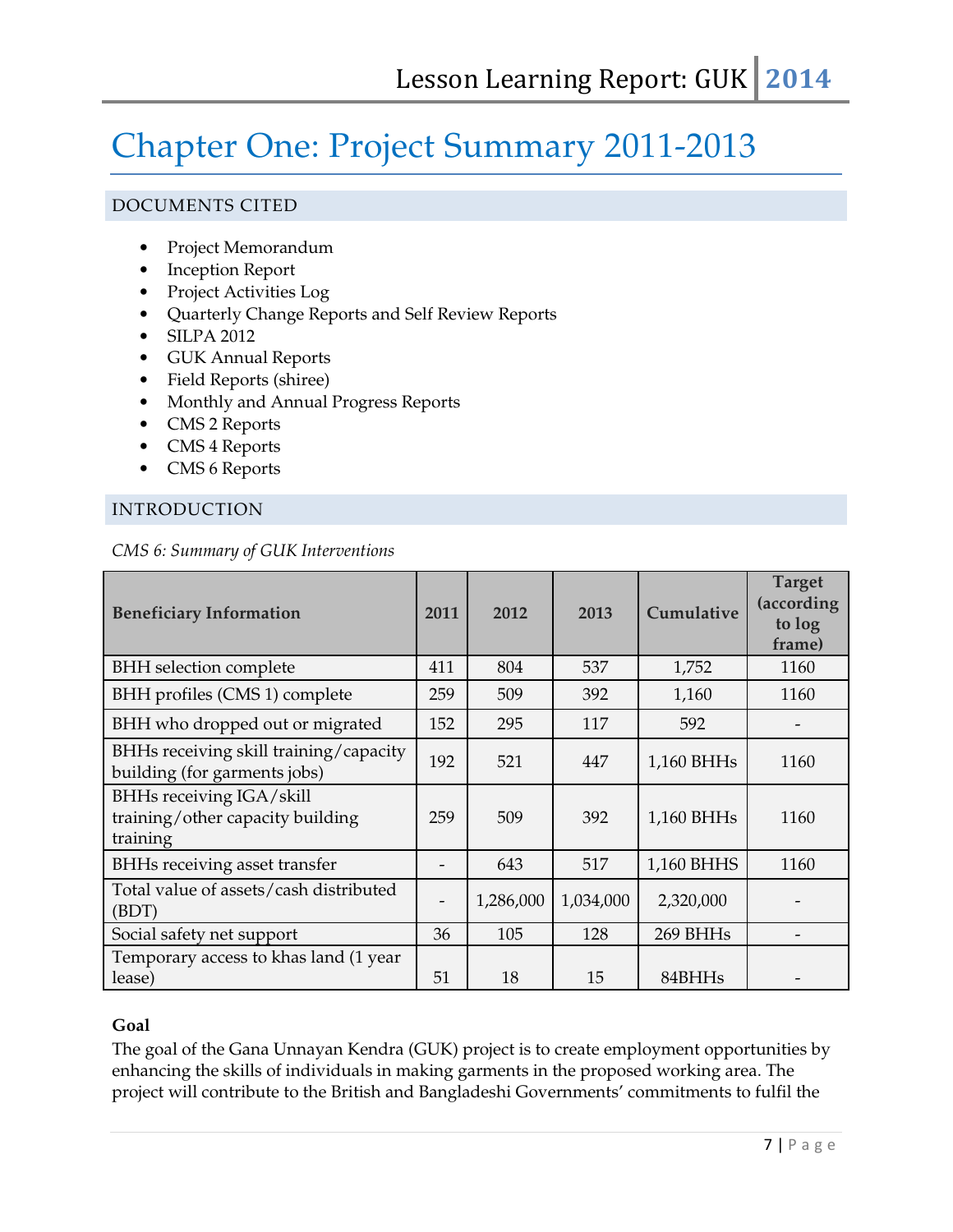UN Millennium Development Goals, and specifically to contribute to Shiree's Logical Framework Goal 1 (eradicate extreme poverty & hunger) by 2015.

#### **Purpose**

The GUK project sets out to work with extreme poor households in ten Unions of the *monga* (seasonal hunger) prone Gaibandha District in north-western Bangladesh, a region nearly entirely dependent on an agrarian economy. This project purpose is twofold- 1 is for the economic empowerment of the household and 2 is to provide training and employments opportunities to the beneficiary The project innovation was to provide 1,160 unemployed rural youths (50% women) from extreme poor households with one month long paid skills training in garments production and to link trainees with a two month paid internships subsidized by the NGO, (and subsequent job opportunities), with garments factories located in the thriving industrial belt surrounding Dhaka. Additionally, the project was to provide livelihoods support and a small (2,000 Tk.) asset transfer to household members remaining in rural Gaibandha, bringing the total number of beneficiaries (direct and indirect) to approximately 6,000 persons.

#### **Project Outputs and Activities**

The project has 3 main outputs and the following activities under each output:

**Output 1:** 1,160 extreme poor marginalized persons (min 50% women) have been trained in skilled machine operation of woven garments

- 1,160 extreme poor BHHs selected based on the approved beneficiary selection criteria (Female-514, Male-646)
- 100% of beneficiaries have received skill development training on oven and footwear machine operation
- 100% of beneficiaries have received awareness sessions on 14 different social and development issues
- Field facilitator visited 1,160 persons for the 1st week of the project and subsequently every month
- Ten inception workshops conducted with all relevant stakeholders

**Output 2:** 1,160 extreme poor persons (minimum 50% women) secure employment in woven garments factories

- Organized sharing meeting with BGMEA
- Memorandum of Understanding (MOU) has been signed with Apax Adelchi Footwear Limited and 4 other garments factories
- BGMEA opened a skill development training center in Uttara and Dhaka, while also implementing this type of initiative at Gaibandha through a partnership with Youth Development Department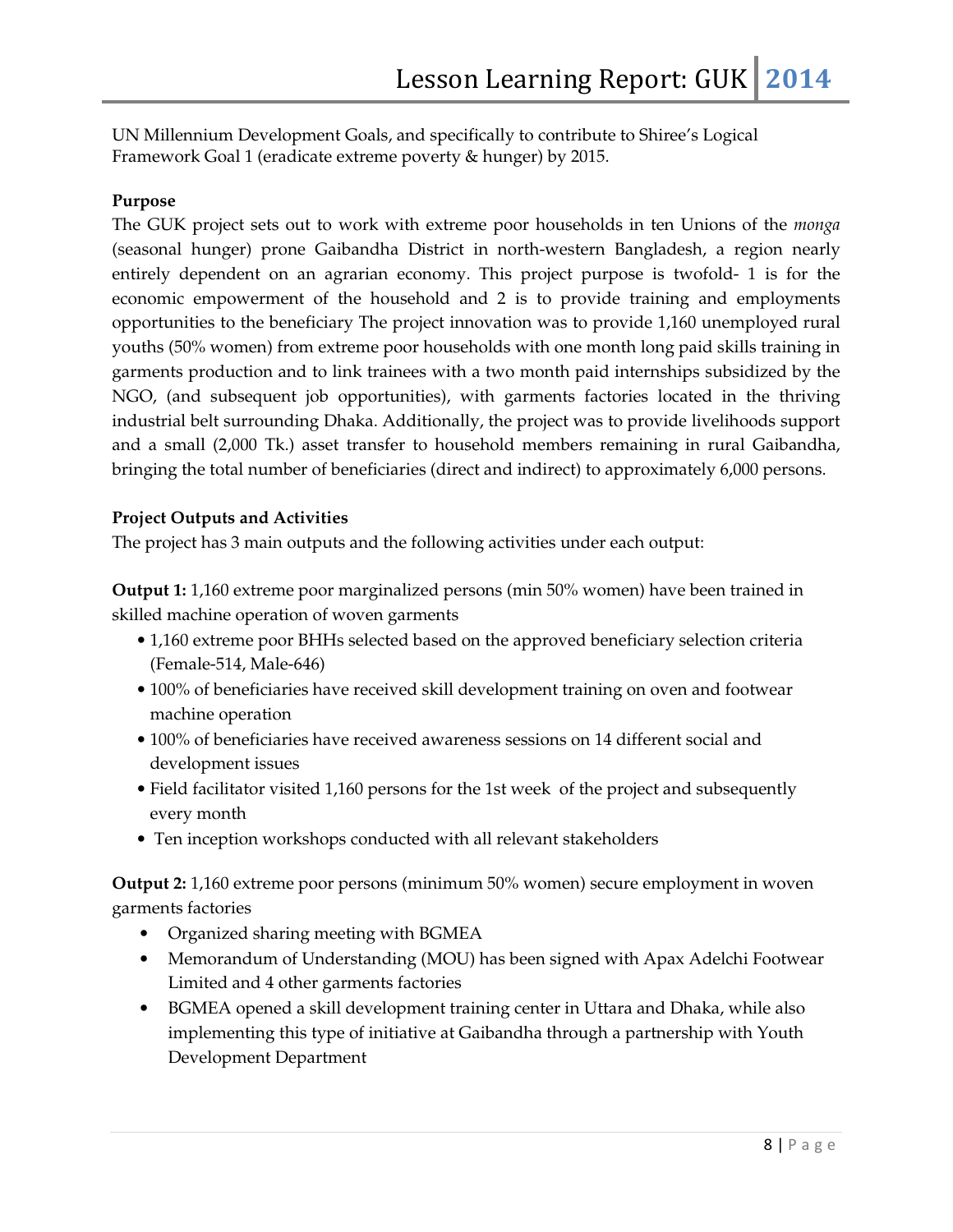- 21 news publications of different project activities covered in 5 local and 7 national newspapers, and 13 news pieces including a short video footage broadcasted in 9 TV channels
- 1,155 participants (646 males and 509 females) attended a two-month long internship programme in Apex and garments and after successfully completion of internship, 1,084 participants (622 male and 462 females) are now continuing their jobs at 108 garments and 4 footwear factories including Apex in Dhaka, Gazipur, Narayangonj & Chittagong district

**Output 3:** 1,160 BHHs improved food intake through small IGAs & access to public services

- 1,160 families have developed and practicing their Family Development Plan (FDP)
- Income generating assets (goats, sheep, poultry and plants) have been transferred to 1,160 families
- 1,160 BHHs have received awareness session on 14 different social and development issues and need based Guardians meetings held with the 1950 participants
- 438 children from 426 families have been admitted to schools and are continuing their studies
- 100% of households consume three meals a day in the project area
- 100% of households adopted at least two income earning opportunities in each BHH
- 269 BHHs have been included in the Government's safety net program
- 204 BHHs have installed latrine and 152 BHHs have installed tub-well

#### NATIONAL CONTEXT

The project design was astute and took advantage of a number of growing socio-economic trends, targeting the rapidly growing RMG (Ready-Made Garments) sector which is responsible for around 78% of foreign exchange earnings but currently suffers a shortfall of skilled workers. The Bangladesh Garment Manufacturers and Exporters Association (BGMEA) president estimating that there is a 25% shortage in the availability of skilled labour. The project seeked to exploit this labour gap by providing skills training and facilitating paid employment for extreme poor families. The project also tapped into the growing availability and cultural acceptance of work opportunities for young women in the RMG sector; arguably the first occupational field in Bangladesh to become permeable to women, the industry is playing a pivotal role in empowering hundreds of thousands of women as skilled income earners and independent workers.

#### INCEPTION CHALLENGES

Commencing operations at the end of 2010, the project got off to a slow start with implementation hampered by several issues. A 2012 SILPA (EEP facilitated 'simultaneous impact learning and process audit') and a number of field reports highlighted several reasons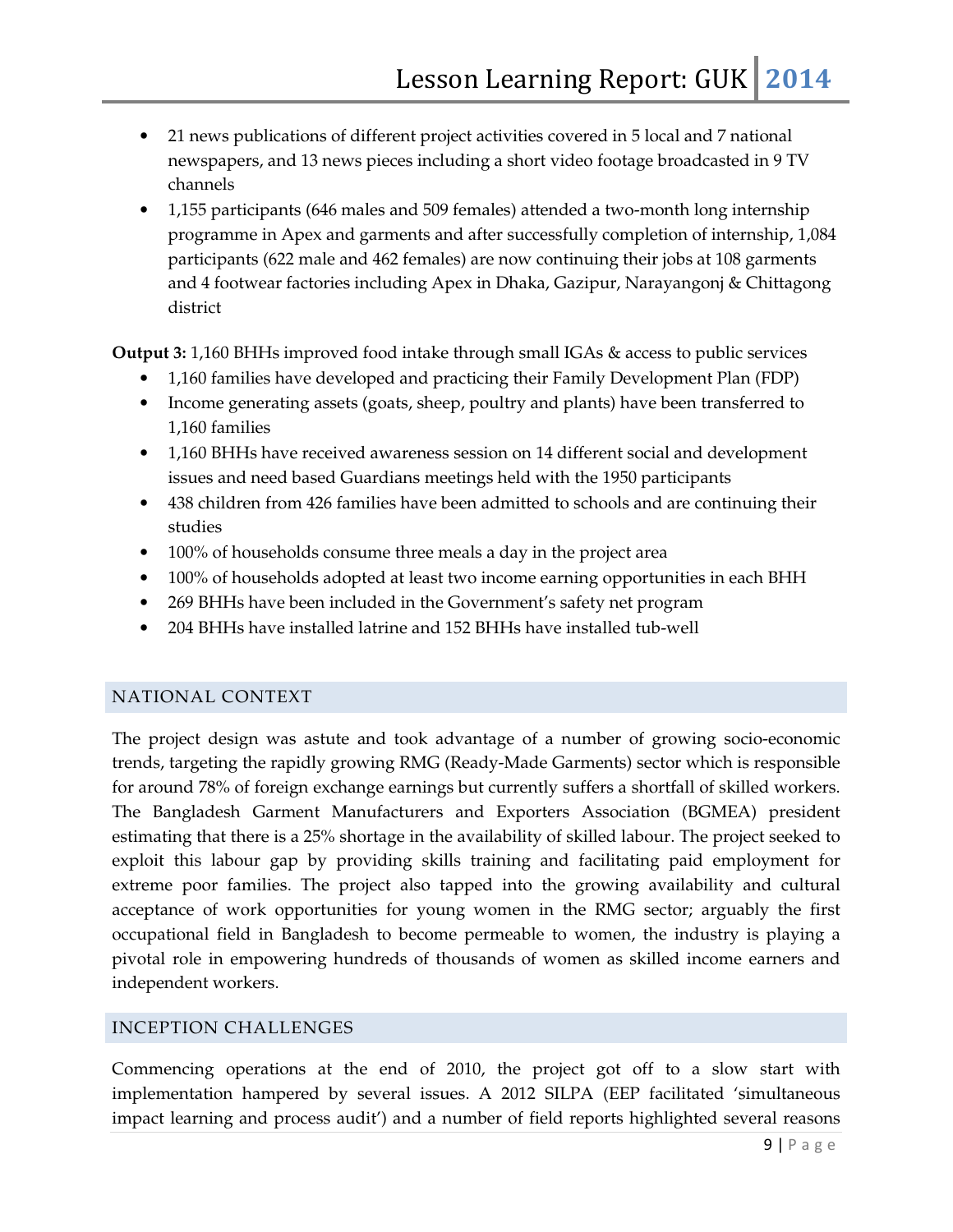for this delay. Firstly, staff recruitment was slow, which had rolling effects for implementation. Secondly, there were delays in the procurement and the import of commercial sewing machines for use in the newly established training centre. Furthermore, GUK faced initial difficulties in selecting beneficiaries that met the selection criteria that had been mutually agreed with EEP – it was challenging to find households who were both extreme poor (productive assets worth less than 2,000 Tk.) who also had available and willing members to participate in the proposed training programme.

The project also initially saw a high number of dropouts post-selection; an issue which has in fact affected the project throughout implementation. GUK attributed these early dropouts to either a lack of interest among beneficiaries or, in some cases, a conflict of priorities where beneficiaries who had agreed to participate later decided to pursue other livelihood strategies. This issue, perhaps more than other teething problems, might have been averted by better communication and motivation of beneficiaries about the aims and objectives of projects during household recruitment. Though since the project concept was new to both the NGO and selected households, it is perhaps not surprising that some level of dropout was seen to begin with. The project made good progress in meeting their target of recruiting at least 50% women into training but ultimately fell slightly short of this goal achieving a proportion of 44% female beneficiaries.

#### EXTERNAL RELATIONS

#### **BGMEA Engagement**

The BGMESA is the main administrative body of the Bangladesh RMG industry. The association is considered a powerful trade body and holds significant influence with its members and the Government of Bangladesh. The project sought to engage with BGMEA and gain their support. Initially, the BGMEA lent informal support to the project with representatives visiting the project site, training centre and attending a 'Project Sharing Event', however, official endorsement or further development of the relationship did not transpire. Notably, the BGMEA are engaged in similar activities and have established training centres where individuals can pay to undertake a certified course – similar to those which GUK were providing freely. This may be one reason why further partnership did not evolve. However, the BGMEA have voiced some interest in working together with GUK in the future, specifically regarding training. Currently, the BGMEA can offer training capacity for 80 trainees at a time, but they see this expending based on the growing demand in the garment industry.

#### **Rumours of Trafficking & Role of Local Government**

Although GUK is well established in the Gaibandha area, the intervention faced a number of difficulties in convincing potential beneficiaries to participate in the project. The project's model of training participants (often young women) and facilitating their relocation 300km South to a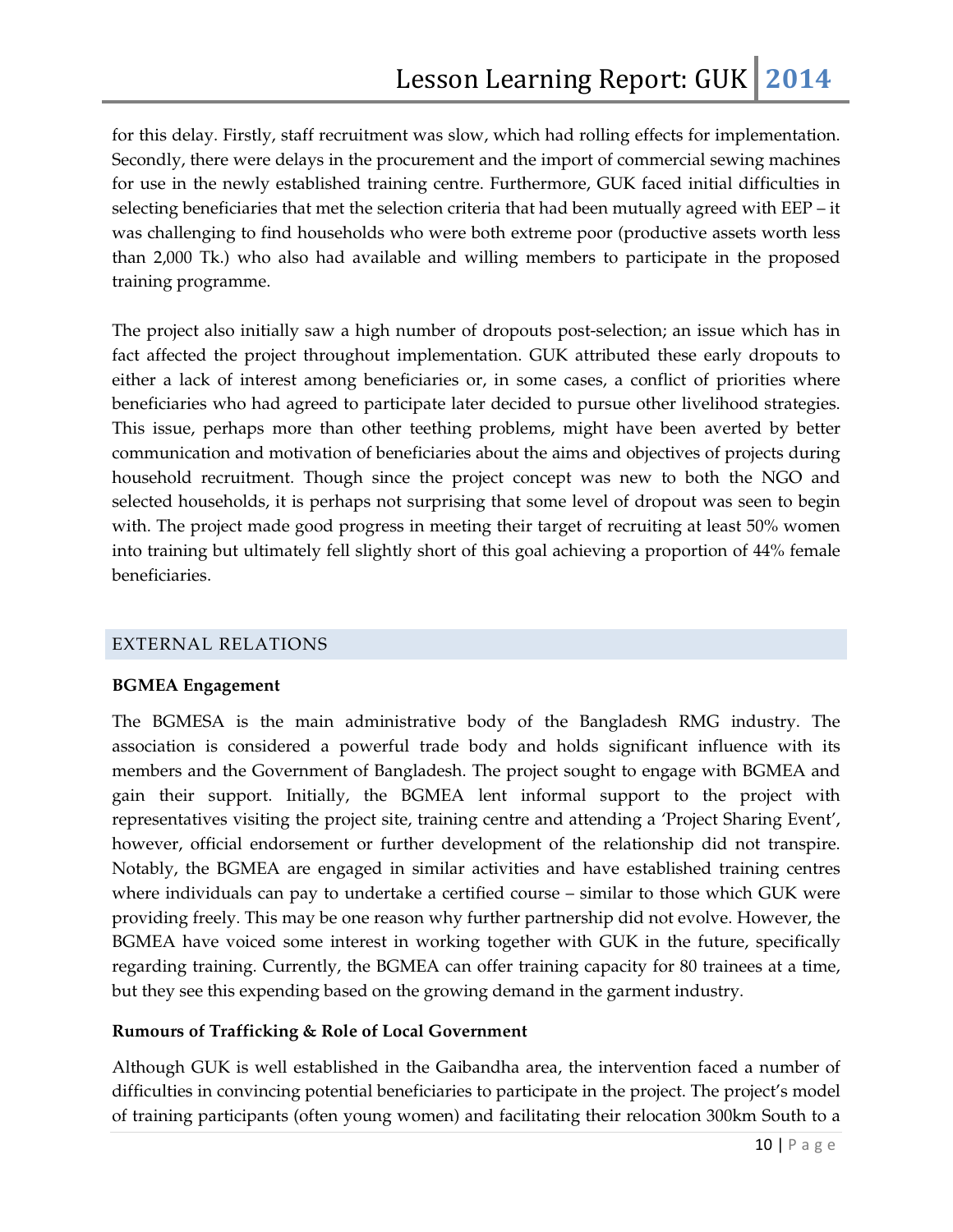factory in Dhaka proved contentious. Rumours spread among the local community that the project was involved in human trafficking, provoking fear among households and reluctance among families to allow their young women join the project.

The initial project memorandum and budget lacked provision for a Union Level meeting to raise the awareness of local government. Furthermore, the absence of widespread local Government support and awareness became problematic in the face of trafficking rumours. GUK was quick to recognise the damaging impact of the rumours and their potential to severely handicap the project. In response, the NGO acted to better orientate local leaders and elites, bringing UP Chairmen and Imams on-board, which was to prove vital in winning the goodwill and support of sceptical families.

#### **Sectors**

Initially the project focused on placing trainees with garments manufacturers, however, this scope subsequently broadened to include footwear factories, and in particular the footwear manufacturer Apex, with whom the project developed their most fruitful relationship. Initially, the GUK project signed MoUs with four garments factories and subsequently the Apex footwear producer. Currently, the project has agreements with around 50 factories. Staff mentioned that as the project has become better known, increasing numbers of factories having been making contact with the team and expressing interest to work with GUK. For example, one large Dutch buyer and garments manufacturer 'Eurotex' has informally agreed to provide jobs to GUK trainees as and when they become available. Furthermore, the company is actively exploring the possibility of establishing a garments factory adjacent to the GUK training campus in Gaibanda. This possibility highlights the huge potential of the project for drawing investment from CSR conscious Western manufacturers. The prospect of establishing production facilities in Gaibanda would in turn deal with a number of the challenges faced by the project in relocating trainees from rural Gaibanda to Dhaka. Additionally, this would present a huge economic opportunity for a relatively deprived rural area reliant on agriculture and manual labour, devoid of industry. GUK aspire to continue forming agreements with more organizations, they identify the booming garments sector as their main target and noting that although one successful relationship has been developed with APEX footwear, the footwear sector does not demonstrate strong growth in comparison with the RMG trade.

GUK are eager to expand their operations in this field and are looking at geographical expansion and engaging with new donors while maintaining the focus on extreme poor families. Given the success of the project EEP should actively help to facilitate this. High turnover of trained beneficiaries placed with Apex and other private sector partners has been an issue throughout the project and staff members acknowledge that at times, this has placed a strain on relations.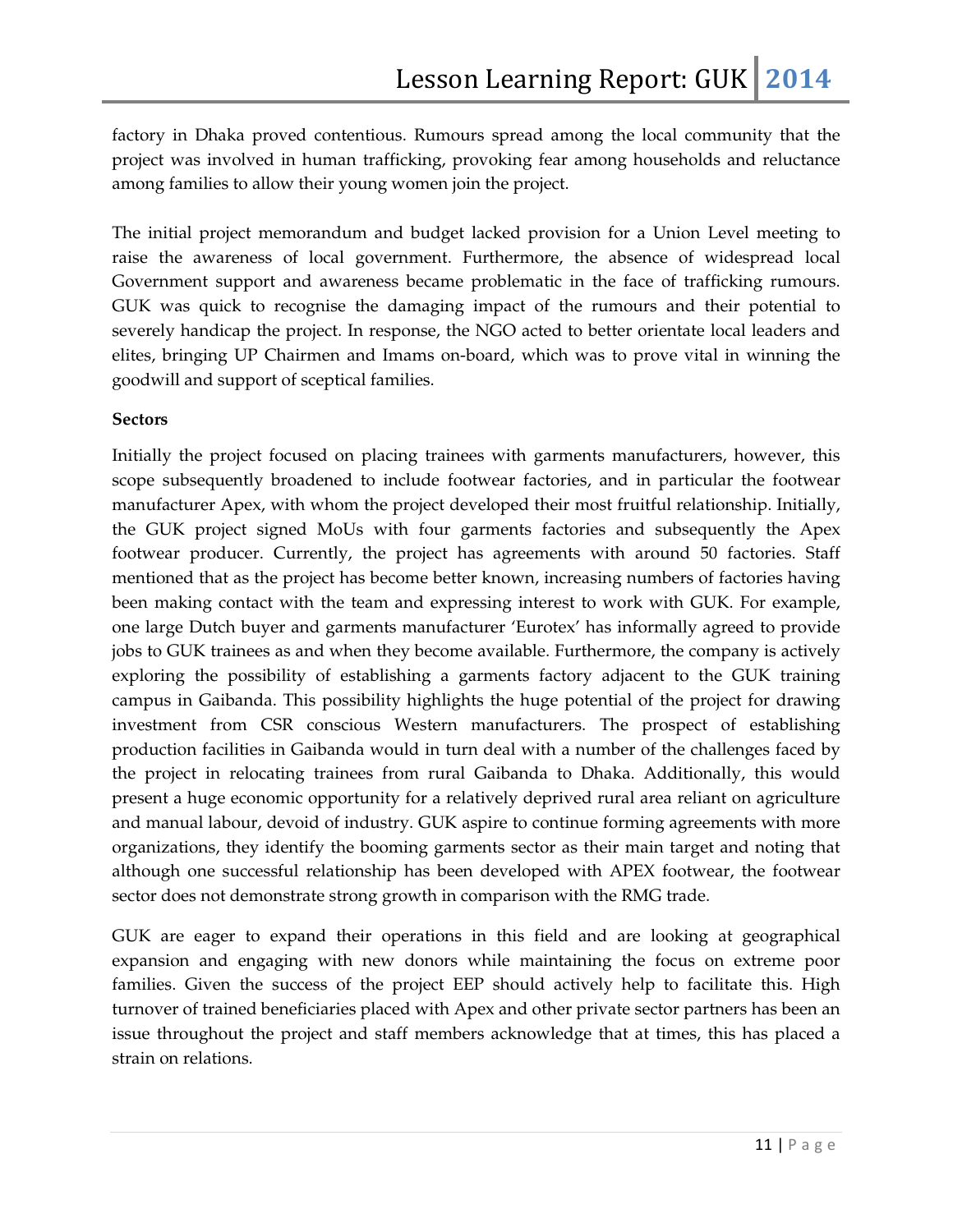However, private sector partners have come to view their engagement with the project as part of their CSR obligations and so relations have since eased. APEX has increased the stipend provided during the initial three month internship to 6,000-7,000 Tk. per month. This has helped to stem turnover of trainee. However, other partners who pay less generous stipends continue to face problems with the level of staff dropout- if conditions and pay were to be improved, we can predict turn-over to be less frequent and lead to long-term sustainability of employers within a factory.

#### PERCEPTIONS OF THE PROJECT AND RELOCATION

#### **Unemployment to Factory Living**

One of the most significant challenges for the project and a contributor to some of the high levels of drop-out seen has been the challenge for beneficiaries of adjusting from a rural environment and unemployment to an urban setting with regimented and intensive working hours. A number of specific issues have been identified in this regard, for example: several beneficiaries found it difficult to work with APEX due to the strong odours in the factory, associated with tanned leather. Additionally, the conditions of supplied living accommodation were also problematic, with APEX accommodation lacking cooking gas, an issue which was both inconvenient and resulted in significant additional expenses for beneficiaries who had to find and pay for alternative fuels (kerosene, wood etc).

For some beneficiaries, the adjustment to their new lifestyle has not been possible and 76 have dropped out from the project at some point and remained in the Gaibanda region. Another 'common' reason for dropping out from the project, particularly for young women, is marriage. One woman who worked happily for 1.5 years in a Dhaka factory returned from Dhaka to marry in an arranged marriage, she spent 15,000 Tk. from her savings on dowry costs payable to her husband's family, (despite dowry being illegal in Bangladesh). Her husband works as a roofer for 8 months of the year and is able to make 10,000-12,000 Tk. per month for this time. The woman spent the remaining bulk of her savings on mortgaging a parcel of land (10 decimals) which provides a small supplementary income.

GUK staff expressed that in the future, if the intervention were to continue, they would like to invest more time and resources in improved training and sensitization of garments factory management to enhance understanding of the project aims and the challenges that extreme poor are likely to face in relocating / adjusting to Dhaka.

From a total beneficiary number of 1,160, GUK reports that 1,155 people completed training and the two month internship with a private sector partner, while 1,084 (93%) are continuing in garments or footwear related paid work at the end of the project at over 108 factories – reflecting beneficiary success in securing more lucrative and attractive jobs.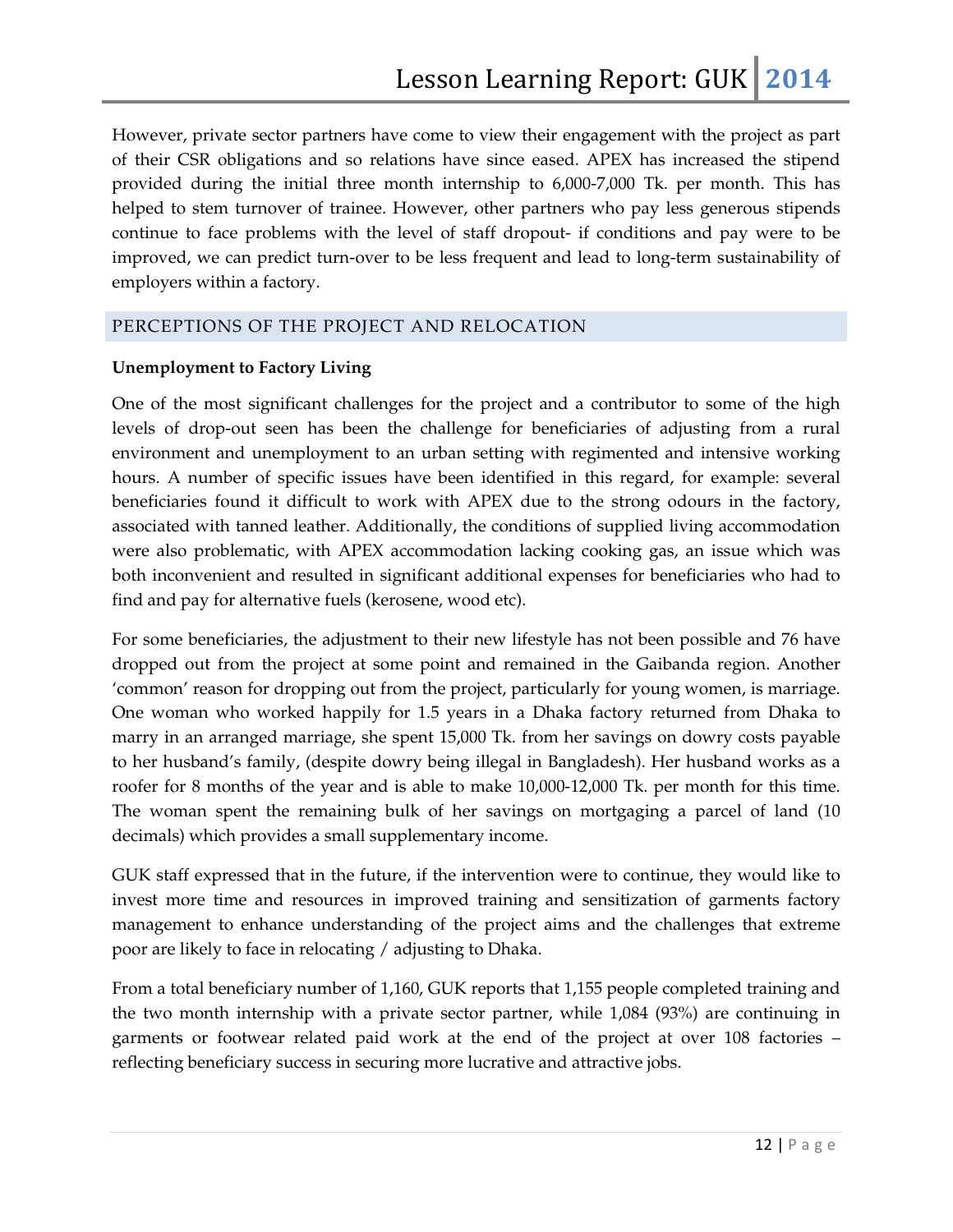#### THE ROLE OF SECONDARY INCOME GENERATING ACTIVITIES

Secondary Income Generating Activities (IGAs) were provided to families once participants had completed their garments training – so as to avoid families simply securing an asset without committing to the project. The purpose of the IGAs was to support the family in buying poultry and vegetables during the training period as no other support mechanism exists in place. Staff members believe that the project and objectives could feasibly have been met without the additional secondary IGA (most commonly a goat). The project highlights that beneficiaries selected for training were nearly always unemployed prior to engaging with the project and so secondary transfers were not perceived as compensation for lost earnings. Additionally, while secondary IGA transfers of 2,000 Tk. are not insignificant, staff cited that average monthly remittances to families from GUK trained factory workers were around 1,000-2,000 Tk. per month – far in excess of short and medium term gains from secondary IGAs. However, it was discussed that secondary IGAs can be an important cache of resilience in the event that a trainee is unable to secure or continue working at a factory job. For example, in several instances trained women have left skilled positions in Dhaka to return to their village to marry. In these cases, the secondary IGA has often proved a more important source of income. Equally, although most families receive remittances from trained sons/daughters (in some cases facilitated by the project), others have not been in receipt of regular income. Project staff suggested as a lesson learned, that they would retain and increase the value of the secondary IGA transfer to 7,000-10,000 Tk. – they argued that this would be a greater support for family members who remain in the village and possibly strengthen household support/goodwill for the primary intervention (garments training, relocation and job linkages).

#### MONITORING AND EVALUATION

#### **Mobility and Tracking Mechanism**

Tracking the progress of beneficiaries following project facilitated skill training and job placement has proved to be challenging to the GUK project. In many instances, beneficiaries left the GUK facilitated job placement within a short time, often to secure higher paid jobs in other factories. Reflecting the mobile and competitive job market for skilled apparel workers, indeed the BGMEA suggest that there is a shortfall of skilled workers, meaning that demand is considerably higher than supply.

While the project is quick to acknowledge the 'loss' of beneficiaries to higher paid jobs as a success, this trend has posed several challenges in monitoring the progress of beneficiaries and overall outcomes of the project. Furthermore, at times this has also created tensions between the project and the private sector partners (factories) that the project has placed trainees with.

As far as tracking is concerned, the project staff maintained regular phone contact with beneficiaries- many of whom purchased mobile phones to communicate with family members or to remit money via the emerging B-Kash mobile money service. Staff visited Dhaka and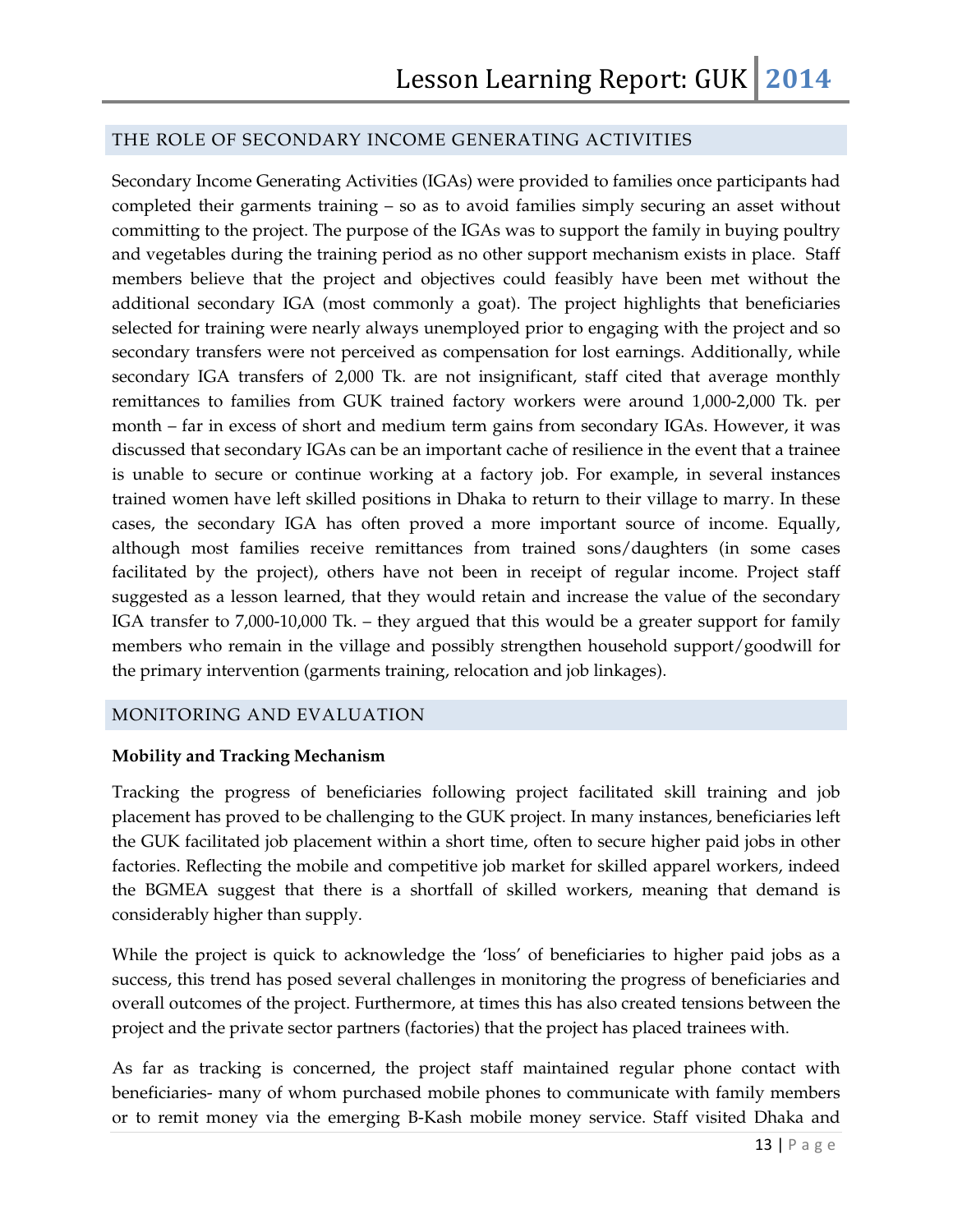placement factories on a bimonthly basis and sought to maintain a database of contact details, working location, phone numbers etc. The information tracking is important for the project as the beneficiary contributes and supports his/her household's income and livelihood. The monitoring of the beneficiary also ensures for their smooth transition into the work-force by providing support and assistance with mental adaptation to the urban setting. In terms of tracking remittances and the impact of secondary IGAs, the project employed a household level tracking system which is conducted during monthly household visits. Project staff suggested that the project should continue or receive further funding as they would like to establish an 'Information Centre' in Dhaka to further empower the beneficiaries. Such a centre would offer a hub for networking among beneficiaries, enabling them to share concerns with villagers from the same area – perhaps creating localized associations, swap job tips and vacancy information. The staffs anticipates that the increased peer- support of such a facility could help beneficiaries to better settle into a new urban environment and full time work, and may have the potential to reduce dropout rates.

#### **Long Term Impact**

Like many EEP/Shiree projects, GUK has participated and embraced the portfolio wide change monitoring system. This chapter of the Lesson Learning report is accompanied by endline findings based on the gains of beneficiary households as observed in CMS tools and a separate quantitative endline survey. However, it is important to recognize that much of the change that the GUK project sets out to achieve is not measurable using M&E tools that are aligned to the project cycle. Although GUK state in their final log frame reports that 100% of households have doubled their income over baseline and that the average value of household assets has increased 80%, perhaps the greatest impact of the project is not seen at household level in rural Gaibanda, but in the changes seen to beneficiary trainees now residing in Dhaka.

Most trainees, having secured employment, remit money to their families who are also benefiting from the asset transfer supplied to rural households (mostly frequently a goat). At its final count, GUK estimates that a total of more than 16m TK.  $(E127,000)$  has been remitted to rural families by Dhaka based beneficiaries. However, perhaps the most profound impact of the project is the dramatic change in lifestyle and prospects for the young and unemployed men and women who receive garments training and a facilitated job placement in Dhaka. These beneficiaries acquire skills which make them highly desirable to the country's burgeoning RMG sector– many complete a short GUK facilitated project before quickly moving to better paid employment, accessing and exploiting a highly competitive sector where factories compete for the most skilled workers. Project staff point to anecdotal evidence that rural workers trained and placed in Dhaka with vastly increased earnings quickly buy into an aspirational urban lifestyle, dressing in fashionable styles, purchasing mobile phones (716 beneficiaries) and televisions (47 families).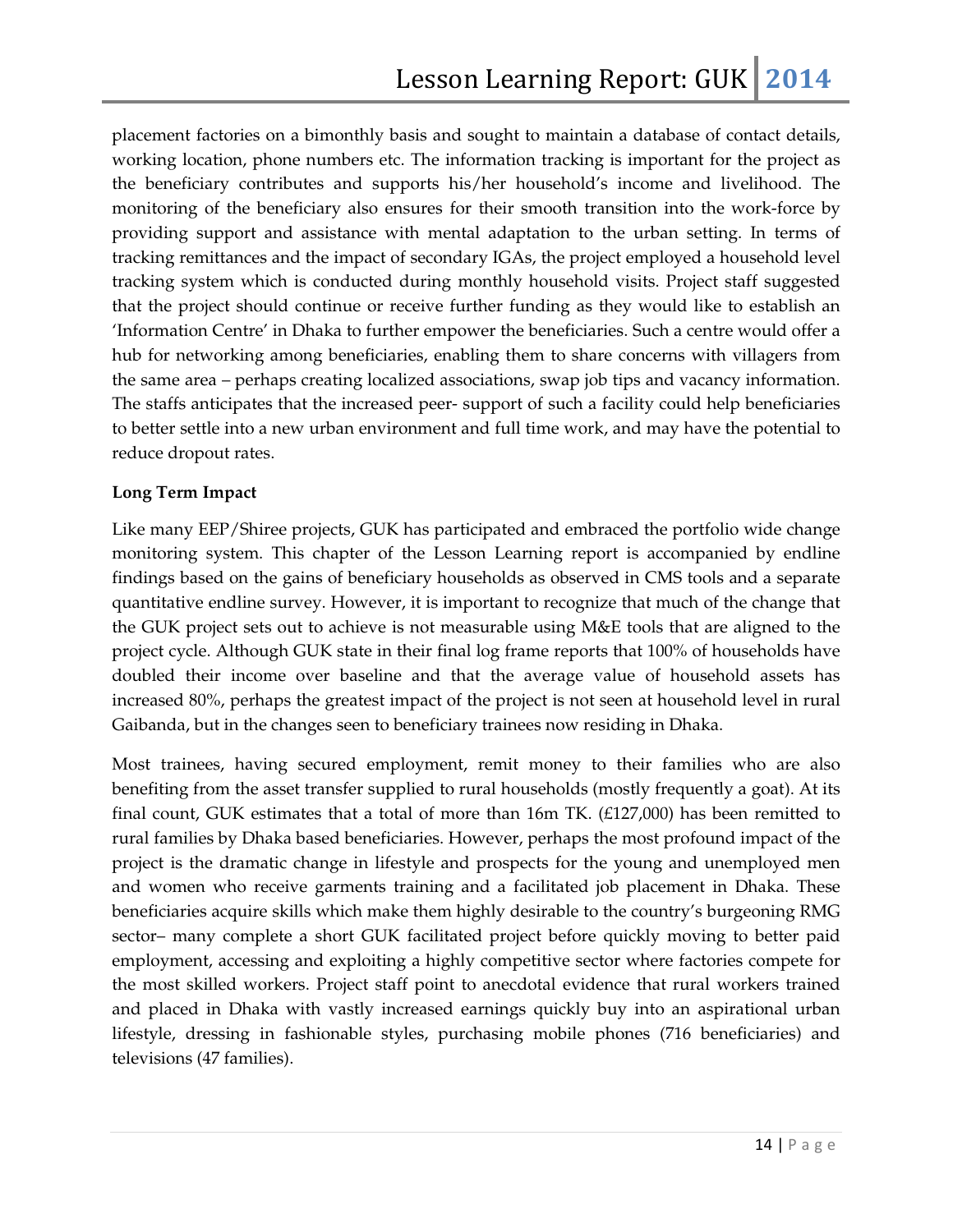Whilst difficult to quantify, it is likely that many of these workers, as they become more skilled and experienced, will play a bigger role in the RMG job market in Dhaka, gradually increasing their earnings. It is likely that for many of these beneficiaries, the movement from rural labouring to skilled urban jobs will be permanent – transforming their lives and the future of the new generation. Many will go on to marry and have children who will enjoy the security of a family member working in a skilled and relatively well paid profession. There is a sense of excitement at both EEP and GUK that, perhaps more so than other models, this project offers one of the clearest routes to breaking the intergenerational cycle of poverty which has historically plagued the disenfranchised rural extreme poor- they are taking steps up the socioeconomic ladder. It is crucial to remember that bringing in the extreme poor to the garment industry won't work every time as negotiations with the factory owners in terms of pay and working conditions are challenging – particularly for women.

#### **Spill over Effects**

The GUK project has demonstrated significant positive spillover effects. For example, project staff cite 15 cases where trained beneficiaries have persuaded siblings to migrate to Dhaka where they too have also secured employment in garments factories, significantly increasing overall family incomes. Additionally, there are several instances where remittances from garments employed GUK trainees have either supplemented family incomes or enabled family members remaining in rural Gaibanda to establish new income generating activities. For example, one father of a beneficiary named Alamgir has established a small grocery shop adjacent to a main road after his son had secured a job (following GUK training) with APEX lingerie and remitted 15,000 Tk. over the course of 5-months. Previously, Alamgir earned only 100-150 Tk. per day as a labourer for part of the month, his shop now has a monthly turnover of 7,000 Tk. per month and a profit of 3,000 Tk. per month. Combined with continuing remittances from his son, this gives Alamgir and his family a regular monthly income of around 5,500 Tk. GUK staff have tracked 56 other examples of spillover from the intervention that have resulted in new micro-business initiatives, 33 instances of land purchased and 190 instances of land mortgage stemming from project related remittances. These effects underline the potentially transformative effect of the GUK intervention for beneficiaries, family members and future generations.

#### RANA PLAZA & THE FUTURE

The garments industry in Bangladesh is notoriously under regulated, workers are often exploited, working long hours for poor pay in bad conditions within structurally unsound buildings in an environment where health and safety considerations come secondary to productivity and profit. This tragically came to a head in May 2013, when the Rana Plaza building (housing several garments factories) collapsed killing over 1,000 workers. Blame was quickly pinned on the building's owner with little focus on the role of the government and protocols lacking building regulation enforcement. The event brought the garments industry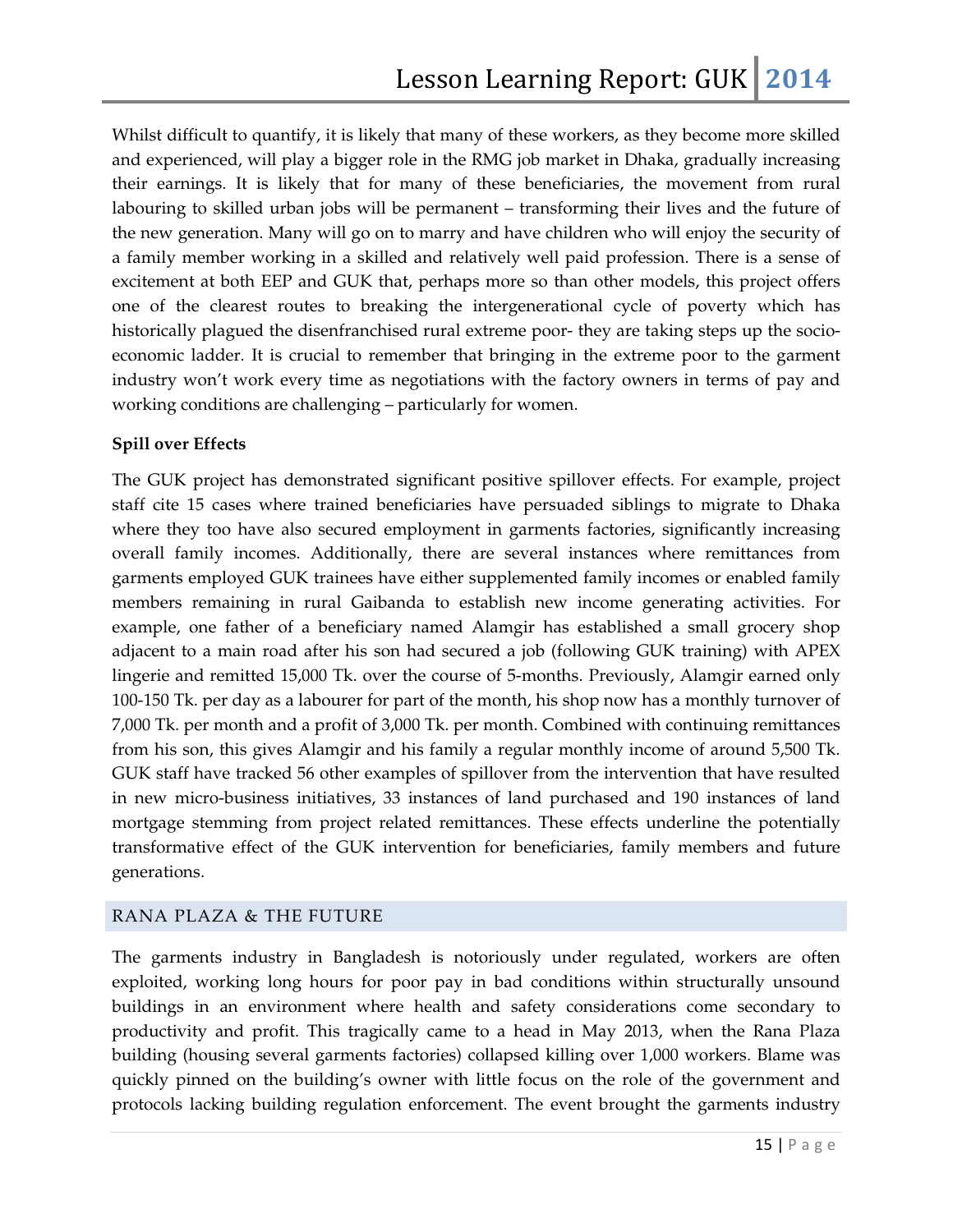front and centre internationally and has resulted in significant dialogue between Western buyers, brands and suppliers. With the threat of some buyers withdrawing production from Bangladesh, there is a sense that a window of opportunity for reform and regulation is opening. Several international pacts have been signed between Western brands and Bangladeshi suppliers and the future outlook is positive. Following the disaster and the media attention it gained, GUK staff report that a small number of beneficiaries chose to leave their work in Dhaka and return to their families in rural Gaibanda– however, the majority remained in employment.

The industry remains a vital source of jobs and in the wake of the Rana Plaza tragedy, campaigners have capitalised on momentum to secure endorsement from the GoB wage board for a 77% rise in minimum wage. Combined with the current shortfall in numbers of skilled garments workers (200,000 by one estimate), conditions are uniquely favourable for interventions such as GUK's Shiree project. However, there are many willing applicants for jobs in the formal sector– the garments workplace is still very competitive.

GUK had no audit process in place to ensure the health and safety of beneficiaries, though they mentioned that they selected private sector partners carefully with these issues in mind. They principally selected and pursued partners based on those that were receptive (a challenge!), who understood how NGOs operate and their culture, demonstrated potential and were able to supply appropriate salaries and accommodation for newly trained GUK participants. The project cross-checked prospective partners against the BGMEA blacklist which identifies garments factories that do not meet minimum standards.

#### CONCLUSIONS

Here then is a genuine innovation, an intelligent intervention that follows the fault lines of natural migration and urbanization. With huge potential that is already being recognized by others, this is a project which EEP and UKaid can proudly hold to acclaim – we should be taking every step to support GUK and their private sector partners to scale this approach. As the RMG (and leather) sector continues to grow, this project skewed this growth in a proextreme poor direction by including this group in the social-ladder trickledown effect. GUK are ready and waiting for further investment. Perhaps the biggest question posed by these positive findings is who should be investing in such models? With Shiree and UKaid's funding having proven the model to be successful, the ideal outcome now may be for large scale investment from the private sector. The garment industry will always prefer a semi-skilled worker as opposed to an unskilled worker. This in turn benefits the project, as the private sector can commit to taking a certain number of workers from GUK in the future. In the post Rana Plaza environment, there is now a unique opportunity to leverage goodwill and investment from Western brands and buyers to support such interventions. One role that EEP should certainly continue to play is in advocating for and supporting GUK to target funding opportunities from the private sector and other donors.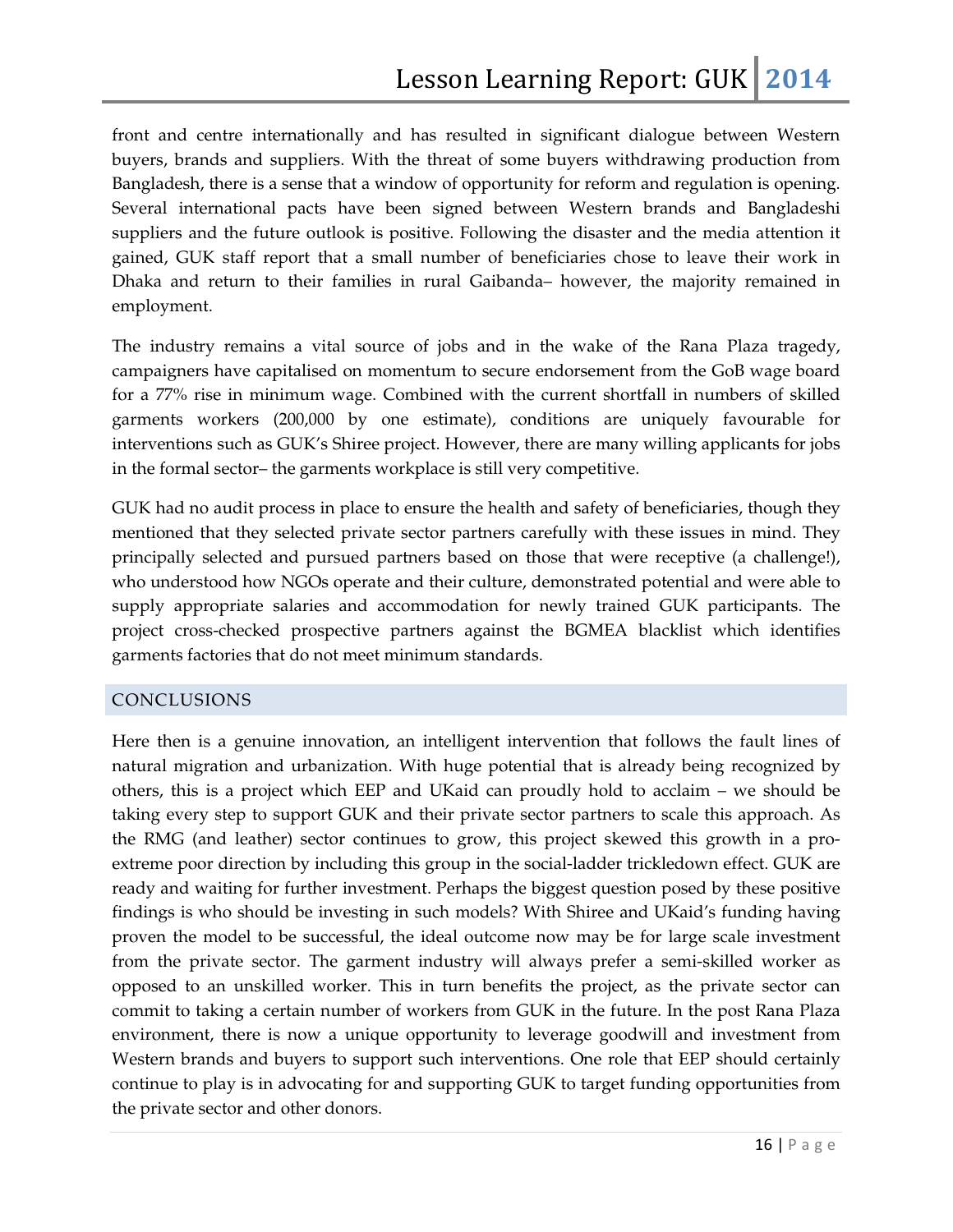# Chapter Two: Endline to Baseline Findings

A total of seven projects received funding during Innovation Fund Round 3, with the GUK project period ending in November 2013. The present section seeks to establish the efficiency and effectiveness of these innovation modalities in uplifting people from extreme poverty in the given communities and regions by comparing socio-economic conditions towards the end of the intervention (November 2013) with baseline information (2011-2012) using a specific set of indicators.

**Endline:** The endline survey is conducted to establish the efficiency and effectiveness of these innovative modalities in uplifting people from extreme poverty in the given communities and regions by comparing socio-economic conditions towards the end of the project intervention with baseline information using specific indicators.

**Objective:** The objective of the endline study is to assess the change in socio-economic status of the project beneficiary households since the 2011 baseline prior to any project intervention.

#### **Specifies Objective**:

- To assess the changes in socio-economic status of beneficiary households over the duration of the project and to quantify variation in cash, loans, household assets, income and expenditure.
- To examine the inter-relationships between changes in socio-economic status and improvement of food security and food diversify nutrition wise.
- To examine whether households have exited from extreme poverty or graduated using agreed upon graduation threshold.

**Study Design**: A formal survey through (baseline to endline) is conducted to collect standardised and comparable information from 64 randomly selected households. The endline survey seeks to establish the efficiency and effectiveness of these innovative modalities in uplifting people from extreme poverty in the given communities and regions by comparing and assessing the changes in socio-economic status of the project beneficiaries towards the end of the intervention with baseline studies in 2012-2013 using specific indicators. Taking advantage of the uniqueness of the household identities, the same 64 households were selected from the baseline database and also from the Change Monitoring System (CMS), CMS2 monthly snapshots & CMS6 assets delivery which had been compiled as a census of all beneficiaries - to analyze change over time. The paradigm below outlines Shiree's various CMS instruments and accumulated lesson learning dataset.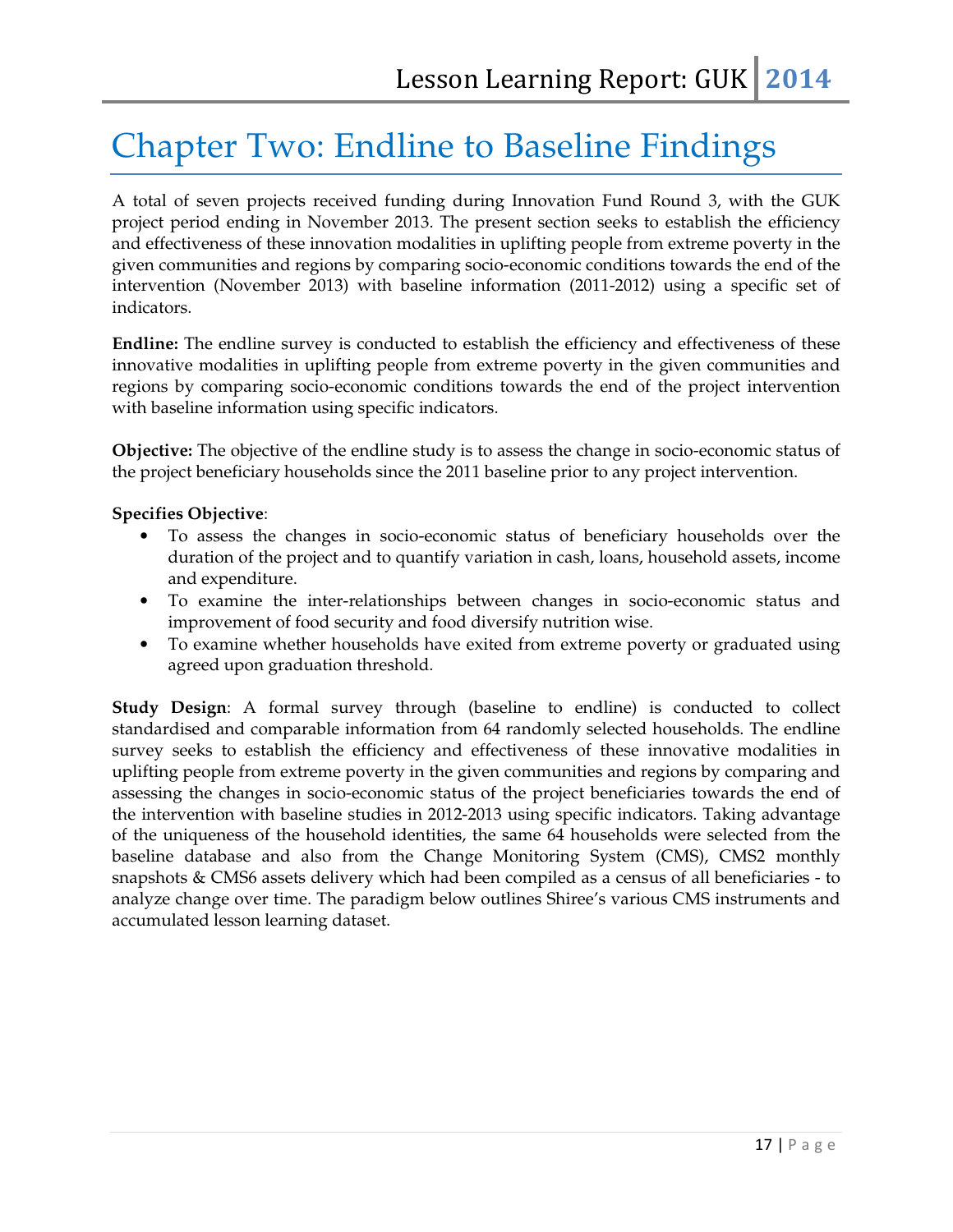

**Statistical Basis for Sample Size**: These 64 sample sizes are based on a power test with 80% power and 5% significance to detect significant improvement in income and expenditure as well as a household head and household demography.

**Data Collection**: A pre-tested questionnaire with well trained field staff will be used to collect information about the socio-demographic status of the household as well as employment, disability, household access and ownership of land, type of housing, access to drinking water, sanitation, electricity, number and type of loans, cash savings, household assets (number and worth), household income (cash and in-kind), household expenditure, household food intake, household food security and coping mechanisms, gender and empowerment.

**Field Work**: A total of six enumerators, two research assistants from scale fund organizations, two M&E/MIS personnel, and one young professional (YP) from Shiree conducted the field work. Under the remote guidance of a researcher from Cambridge University, they carried out the data collection for the endline study from November 8-9, 2013. The entire study was managed by the CMS Unit at Shiree and for the purpose of smooth implementation (considering travel time and accessibility of sample households), the study team was divided into two smaller teams who collected the data based on the questionnaire.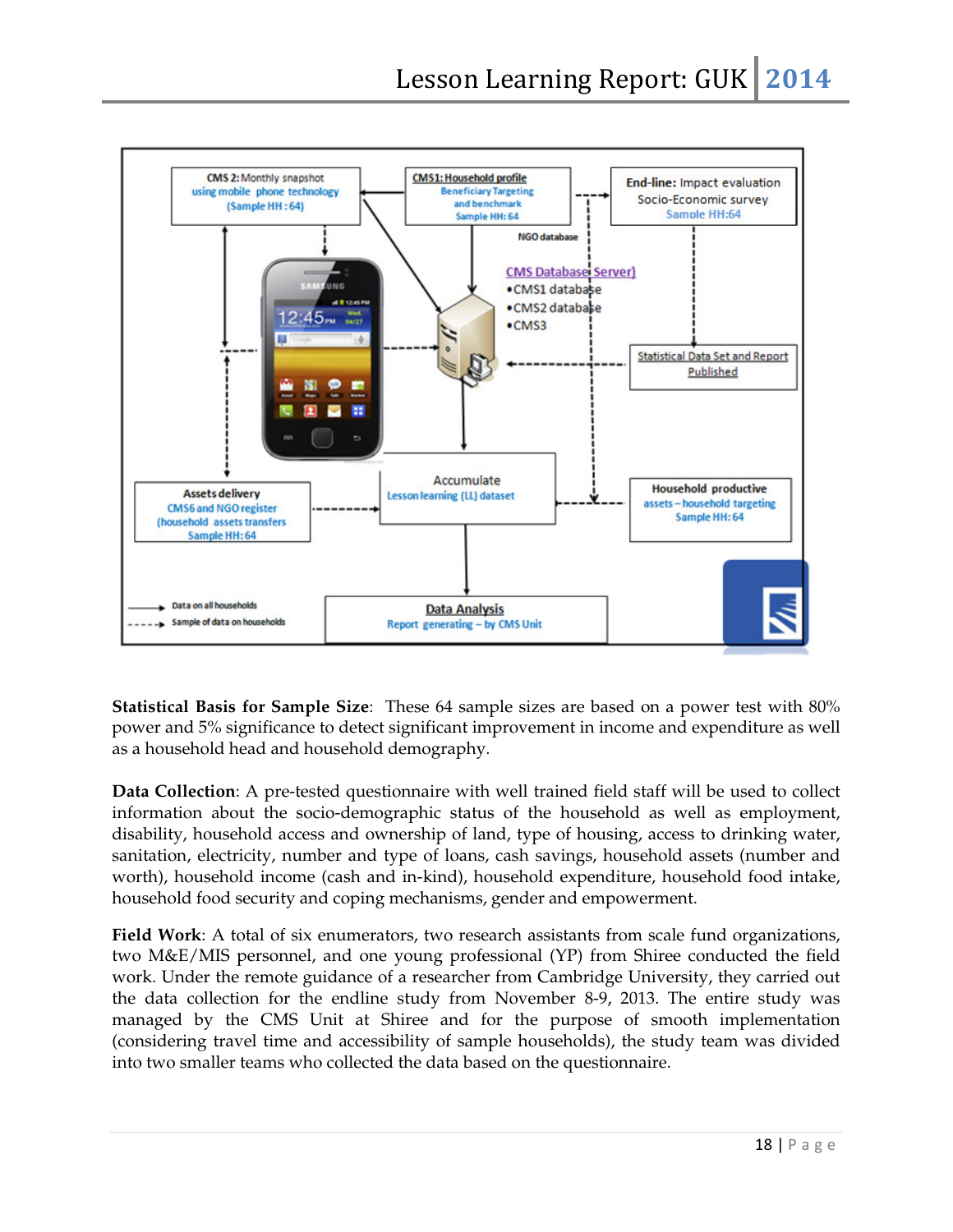Trained enumerators carried out interviews primarily of household heads on their current socio-economic conditions using a pre-tested, semi-structured questionnaire, focusing on the following indicators:

- Demographic characteristics
- Household Assets
- Household income
- Household expenditure
- Loan and savings status
- Access to safe water, sanitation, electricity
- Housing condition
- Food security
- Access to safety nets
- Women's empowerment

**Questionnaires Design**: The endline questionnaire was developed by a faculty member of Cambridge University and revised by the CMS unit. It closely follows the format used for the CMS3 panel survey instrument applied to Shiree scale fund projects. As the baseline questionnaire is to some extent different from the endline study questionnaire, data analysis has been done only on the common indicators existing in both of the questionnaires. EEP/Shiree working approaches is a household approach. In fact, Shiree has never done any sort of impact evaluation to the individual beneficiary. As per the GUK project, the survey was administered strictly in the Gaibandha District to the households and not specifically to the beneficiaries training/working in Dhaka as their contribution goes towards their household.

**Data Interpretation**: Based on its longitudinal design, the study aims to examine the household changes in income, expenditure, cash savings, loans, productive assets, non-productive assets, food coping strategies, dietary diversity, and gender empowerment. As well as food coping strategies and food diversity of household in order the determined food intake and nutritional status.

**Statistical Analysis**: The study will use a mixture of statistical tests including chi-square when making categorical comparisons and t-tests comparing continuous variables by gender of household head and one-way analysis of variance when comparing a continuous variable by NGO. Multivariate data analysis refers to any statistical technique used to analyze data that arises from more than one variable. Univariate analysis will be applied only for quantitative and descriptive (statistical) analysis. Repeated measures analysis of variance will be used to study the baseline to endline changes.

**Utilization of Results**: The results are published as they document changes in living standards (e.g. income, expenditure, cash savings, productive assets) as well as food security (e.g. going without meals) and food diversity (how many different food groups are eaten in the last 7 days). The nutrition component is part of a very comprehensive study of the changes in lifestyle of extreme poor households living in both rural and urban areas and covering much of the country.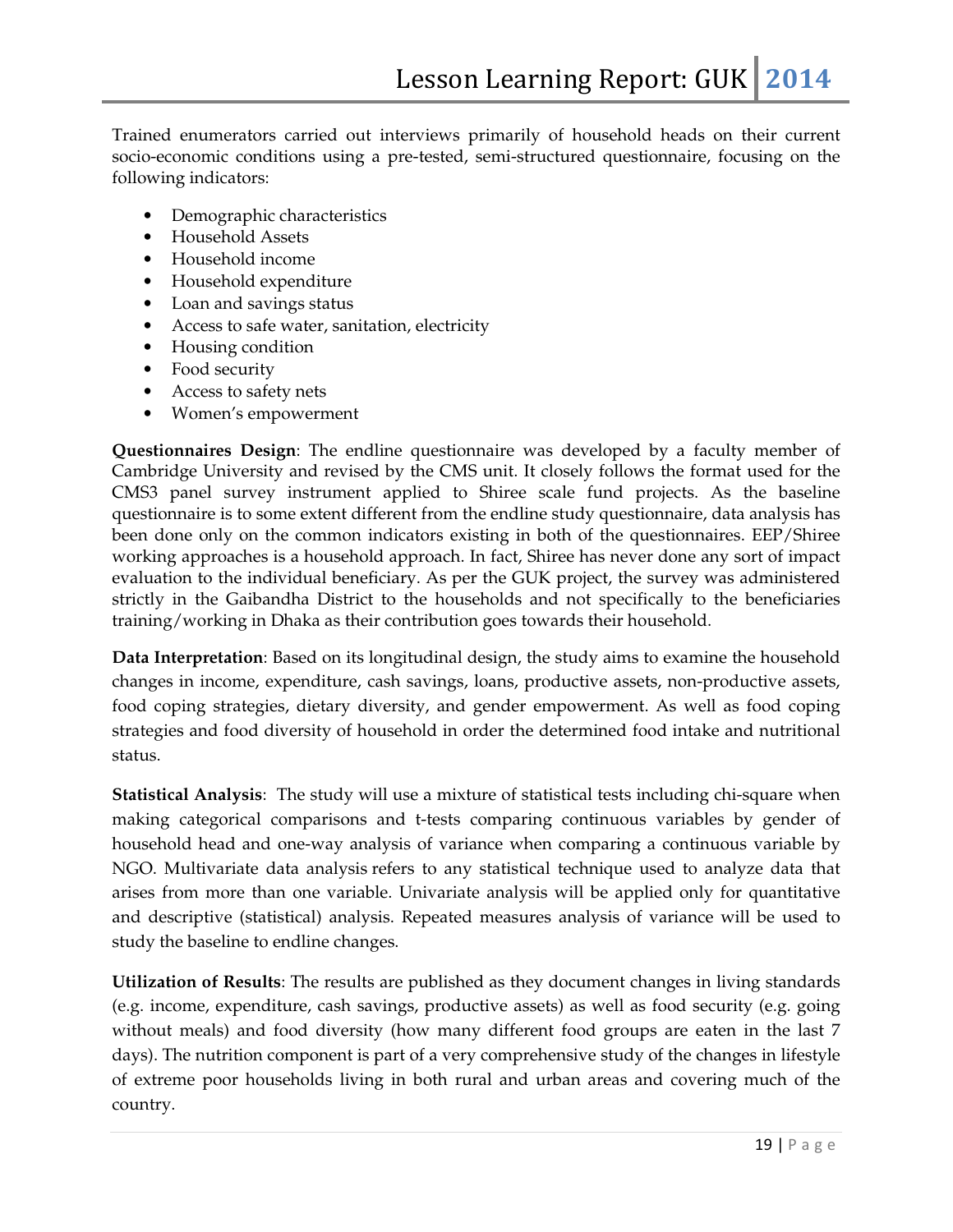**Constraints:** It should be noted that the data for the endline study for all households was collected during the same time period, but the baseline data was collected phase-by-phase at different times and different seasons. Moreover, data collection for the endline study was conducted by more trained enumerators in comparison to baseline study data collection. Therefore, the data may contain seasonal variations particularly related to economic activities in the rural context, where agriculture is the single largest employment sector. It may also contain some variation due to the different levels of understanding and experience of the data collectors. Finally, political unrest was a constraint in the implementation of the study, but fortunately, caused no major impact on the data collection.

**Organization of the Chapter:** This report does not aim to compare the effectiveness of innovation projects to one another, but rather, the socio-economic changes in the BHHs of specific projects since baseline. Therefore, a separate analysis of each project has been done, keeping in mind each project's unique modalities, locality, and targeted communities. Findings from the GUK project are presented in the following section.

#### HOUSEHOLD BASIC DEMOGRAPHIC CHARACTERSTICS

| Category                | CMS1 (Baseline) |      | CMS3 (Endline) |      | CM <sub>S2</sub>   |      |  |
|-------------------------|-----------------|------|----------------|------|--------------------|------|--|
|                         |                 |      |                |      | (Monthly snapshot) |      |  |
|                         |                 | $\%$ |                | $\%$ |                    | $\%$ |  |
| Male headed household   | 58              | 90.6 | 54             | 84.4 | 54                 | 84.4 |  |
| Female headed household |                 | 6.4  | 10             | 15.6 | 10                 | 15.6 |  |
| Both                    | 64              | 100  | 64             | 100  | 64                 | 100  |  |

#### **Table1.1: Basic socio-demographic characteristics according to sex of HH head.**

Endline findings indicate change in the sex of household head since baseline. At baseline, 6.4% household heads were female and 90.6% were male, while in the endline survey (November 2013) and CMS2 monthly snapshot (Flow up: November 2013), female-headed households increase to 15.6% and male-headed households fall to 84.4%.<sup>3</sup>

|  | Table 1.2: Distribution of HH average size according to sex of HH head. |  |  |  |  |
|--|-------------------------------------------------------------------------|--|--|--|--|
|  |                                                                         |  |  |  |  |

|     | CMS1 - Baseline |     |           |     |      | $CMS3 - End$ line                                 |           |   |                        | CMS <sub>2</sub> |           |                    |           |        |             |      |           |
|-----|-----------------|-----|-----------|-----|------|---------------------------------------------------|-----------|---|------------------------|------------------|-----------|--------------------|-----------|--------|-------------|------|-----------|
|     |                 |     |           |     |      |                                                   |           |   |                        |                  |           | (Monthly snapshot) |           |        |             |      |           |
|     | Female          |     | Male      |     | Both |                                                   |           |   | Male<br>Both<br>Female |                  |           | Male               |           | Female |             | Both |           |
| М   | <b>SD</b>       | M   | <b>SD</b> | M   | SD   | М                                                 | <b>SD</b> | M | <b>SD</b>              | М                | <b>SD</b> | М                  | <b>SD</b> | М      | <b>SD</b>   | М    | <b>SD</b> |
| 4.0 | $\mathcal{D}$   | 2.1 | 0.7       | 3.9 | 1.3  | 1.2<br>4.5<br>1 <sub>2</sub><br>3.9<br>1.0<br>4.4 |           |   | 4.5                    | 1.2              | 3.9       | 1.0                | 4.4       | 1.2    |             |      |           |
| Q   |                 |     | ц         |     |      | q<br>8<br>8<br>$\theta$<br>$\theta$<br>b          |           |   |                        |                  |           |                    |           |        | $\mathbf b$ |      |           |

*NB: M – Mean; SD – Standard Deviation* 

 $\overline{a}$ 

There is a marked difference in regards to baseline and endline household size. Among the male-headed households, the mean household size increased to 4.59 (endline, November 2013) from the baseline mean household size of 4.09. In contrast, the mean household size of femaleheaded households increased from 2.17 (baseline) to 3.90 (endline) and 3.90 (CMS2).

<sup>3</sup>This is consistent with research across the shire programme which shows that economic empowerment may lead to the 'recombination' of families. A similar explanation can be given for the reduction in FHHs seen in Table 1.2 (i.e. families come back together with economic gains).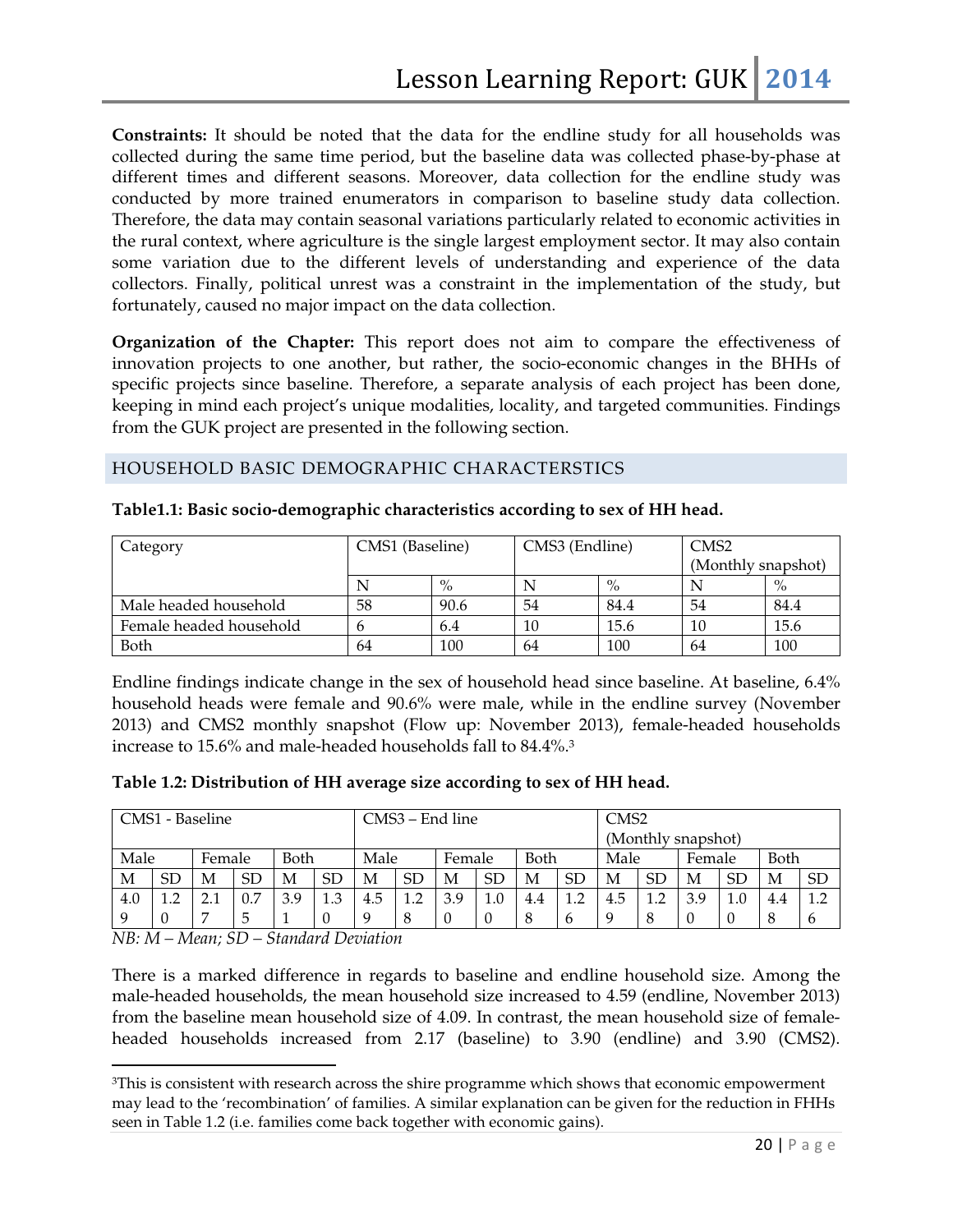Furthermore, there is a significant difference between the number of male headed households versus female. At baseline, the difference the difference was 1.8 and at endline and CM2, it was 1.6.

#### OCCUPATION

|  |  | Table 2.1: Change in primary occupation of beneficiary. |  |
|--|--|---------------------------------------------------------|--|
|  |  |                                                         |  |

|                              |   |                          |        | Baseline                 |       | Endline       |    |      |        |               |       |               |
|------------------------------|---|--------------------------|--------|--------------------------|-------|---------------|----|------|--------|---------------|-------|---------------|
| Occupation                   |   | Male                     | Female |                          | Total |               |    | Male | Female |               | Total |               |
|                              | N | $\%$                     | N      | $\frac{0}{0}$            | N     | $\frac{0}{0}$ | N  | $\%$ | N      | $\frac{0}{0}$ | N     | $\frac{0}{0}$ |
| Industrial/garment<br>labour | - | $\overline{\phantom{0}}$ | -      | $\overline{\phantom{0}}$ |       | -             | 41 | 64.1 | 23     | 35.9          | 64    | 100           |

The major intervention of the GUK project was to involve its beneficiaries in industrial/garment labour. At the endline, all beneficiaries were trained and involved in garments (most of them work as an operator and a few of them as helpers).

|  |  | Table: 2.2: Distribution of other occupations of HH head according to sex. |
|--|--|----------------------------------------------------------------------------|
|  |  |                                                                            |

| Job          |      |      |              | CMS1-Baseline |    |       |                         | CMS3-Endline<br>(Nov'2013) |             |      |    | $CMS2$ – monthly snapshot<br>(Nov'2013) |    |        |             |       |    |      |
|--------------|------|------|--------------|---------------|----|-------|-------------------------|----------------------------|-------------|------|----|-----------------------------------------|----|--------|-------------|-------|----|------|
| No.          | Male |      | Female       |               |    | Total | Total<br>Male<br>Female |                            |             |      |    | Male                                    |    | Female |             | Total |    |      |
|              | N    | $\%$ | N            | $\%$          | N  | $\%$  | N                       | $\%$                       | N           | $\%$ | N  | $\%$                                    | N  | $\%$   | N           | $\%$  | N  | $\%$ |
|              | 58   | 90.6 | 6            | 9.4           | 64 | 100   |                         | 1.8                        | ◠           | 22.2 | 3  | 4.7                                     |    | 1.8    | ◠           | 22.2  | 3  | 4.7  |
| <sup>-</sup> |      |      |              |               |    |       | 12                      | 21.8                       | っ           | 22.2 | 14 | 21.9                                    | 12 | 21.8   |             | 22.2  | 14 | 21.9 |
| 3            |      |      |              |               |    |       | 20                      | 36.4                       | っ           | 22.2 | 22 | 34.4                                    | 20 | 36.4   | റ           | 22.2  | 22 | 34.4 |
| >3           |      |      |              |               |    |       | 22                      | 40.0                       | 3           | 33.3 | 25 | 39.1                                    | 22 | 40.0   | 3           | 33.3  | 25 | 39.1 |
| Total        | 58   | 90.6 | <sub>b</sub> | 9.4           | 64 | 100   | 55                      | 100                        | $\mathbf Q$ | 100  | 64 | 100                                     | 55 | 100    | $\mathbf Q$ | 100   | 64 | 100  |

*NB: Number of occupation other than household as main occupation.* 

Besides a change in primary occupation, the endline findings also indicate that income source vulnerability is declining as a majority of households have gained an additional income source (see table 2.3) to supplement the primary source. At endline, 73.4% households have three or more additional income sources and 21.9% households have two additional occupations. Nevertheless, 4.7% households do not have any additional occupations besides the primary one.

#### INCOME

#### **Table 3.1: Mean distribution of HH monthly income (cash and in kind).**

| <b>Baseline</b> |        | Endline  |           | <b>Differences</b> |           | <b>Test</b>         |
|-----------------|--------|----------|-----------|--------------------|-----------|---------------------|
| Mean            | SD     | Mean     | <b>SD</b> | Mean               | <b>SD</b> |                     |
| 1.900.99        | 325.42 | 9,283.13 | 6,582.68  | 7,382.14           | 6,532.05  | $t=9.041$ , p=5.497 |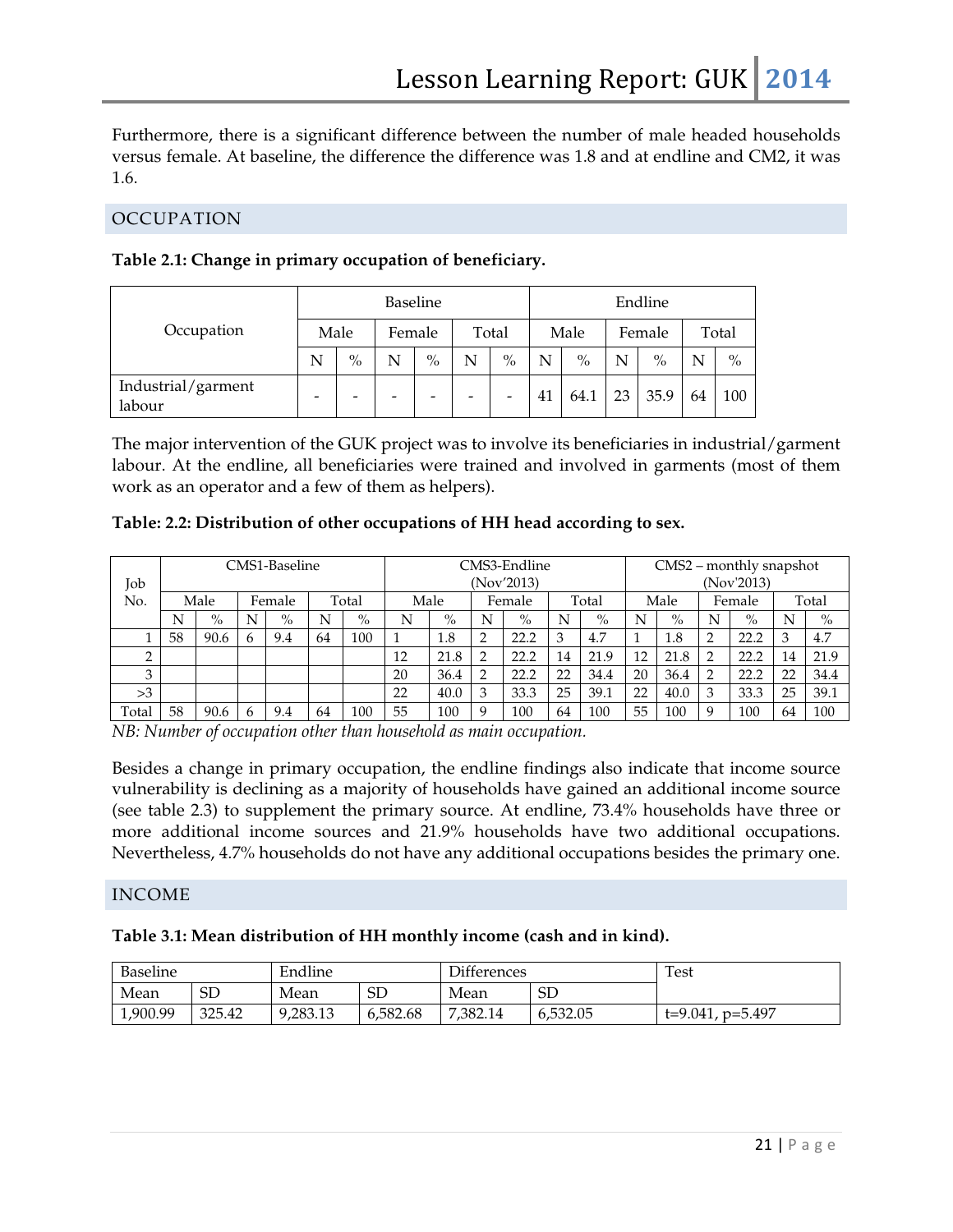Endline findings indicate a considerable change in household income. The mean income at baseline was 1,900.99 Tk., with a standard deviation of 325.42 Tk., while at endline, the mean income was 9,283.13 Tk., with a standard deviation of 6,582.68 Tk.\* The mean increase in income is 7,382.14 Tk. Here, income includes both cash and in-kind.

**Note**: \*Higher expected standard deviation indicates due to more variability was observed in the data set (one or more outliers as a single outlying value shift the mean and substantially increase the standard deviation). Main reasons for the income variability - type of beneficiaries' occupation.

**Table 3.2:** Separates information about cash and in-kind income. The mean monthly household cash income in baseline was 1,892.01 TK., which increased to 8,515.97 TK. in endline. Similarly, change is also observed in in-kind income. The mean in-kind income in baseline was 8.98 TK., while in endline, it is 767.16 Tk. Increased involvements in agriculture-related activities may be responsible for the considerable increase of in-kind income, though further investigation is needed.

| Variables   | Baseline |        | Endline |           | <b>Differences</b> | Test      |               |
|-------------|----------|--------|---------|-----------|--------------------|-----------|---------------|
| /Categories | Mean     | SD     | Mean    | <b>SD</b> | Mean               | <b>SD</b> |               |
| Cash income | 1892.01  | 323.12 | 8515.97 | 6279.21   | 6623.96            | 6233.21   | $t = 8.502$ , |
|             |          |        |         |           |                    |           | $p=4.751$     |
| Kind income | 8.98     | 40.62  | 767.16  | 1302.53   | 758.17             | 1302.71   | $t=4.656$ ,   |
|             |          |        |         |           |                    |           | $p=1.711$     |

#### **Table 3.2: Mean distribution of HH monthly income**

Moreover, the per capita per-day mean income also increased considerably between baseline and endline. The mean per capita per-day regular income in baseline was 18.35 Tk., which increased to 65.13 Tk. during endline.

| Variables   | <b>Baseline</b> |           | Endline |           | Differences |           | Test                       |
|-------------|-----------------|-----------|---------|-----------|-------------|-----------|----------------------------|
| /Categories | Mean            | <b>SD</b> | Mean    | <b>SD</b> | Mean        | <b>SD</b> |                            |
| Cash income | 18.35           | 8.92      | 65.13   | 43.60     | 46.78       | 43.48     | $t = 8.607$ ,<br>$p=3.117$ |
| Kind income | 0.07            | 0.33      | 5.96    | 9.56      | 5.89        | 9.57      | $t=4.922$ ,<br>$p=6.473$   |
| Total       | 18.42           | 8.90      | 71.09   | 46.21     | 52.67       | 46.16     | $t=9.129$ ,<br>$p=3.883$   |

**Table 3.3: Mean distribution of HH monthly regular income per capita/day**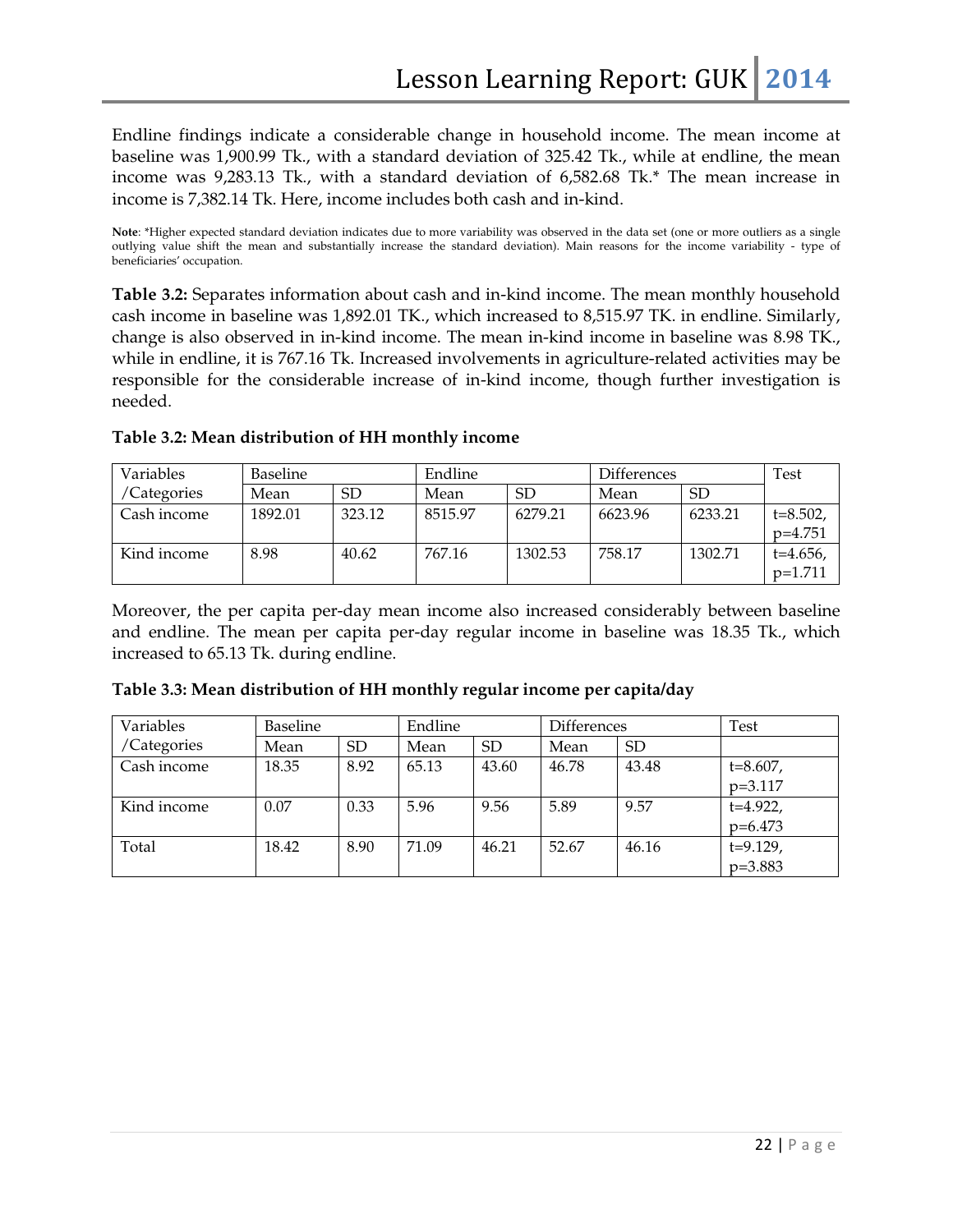#### CHANGE IN POVERTY THRESHOLDS

#### **Table 3.7: Distribution of HH poverty level according to cash income per capita/day and sex of HH head.**

| Variables | <b>Baseline</b>         |      |                          |      | End line |             |                   |                       |       |      |       |               |
|-----------|-------------------------|------|--------------------------|------|----------|-------------|-------------------|-----------------------|-------|------|-------|---------------|
| (sex)     | Above<br>Extreme        |      |                          |      | Total    |             | Extreme           |                       | Above |      | Total |               |
|           | poverty                 |      | extreme                  |      |          | poverty <33 |                   | extreme               |       |      |       |               |
|           | < 28.8<br>poverty>=28.8 |      |                          |      |          |             | poverty<br>$>=33$ |                       |       |      |       |               |
|           | N                       | $\%$ | N                        | $\%$ | N        | $\%$        | N                 | $\%$                  | N     | $\%$ | N     | $\frac{0}{0}$ |
| Male      | 58                      | 90.6 | $\overline{\phantom{0}}$ |      | 58       | 90.6        | 7                 | 10.9                  | 47    | 73.4 | 54    | 84.4          |
| Female    | 6                       | 9.4  |                          |      | 6        | 9.4         | 3                 | 4.7                   | 7     | 10.9 | 10    | 15.6          |
| Total     | 64                      | 100  |                          | -    | 64       | 100         | 10                | 15.6                  | 54    | 84.4 | 64    | 100           |
| Test      |                         |      |                          |      |          |             |                   | $X^2=1.858$ , p=0.173 |       |      |       |               |

*NB: Poverty line - using the mean income and standard deviation in the HIES 2010 report for urban and rural areas, the poverty line corresponding to the lowest 10% was calculated separately for urban and rural areas in Taka per person per day. Government of Bangladesh inflation rates were used to generate new poverty lines for 2011, 2012 and 2013 Income included both cash and in-kind sources (baseline weighted average of 2011 & 2012 28.8 end-lines 33pppd)* 

#### **Table 3.8: Distribution of HH poverty level according to total income (cash & in kind) per capita/day and sex of HH head.**

| Variables | Baseline           |       |   |           |    |                  | End line       |                       |         |       |    |               |
|-----------|--------------------|-------|---|-----------|----|------------------|----------------|-----------------------|---------|-------|----|---------------|
| (sex)     | Extreme            | Above |   |           |    | Total<br>Extreme |                | Above extreme         |         | Total |    |               |
|           | poverty<br>extreme |       |   |           |    |                  | poverty        |                       | poverty |       |    |               |
|           | poverty            |       |   |           |    |                  |                |                       |         |       |    |               |
|           | N                  | $\%$  | N | $\%$<br>N |    | $\%$             | N              | $\%$                  | N       | $\%$  | N  | $\frac{0}{0}$ |
| Male      | 58                 | 90.6  |   |           | 58 | 90.6             | $\overline{4}$ | 6.3                   | 50      | 78.1  | 54 | 84.4          |
| Female    | 6                  | 9.4   |   |           | 6  | 9.4              | $\overline{2}$ | 3.1                   | 8       | 12.5  | 10 | 15.6          |
| Total     | 64                 | 100   |   |           | 64 | 100              | 6              | 9.4                   | 58      | 90.6  | 64 | 100           |
| Test      |                    |       |   |           |    |                  |                | $X^2=1.575$ , p=0.210 |         |       |    |               |

*NB: Poverty line - using the mean income and standard deviation in the HIES 2010 report for urban and rural areas, the poverty line corresponding to the lowest 10% as it was calculated separately for urban and rural areas in Taka, per person, per*  day. Government of Bangladesh inflation rates were used to generate new poverty lines for 2011, 2012 and 2013 Income *included both cash and in-kind sources (baseline weighted average of 2011 & 201228.8 end-line 33pppd).* 

After inflation adjustment to 2011, 2012 and 2013 levels, the percentage of households that remain below the extreme poverty line (per capita per day income below 32.5 Tk.) during endline is 15.6%. Hence, 84.4% of households crossed the extreme poverty line and their per capita, per day income is greater than 32.5 Tk. This percentage increases further if in-kind income is included along with cash income. In endline, 9.4% of households still remain below the poverty line. This number has decreased greatly from the baseline of 100%.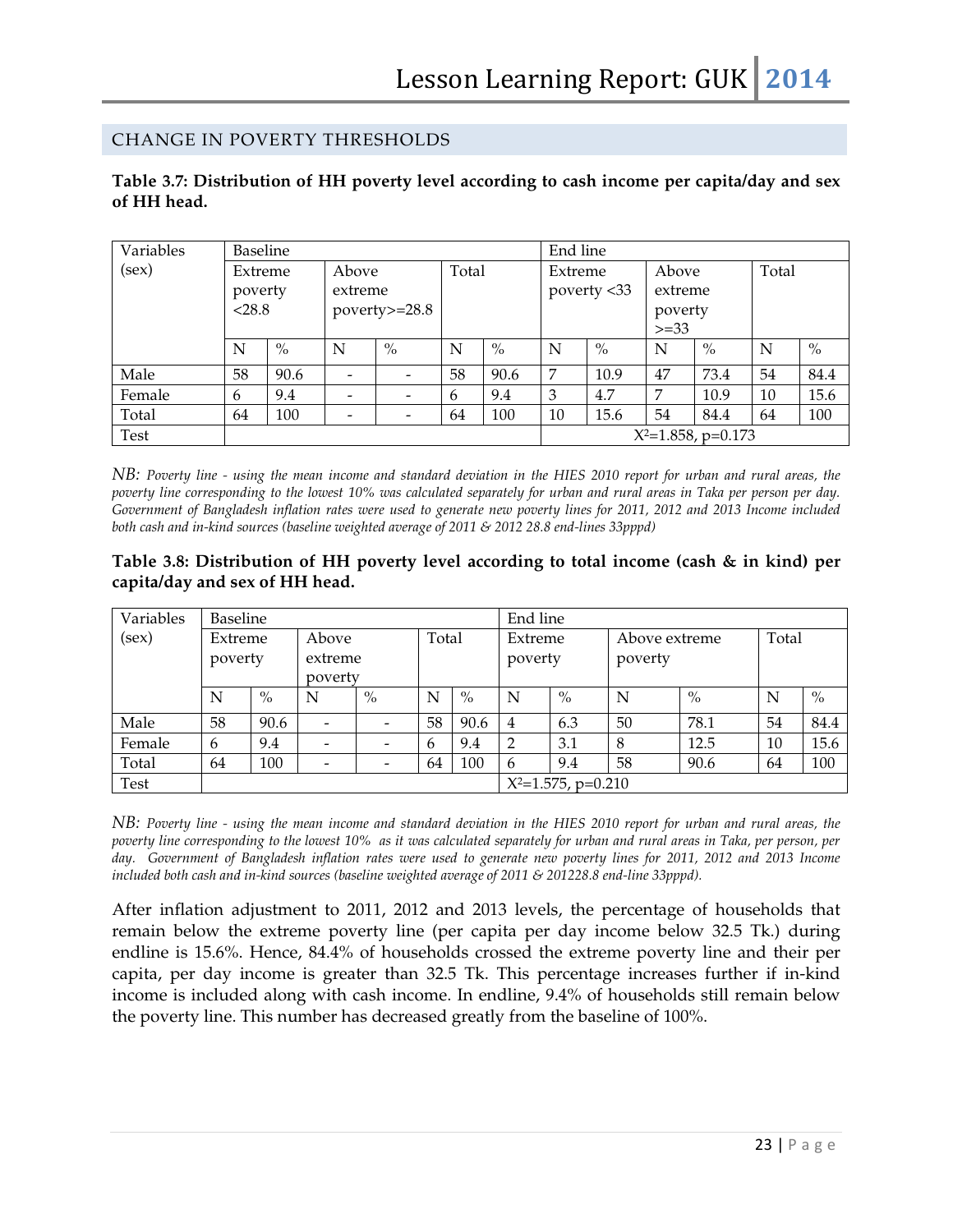#### EXPENDITURE

#### **Table 4.1: Mean distribution of HH monthly total expenditures**

| Baseline |           | Endline |         | <b>Differences</b> |           | Paired t-Test      |
|----------|-----------|---------|---------|--------------------|-----------|--------------------|
| Mean     | <b>SD</b> | Mean    | SL      | Mean               | <b>SD</b> |                    |
| 2551.51  | 873.43    | 7482.08 | 5871.11 | 4930.57            | 5895.37   | $t=6.691, p=6.892$ |

The mean monthly expenditure in baseline was 2551.51 Tk., while in endline, mean expenditure is 7482.08 Tk. The mean increase in monthly expenditure is 4930.57 Tk. The per capita, per day regular expenditure in endline is 52.33 TK., while in baseline, it was 22.74 Tk.

#### **Table 4.3: Mean distribution of HH monthly total expenditures per capita /day**

| <b>Baseline</b> |      | Endline |          | <b>Differences</b> |          | <b>Test</b>              |
|-----------------|------|---------|----------|--------------------|----------|--------------------------|
| Mean            | SГ   | Mean    | CГ<br>ىن | Mean               | cг<br>שכ |                          |
| 23.07           | 8.20 | 56.89   | 38.46    | 33.82              | 39.75    | $p=4.335$<br>$t = 6.807$ |

#### **Table 4.5: Mean differences between income and expenditure**

| Baseline differences |                           | End line differences |                       |
|----------------------|---------------------------|----------------------|-----------------------|
| Mean                 | SD.                       | Mean                 | SD.                   |
| -651                 | 906                       | 1801                 | 3229                  |
|                      | $t = -5.74$ , $p = 2.908$ |                      | $t=4.463$ , $p=3.416$ |

#### **Table 4.7: Change in poverty thresholds (total-expenditure)**

| Variables | <b>Baseline</b>  |      |                          |           |         |         | Endline               |         |    |       |    |      |
|-----------|------------------|------|--------------------------|-----------|---------|---------|-----------------------|---------|----|-------|----|------|
| (sex)     | Above<br>Extreme |      |                          | Total     |         | Extreme |                       | Above   |    | Total |    |      |
|           | poverty          |      | extreme                  |           | poverty |         |                       | extreme |    |       |    |      |
|           | poverty          |      |                          |           |         |         |                       | poverty |    |       |    |      |
|           | N                | $\%$ | N                        | $\%$<br>N |         | $\%$    | N                     | $\%$    | N  | $\%$  | N  | $\%$ |
| Male      | 58               | 90.6 | $\overline{\phantom{a}}$ | -         | 58      | 90.6    | 5                     | 7.8     | 49 | 76.6  | 54 | 84.4 |
| Female    | 6                | 9.4  | $\overline{\phantom{a}}$ | -         | 6       | 9.4     | $\overline{4}$        | 6.3     | 6  | 9.4   | 10 | 15.6 |
| Total     | 64               | 100  | -                        |           | 64      | 100     | 9                     | 14.1    | 55 | 85.9  | 64 | 100  |
| Test      |                  |      |                          |           |         |         | $X^2=6.598$ , p=0.010 |         |    |       |    |      |

*NB: Poverty line - using the mean income and standard deviation in the HIES 2010 report for urban and rural areas, the poverty line corresponding to the lowest 10% as it was calculated separately for urban and rural areas in Taka, per person, per*  day. Government of Bangladesh inflation rates were used to generate new poverty lines for 2011, 2012 and 2013 Income *included both cash and in-kind sources (baseline weighted average of 2011 & 201228.8 end-line 33pppd).* 

#### **PERCENTAGE INCREASE IN EXPENDITURE**

The endline findings indicate that total monthly expenditure, including irregular expenditures, of nearly 87.5% households increased more than 55% in comparison to baseline. However, the increase in total monthly expenditure of 6.25% households remains within 15%.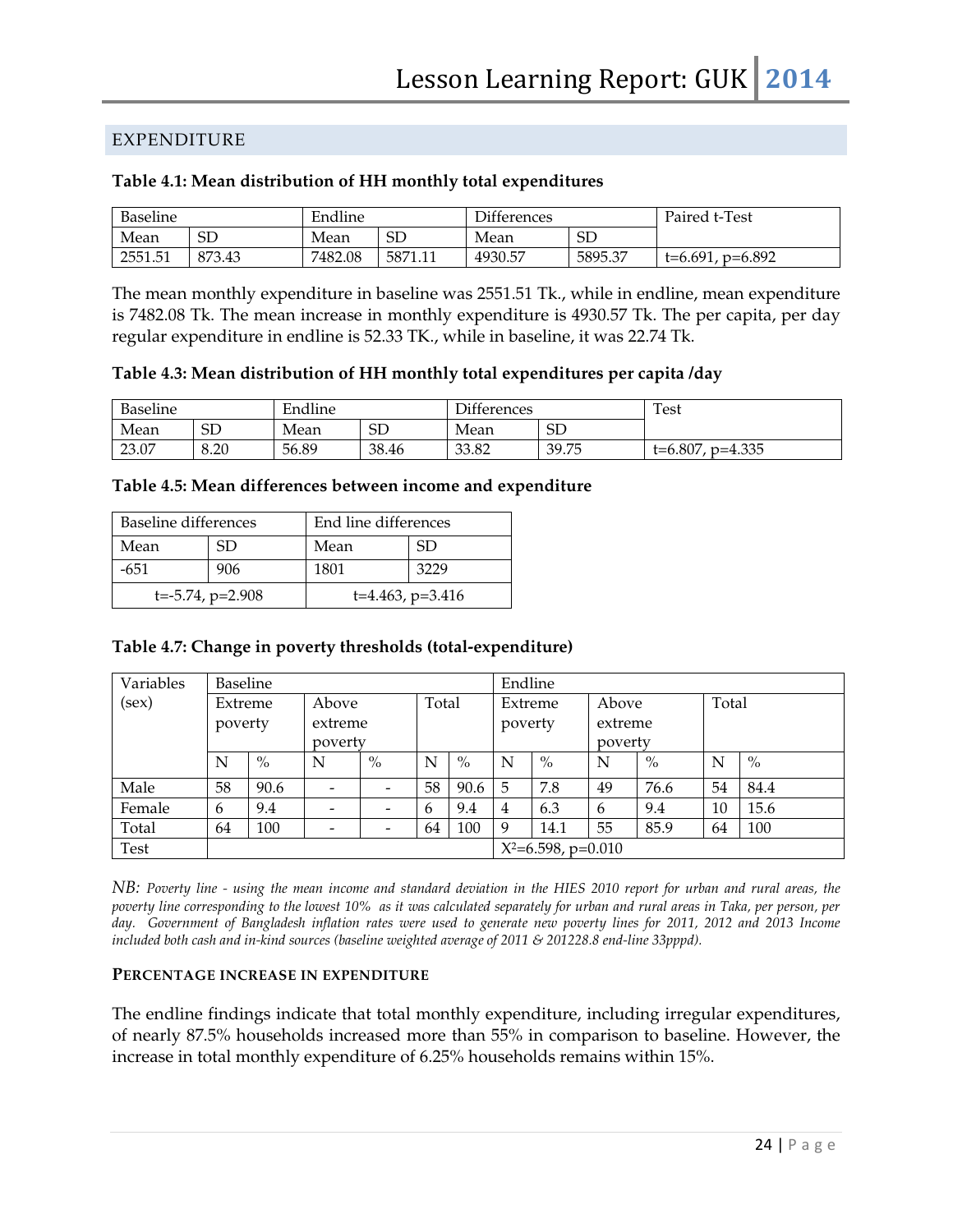| Expenditure      | Regular expenditure |       | Total expenditure               |      |  |  |  |
|------------------|---------------------|-------|---------------------------------|------|--|--|--|
| increase $(\% )$ |                     |       | (include irregular expenditure) |      |  |  |  |
|                  | N                   | $\%$  |                                 | $\%$ |  |  |  |
| Up to $15$       | 5                   | 7.81  | 4                               | 6.25 |  |  |  |
| $16 - 25$        |                     | 3.13  |                                 | 1.56 |  |  |  |
| $26 - 35$        |                     |       |                                 | 1.56 |  |  |  |
| $36 - 45$        |                     | 1.56  |                                 |      |  |  |  |
| $46 - 55$        |                     | 3.13  |                                 | 3.13 |  |  |  |
| $55+$            | 54                  | 84.38 | 56                              | 87.5 |  |  |  |
| Total            | 64                  | 100   | 64                              | 100  |  |  |  |

#### **Table 4.8: Percentage of increase in HH monthly regular and total expenditure including irregular expenditure**

#### ASSETS

As household income increases productive asset, accumulation takes place. The total asset value during endline is 30,791 Tk., where value of the assets transferred under the projects mean was 2,000 Tk. In addition, household has on average 16.54 decimal of mortgaged land with a mean value of 16,846.15 Tk. During baseline, not even a single household had any mortgaged land.

| Table 5.3: Distribution of land (decimal) by household |  |  |  |
|--------------------------------------------------------|--|--|--|
|--------------------------------------------------------|--|--|--|

| Land types     | Average   | Average value  | N  | $\%$  |
|----------------|-----------|----------------|----|-------|
|                | amount in | in taka        |    |       |
|                | decimal   |                |    |       |
| Mortgaged land | 16.54     | 16846.15       | 13 | 20.31 |
| Share cropping | 40.32     |                | 41 | 64.06 |
| Both           | 59.75     |                | 12 | 18.75 |
| Total          | 44.48     | $\overline{a}$ | 42 | 65.63 |

#### **Table 5.4: Mean distribution of HH assets according to gender of HH head**

| Variabl/   | Baseline |           |        |           |      |           | End line |           |       |           |       |           |
|------------|----------|-----------|--------|-----------|------|-----------|----------|-----------|-------|-----------|-------|-----------|
| Category   | Male     |           | Female |           | Both |           |          | Male      |       |           | Both  |           |
|            | Mea      | <b>SD</b> | Mean   | <b>SD</b> | Mean | <b>SD</b> | Mean     | <b>SD</b> | Mean  | <b>SD</b> | Mean  | <b>SD</b> |
|            | n        |           |        |           |      |           |          |           |       |           |       |           |
| Livestock  | 95       | 361       |        |           | 86   | 344       | 13507    | 11404     | 8900  | 8446      | 12788 | 11065     |
| Working    | 612      | 1033      | 253    | 525       | 579  | 999       | 4191     | 7275      | 1331  | 832       | 3744  | 6761      |
| equipment  |          |           |        |           |      |           |          |           |       |           |       |           |
| HН         | 2815     | 1278      | 1328   | 673       | 2710 | 1302      | 8735     | 5077      | 7810  | 7687      | 8591  | 5499      |
| belongings |          |           |        |           |      |           |          |           |       |           |       |           |
| Total      | 3671     | 1963      | 1607   | 761       | 3478 | 1975      | 31919    | 19513     | 24701 | 22768     | 30791 | 20034     |

#### **Table 5.5: Mean distribution of HH total value of assets**

| <b>Baseline</b> |                  | Endline |       | Differences      |       | <b>Test</b>               |
|-----------------|------------------|---------|-------|------------------|-------|---------------------------|
| Mean            | SD<br>SD<br>Mean |         | Mean  | <b>SD</b>        |       |                           |
| 3478            | 1975             | 30791   | 20034 | 27313<br>27 J LJ | 19273 | $t = 11.337$<br>$p=7.453$ |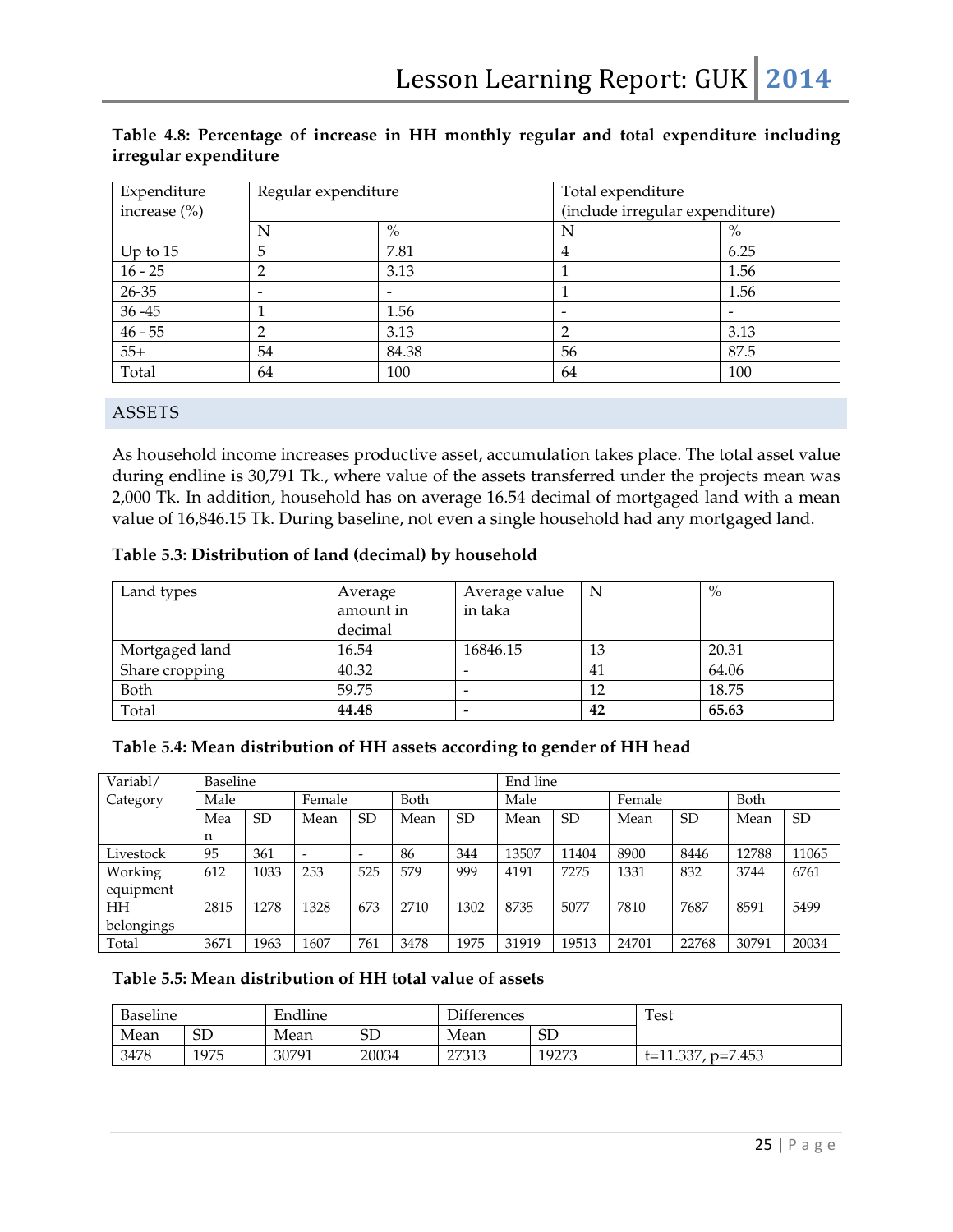#### HOUSEHOLD SAVINGS AND LOAN

During baseline, not a single household had any savings. However in endline, 96.9% of households have some savings, among which 43.8% and 28.1%, have savings between 1,000- 5,000 Tk. and 5,000-10,000 Tk. respectively. Total mean value of households is 9,784 Tk. This increase is as a result of awareness training sessions which included 'savings attitudes' to encourage households to save money.

| Category   |                              | <b>Baseline</b> |   |        |                        |                              |                | End line |      |        |       |      |                |       |               |  |
|------------|------------------------------|-----------------|---|--------|------------------------|------------------------------|----------------|----------|------|--------|-------|------|----------------|-------|---------------|--|
| (TK.)      | Male                         |                 |   | Female | Both                   |                              | Male           |          |      | Female |       |      | Both           |       |               |  |
|            | N                            | $\%$            | N | $\%$   | N                      | $\%$                         | N              | Mean     | $\%$ | N      | Mean  | $\%$ | N              | Mean  | $\frac{0}{0}$ |  |
| $\theta$   | 58                           | 100             | 6 | 100    | 64                     | 100                          | 2              |          | 3.7  |        |       |      | $\overline{2}$ |       | 3.1           |  |
| 1-1000     | $\overline{\phantom{a}}$     |                 |   | -      | -                      | $\overline{\phantom{a}}$     | 3              | 733      | 5.6  |        | 650   | 10   | $\overline{4}$ | 713   | 6.3           |  |
| 1001-5000  | $\qquad \qquad \blacksquare$ |                 | - | -      | -                      | $\qquad \qquad \blacksquare$ | 22             | 3077     | 40.7 | 6      | 3050  | 60   | 28             | 3071  | 43.8          |  |
| 5001-10000 | $\overline{\phantom{0}}$     |                 |   |        | -                      | $\overline{\phantom{0}}$     | 17             | 7653     | 31.5 |        | 6000  | 10   | 18             | 7561  | 28.1          |  |
| 10001-     |                              |                 |   |        |                        | $\overline{\phantom{0}}$     | 4              | 14000    | 7.4  |        |       |      | 4              | 14000 | 6.3           |  |
| 15000      |                              |                 |   |        |                        |                              |                |          |      |        |       |      |                |       |               |  |
| 15001-     |                              |                 |   |        |                        | -                            | $\overline{2}$ | 17000    | 3.7  | 1      | 15400 | 10   | 3              | 16467 | 4.7           |  |
| 20000      |                              |                 |   |        |                        |                              |                |          |      |        |       |      |                |       |               |  |
| $20001+$   | $\overline{\phantom{0}}$     |                 |   |        | -                      | $\qquad \qquad \blacksquare$ | 4              | 57700    | 7.4  | 1      | 65000 | 10   | 5              | 59160 | 7.8           |  |
| Total      | 58                           | 100             | 6 | 100    | 64                     | 100                          | 54             | 9645     | 100  | 10     | 10535 | 100  | 64             | 9784  | 100           |  |
| Test       | $X^2=9.820$ , p=0.002        |                 |   |        | $X^2=48.071$ , p=0.086 |                              |                |          |      |        |       |      |                |       |               |  |

#### **Table 6.1: Distribution of HHs reporting to have savings**

#### **Table 6.2: Places of savings**

| Places<br>οf | <b>Baseline</b> |               | Endline |               |
|--------------|-----------------|---------------|---------|---------------|
| Savings      | N               | $\frac{0}{0}$ | N       | $\frac{0}{0}$ |
| Bank         |                 |               | 17      | 26.6          |
| Relatives    |                 |               | 5       | 7.8           |
| Self         |                 | 1.6           | 57      | 89.1          |
| Group        |                 |               |         | 6.3           |
| Others       |                 |               | 7       | 10.9          |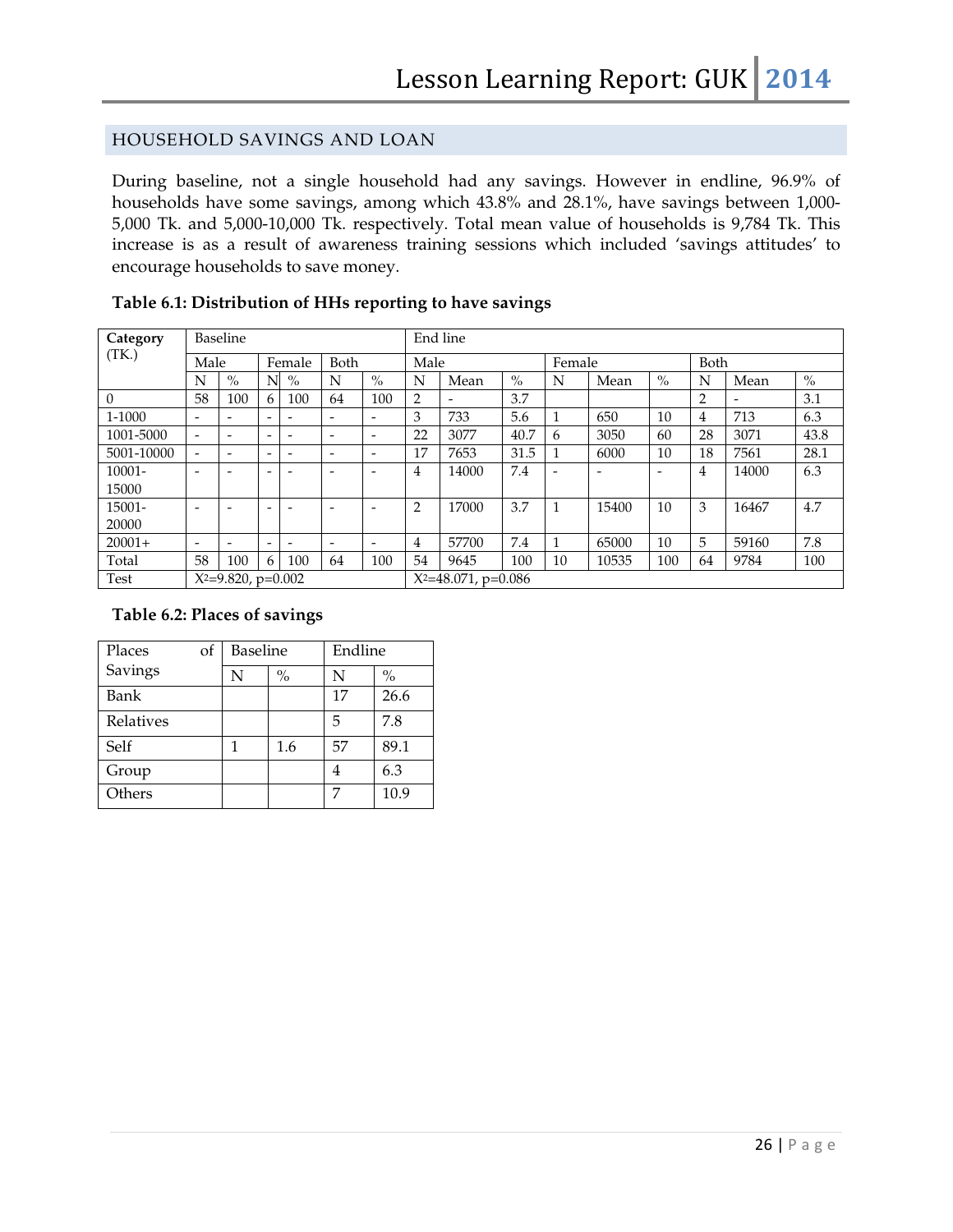#### HOUSING CONDITION AND ACCESS TO WATER SUPPLY, SANITATION AND **ELECTRICITY**

#### **CHANGE IN WALL AND ROOF MATERIAL OF HOUSE**

| Materials      | <b>Baseline</b>          |                          |                          |                          |                          |                          | End line                 |                          |                          |                          |             |                          |
|----------------|--------------------------|--------------------------|--------------------------|--------------------------|--------------------------|--------------------------|--------------------------|--------------------------|--------------------------|--------------------------|-------------|--------------------------|
| (walls)        | Male                     |                          | Female                   |                          | Both                     |                          | Male                     |                          | Female                   |                          | <b>Both</b> |                          |
|                | N                        | $\frac{0}{0}$            | N                        | $\frac{0}{0}$            | N                        | $\%$                     | N                        | $\%$                     | N                        | $\%$                     | N           | $\frac{0}{0}$            |
| Grass/jute     | 7                        | 12.1                     | $\overline{2}$           | 33.3                     | 9                        | 14.1                     | $\overline{4}$           | 7.4                      | 2                        | 20                       | 6           | 9.4                      |
| stick/         |                          |                          |                          |                          |                          |                          |                          |                          |                          |                          |             |                          |
| leaves/plastic |                          |                          |                          |                          |                          |                          |                          |                          |                          |                          |             |                          |
| Bamboo         | 10                       | 17.2                     | 1                        | 16.7                     | 11                       | 17.2                     | $\overline{4}$           | 7.4                      | 1                        | 10                       | 5           | 7.8                      |
| Wood           |                          | ۰                        |                          |                          | -                        |                          | $\overline{\phantom{a}}$ | $\overline{\phantom{a}}$ | $\overline{\phantom{a}}$ | ۰                        | ۰           | ۰                        |
| Mud            | $\overline{\phantom{a}}$ | $\overline{\phantom{0}}$ |                          | ۰                        | $\overline{\phantom{a}}$ | $\overline{\phantom{a}}$ | $\overline{\phantom{a}}$ | $\overline{\phantom{a}}$ | $\overline{\phantom{0}}$ | $\overline{\phantom{a}}$ | ۰           | $\overline{\phantom{0}}$ |
| <b>Tiles</b>   | 39                       | 67.2                     | 3                        | 50                       | 42                       | 65.6                     |                          | $\overline{\phantom{a}}$ | $\overline{\phantom{0}}$ | ۰                        | ۰           | ۰                        |
| Tin/CI sheets  | $\mathbf{1}$             | 1.7                      | $\overline{\phantom{a}}$ | $\overline{\phantom{a}}$ | 1                        | 1.6                      | 45                       | 83.3                     | 7                        | 70                       | 52          | 81.3                     |
| Cement/brick   | 1                        | 1.7                      | $\overline{\phantom{0}}$ | $\overline{\phantom{a}}$ | 1                        | 1.6                      | 1                        | 1.9                      | $\overline{\phantom{0}}$ | ۰                        |             | 1.6                      |
| Others         |                          |                          |                          |                          |                          |                          | $\overline{\phantom{0}}$ | $\overline{\phantom{a}}$ | $\overline{\phantom{0}}$ | ۰                        | ۰           | ۰                        |
| Total          | 58                       | 100                      | 6                        | 100                      | 64                       | 100                      | 54                       | 100                      | 10                       | 100                      | 64          | 100                      |
| <b>Test</b>    | $X^2=2.203$ , p=0.699    |                          |                          |                          |                          |                          | $X^2=1.870$ , p=0.600    |                          |                          |                          |             |                          |

#### **Table 7.1 Distribution of HHs according to wall construction materials and sex of HH heads.**

The baseline survey was conducted in April 2011 and the endline in the majority of the households. During baseline, almost all house walls were made of tiles (65.6%) and the rest was made of grass/bamboo/mud/tin. In endline, 81.3% of households reported walls made of tin. During baseline 93.8% households' house had a roof made of tiles, while in endline, 100% of households reported roofs made of tin.

The mean house-size increased considerably by the endline in comparison to the baseline. During baseline, the mean house size was 209sqft while in endline, it is 268sqft.

#### **Table 7.3: Mean distribution for size of house and per capita housing space according to sex of HH head.**

The mean house size has increased from a mean of 208.98 sqft to 267.68.

| Categories      | Mean of house size (sqft) |       | Mean of per capital floor space (sqft) |       |  |  |  |
|-----------------|---------------------------|-------|----------------------------------------|-------|--|--|--|
|                 | Mean                      | SD    | Mean                                   | SD    |  |  |  |
| <b>Baseline</b> | 208.98                    | 62.54 | 58.55                                  | 24.15 |  |  |  |
| Endline         | 267.68                    | 97.56 | 64.55                                  | 29.64 |  |  |  |

#### **ACCESS TO SAFE WATER**

The endline findings in regards to improved access to a water source show improvement. According to endline, 100% households reported that they collect drinking water from hand tubewell, while during baseline its numbers remained the same.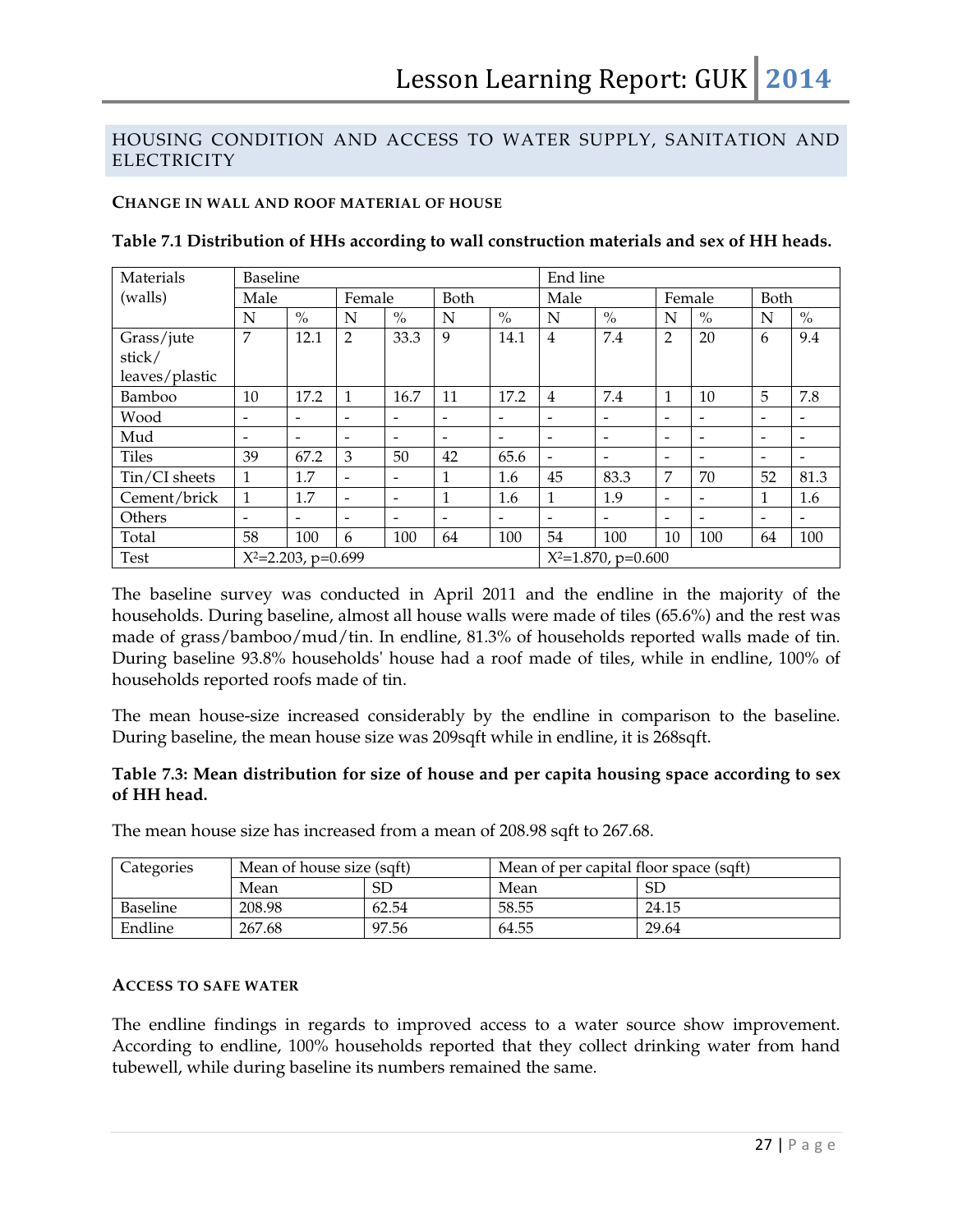#### **OWNERSHIP OF PROTECTED SOURCE**

During baseline, only 70.3% of households owned any protected source of water and other households collected water from public sources, government-owned sources, or sources owned by others. However, endline findings indicate that a majority of the beneficiary households (76.6%) use water sources owned by them, or share ownership of a water source (14.1%).

| Sources of drinking |                          | <b>Baseline</b><br>Endline                     |                          |                          |                          |                 |                          |                          |                          |                          |      |      |
|---------------------|--------------------------|------------------------------------------------|--------------------------|--------------------------|--------------------------|-----------------|--------------------------|--------------------------|--------------------------|--------------------------|------|------|
| water               | Male                     |                                                | Female                   |                          | Both                     |                 | Male                     |                          | Female                   |                          | Both |      |
|                     | N                        | $\%$                                           | N                        | $\frac{0}{0}$            | N                        | $\%$            | N                        | $\%$                     | N                        | $\%$                     | N    | $\%$ |
| Owned by            | 41                       | 70.7                                           | $\overline{4}$           | 66.7                     | 45                       | 70.3            | 45                       | 83.3                     | $\overline{4}$           | 40                       | 49   | 76.6 |
| household           |                          |                                                |                          |                          |                          |                 |                          |                          |                          |                          |      |      |
| Shared ownership    | 9                        | 15.5                                           | $\mathbf{1}$             | 16.7                     | 10                       | 15.6            | 6                        | 11.1                     | 3                        | 30                       | 9    | 14.1 |
| Own by others       |                          | 1.7                                            | $\overline{\phantom{a}}$ |                          |                          | 1.6             | 3                        | 5.6                      | 3                        | 30                       | 6    | 9.4  |
| Not applicable      |                          |                                                | $\overline{\phantom{a}}$ |                          | $\overline{\phantom{0}}$ |                 | $\overline{\phantom{a}}$ |                          |                          | $\overline{\phantom{0}}$ |      |      |
| Public              | 7                        | 12.1                                           | $\mathbf{1}$             | 16.7                     | 8                        | 12.5            | $\overline{\phantom{0}}$ | $\overline{\phantom{0}}$ | $\overline{\phantom{a}}$ | $\overline{\phantom{0}}$ | -    |      |
| (Government)        |                          |                                                |                          |                          |                          |                 |                          |                          |                          |                          |      |      |
| NGO Supplied        | $\overline{\phantom{a}}$ | $\overline{\phantom{a}}$                       | $\overline{\phantom{a}}$ | $\overline{\phantom{0}}$ | $\overline{\phantom{a}}$ | $\qquad \qquad$ | $\overline{\phantom{0}}$ | $\overline{\phantom{0}}$ | $\overline{\phantom{0}}$ | $\overline{\phantom{0}}$ | ۰    |      |
| Others              |                          |                                                | $\overline{\phantom{a}}$ |                          |                          |                 | $\qquad \qquad$          |                          |                          | ۰                        |      |      |
| Total               | 58                       | 100                                            | 6                        | 100                      | 64                       | 100             | 54                       | 100                      | 10                       | 100                      | 64   | 100  |
| <b>Test</b>         |                          | $X^2=9.588$ , p=0.008<br>$X^2=1.684$ , p=0.794 |                          |                          |                          |                 |                          |                          |                          |                          |      |      |

| Table 7.6: Distribution of HHs according to ownership of hand tube wells and sex of HH |  |  |  |  |  |
|----------------------------------------------------------------------------------------|--|--|--|--|--|
| heads.                                                                                 |  |  |  |  |  |

#### **SANITATION**

The endline findings indicate a positive shift in defecation practices since baseline. During baseline, nearly 39.1% households defecated in open space. The rest (51.6%), had ring/slab latrines and (4.7) pit latrines. In contrast, endline findings indicate that 100% of the households defecate in ring/slab latrines/pit latrines/sanitary latrines.

| Table 7.7: Distribution of HH according to place of defecation and sex of HH heads. |  |  |
|-------------------------------------------------------------------------------------|--|--|
|-------------------------------------------------------------------------------------|--|--|

| Place of             | <b>Baseline</b>       |               |                          |                          |                       | Endline       |                          |      |                       |                          | Monthly snapshot |                          |                |               |        |                          |              |               |
|----------------------|-----------------------|---------------|--------------------------|--------------------------|-----------------------|---------------|--------------------------|------|-----------------------|--------------------------|------------------|--------------------------|----------------|---------------|--------|--------------------------|--------------|---------------|
| defecation           | Male                  |               |                          | Female                   | Both                  |               | Male                     |      |                       | Female                   | Both             |                          | Male           |               | Female |                          | Both         |               |
|                      | N                     | $\frac{0}{0}$ | N                        | $\%$                     | N                     | $\frac{0}{0}$ | N                        | $\%$ | $\mathbf N$           | $\frac{0}{0}$            | N                | $\frac{0}{0}$            | N              | $\frac{0}{0}$ | N      | $\frac{0}{0}$            | N            | $\frac{0}{0}$ |
| Open<br>spaces       | 22                    | 37.9          | 3                        | 50                       | 25                    | 39.1          | $\overline{\phantom{0}}$ |      | -                     |                          | ۰                |                          | ۰              |               |        |                          | ۰            |               |
| Hanging<br>latrine   |                       |               |                          |                          | ۰                     |               | -                        |      | $\qquad \qquad$       |                          | ۰                |                          | ۰              |               |        |                          | ۰            |               |
| Pit latrine          | 3                     | 5.2           | $\overline{\phantom{0}}$ | $\overline{\phantom{0}}$ | 3                     | 4.7           | 1                        | 1.9  | -                     | $\overline{\phantom{a}}$ | 1                | 1.6                      | $\mathbf{1}$   | 1.9           | -      | $\overline{\phantom{a}}$ | $\mathbf{1}$ | 1.6           |
| Ring/slab<br>latrine | 30                    | 51.7          | 3                        | 50                       | 33                    | 51.6          | 51                       | 94.4 | 9                     | 90                       | 60               | 93.8                     | 51             | 94.4          | 9      | 90                       | 60           | 93.8          |
| Complete<br>Sanitary |                       |               |                          |                          | ۰                     |               | $\overline{2}$           | 3.7  | 1                     | 10                       | 3                | 4.7                      | $\overline{2}$ | 3.7           | 1      | 10                       | 3            | 4.7           |
| Others               | 3                     | 5.2           | $\overline{\phantom{0}}$ |                          | 3                     | 4.7           | -                        |      | -                     | -                        | -                | $\overline{\phantom{a}}$ | ۰              |               |        |                          | -            |               |
| Total                | 58                    | 100           | 6                        | 100                      | 64                    | 100           | 54                       | 100  | 10                    | 100                      | 64               | 100                      | 54             | 100           | 10     | 100                      | 64           | 100           |
| <b>Test</b>          | $X^2=0.827$ , p=0.843 |               |                          |                          | $X^2=0.917$ , p=0.632 |               |                          |      | $X^2=0.917$ , p=0.632 |                          |                  |                          |                |               |        |                          |              |               |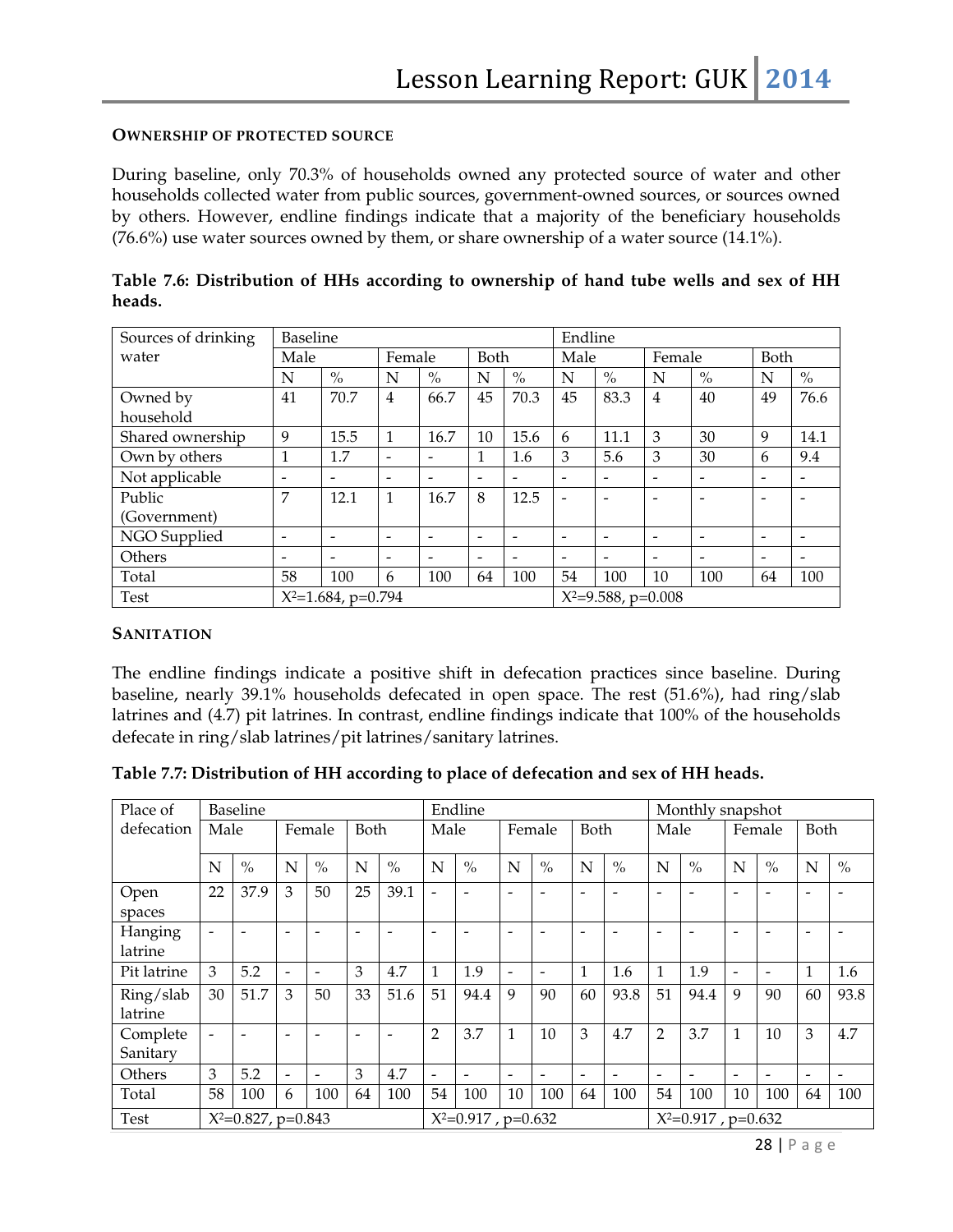#### **ELECTRICITY**

In regards to access to electricity, no changes have been observed since baseline. During baseline, 95.3% households had no connection to electricity, dropping to 50% in endline. During endline, 1.6% of households reported solar power facility.

| Type of                     | <b>Baseline</b>       |               |                          |      |                          |               | End line                 |                          |                          |                          |      |                          |
|-----------------------------|-----------------------|---------------|--------------------------|------|--------------------------|---------------|--------------------------|--------------------------|--------------------------|--------------------------|------|--------------------------|
| electricity                 | Male                  |               | Female                   |      | Both                     |               | Male                     |                          | Female                   |                          | Both |                          |
| connection                  | N                     | $\frac{0}{0}$ | N                        | $\%$ | N                        | $\frac{0}{0}$ | N                        | $\%$                     | N                        | $\%$                     | N    | $\%$                     |
| No electricity              | 55                    | 94.8          | 6                        | 100  | 61                       | 95.3          | 25                       | 46.3                     | 7                        | 70                       | 32   | 50                       |
| Connected to<br>main line   | 1.7                   | 1             |                          | ۰    | 1                        | 1.6           | 29                       | 53.7                     | $\overline{2}$           | 20                       | 31   | 48.4                     |
| Connected to<br>other house |                       |               |                          |      |                          |               |                          | ۰                        |                          |                          |      |                          |
| Connected to<br>generator   |                       |               |                          |      |                          |               |                          | $\overline{\phantom{0}}$ | $\overline{\phantom{0}}$ |                          | ٠    |                          |
| Solar power                 |                       |               |                          | ۰    | $\overline{\phantom{0}}$ |               | $\overline{\phantom{0}}$ | $\overline{\phantom{0}}$ |                          | 10                       |      | 1.6                      |
| Others                      | 2                     | 3.4           | $\overline{\phantom{0}}$ | ۰    | 2                        | 3.1           |                          | $\overline{\phantom{0}}$ | $\overline{\phantom{0}}$ | $\overline{\phantom{a}}$ | ٠    | $\overline{\phantom{0}}$ |
| Total                       | 58                    | 100           | 6                        | 100  | 64                       | 100           | 54                       | 100                      | 10                       | 100                      | 64   | 100                      |
| <b>Test</b>                 | $X^2=0.326$ , p=0.850 |               |                          |      |                          |               | $X^2=8.327$ , p=0.015    |                          |                          |                          |      |                          |

**Table 7.8: Distribution of HHs according to connection of electricity and sex of HH heads** 

#### FOOD SECURITY & DIVERSITY

#### **FOOD SECURITY Table 8.1: Food Coping**

| Food coping strategies of household - eating        | $\geq$ 2 strategies = | $\geq$ 2 strategies = |
|-----------------------------------------------------|-----------------------|-----------------------|
| smaller portions, eating less than 3 meals per day, |                       |                       |
| eating food of lower than normal quality, eating    | $<$ 2 strategies =    | $<$ 2 strategies =    |
| gathered food, eating no food in 24 hours,          |                       |                       |
| borrowing money for food, buying food on credit,    |                       |                       |
| sending family member elsewhere to eat, giving      |                       |                       |
| more food to earning household member, letting      |                       |                       |
| female household members eat last or not at all.    |                       |                       |

The households were asked about the food coping strategies they used as a result of financial hardships in the seven days prior to the survey with a pre-coded list of 10 food strategies (Table 8.1). Details comparing between baseline and end-line was not possible due to the limitation of baseline questionnaires. In endline, none of the HH's met the food coping strategies and all were doing significantly well.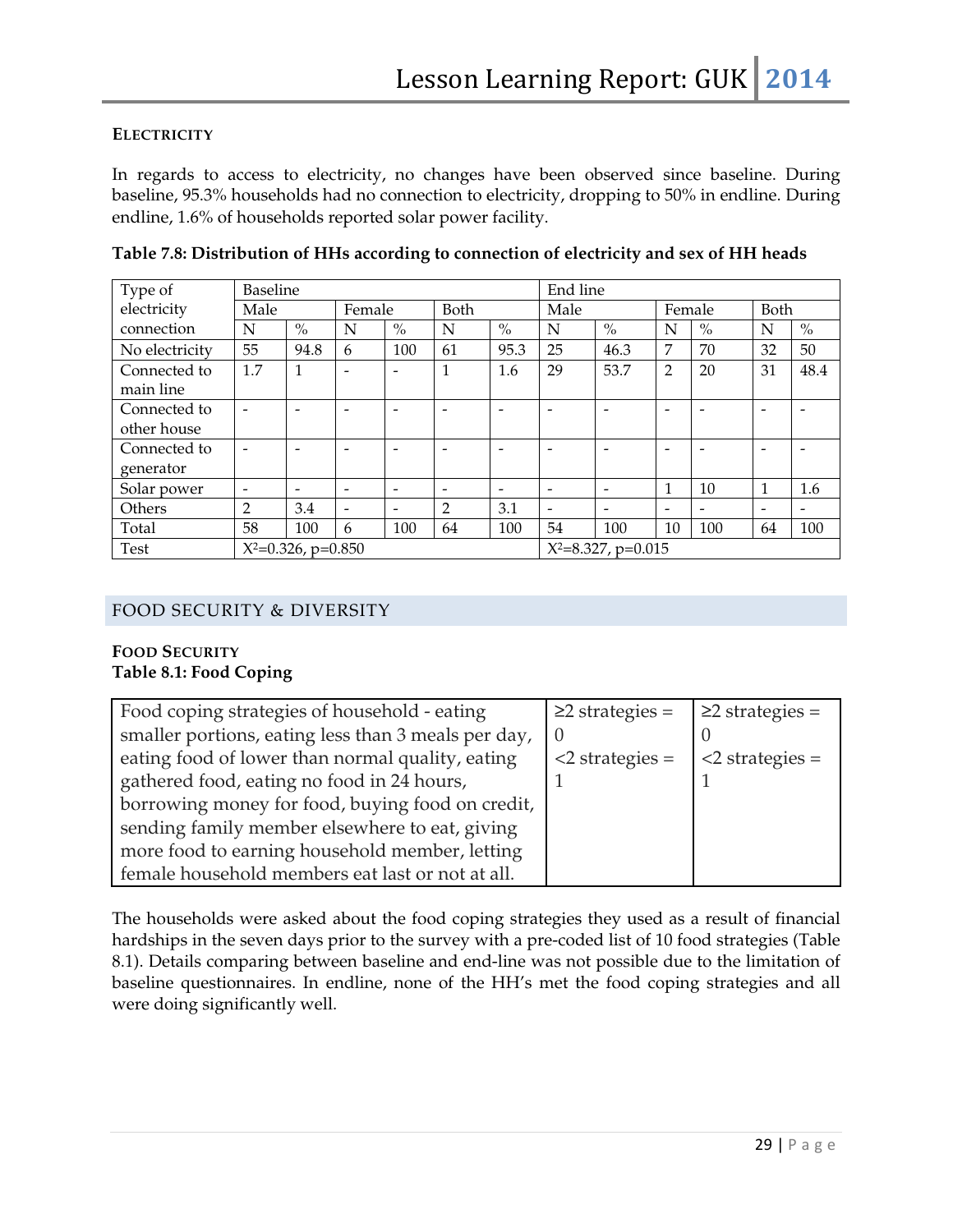#### **FOOD DIVERSITY**

#### **Table 8.2: Number of days (%) in the last week that household members consumed foodstuffs:**

| Food      |      | Male                     | Female |                          | Total |                          |  |  |
|-----------|------|--------------------------|--------|--------------------------|-------|--------------------------|--|--|
| Diversity |      | $\%$                     |        | $\%$                     |       | $\%$                     |  |  |
| <5        |      | J.U                      |        | -11-11<br><b>TT.T</b>    |       | 4.7                      |  |  |
| ל≓<       | 53   | 96.4                     |        | 88.9                     |       | 95.31                    |  |  |
| Mean      | 6.03 | $\overline{\phantom{0}}$ |        | $\overline{\phantom{0}}$ | 6.03  | $\overline{\phantom{a}}$ |  |  |

The households were asked how often family members had eaten 6 food items in the 7 days leading up to the study (Table 8.2). This Table shows that there was a very marked increase in consumption of eggs, poultry, meat, milk and pulse.

#### WOMEN'S EMPOWERMENT

#### **Table 8.3: Influence on decisions in your household (female replies)**

| Decision                       | Main | Major | Small | No   |
|--------------------------------|------|-------|-------|------|
| Children's education           | 9.4  | 79.7  | 6.3   | 4.7  |
| Purchase or sale of land       | 3.1  | 68.8  | 14.1  | 14.1 |
| Buying or selling large assets | 7.8  | 78.1  | 10.9  | 3.1  |
| Taking or repaying loan        | 6.3  | 73.4  | 14.1  | 6.3  |
| Everyday expenditure           | 9.4  | 67.2  | 20.3  | 3.1  |
| Important family matters       | 9.4  | 87.5  | 1.6   | 1.6  |
| When to have children          |      | 81.3  |       | 18.8 |
| How to use your time for work  | 37.5 | 45.3  | 10.9  | 6.3  |

In the end-line survey, women reported that decision-making roles in their households had changed since joining the Shiree programme. Details comparing the baseline and endline differences are not possible due to the limitation of baseline questionnaires.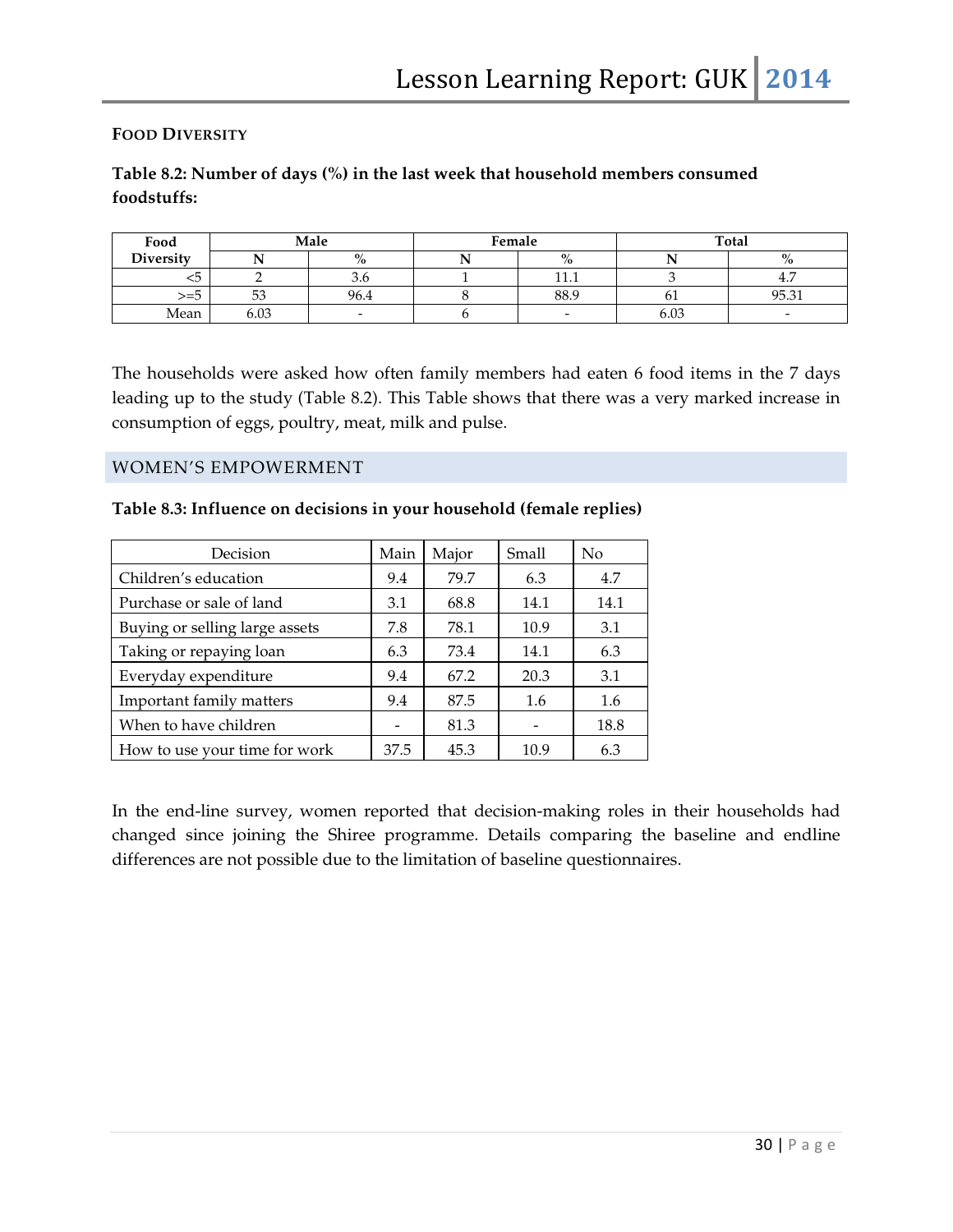#### **Table 8.4: Social empowerment (female replies)**

|                                                                                          | Yes  | N <sub>o</sub> |
|------------------------------------------------------------------------------------------|------|----------------|
| Ouestion                                                                                 | $\%$ | $\%$           |
| There are people outside my family I can rely on for help                                | 67.2 | 32.8           |
| I feel frightened of being alone outside my village                                      | 7.8  | 92.2           |
| I feel I have enough information about the government programmes designed to help the    |      |                |
| poor                                                                                     | 60.9 | 39.1           |
| I feel confident that I can face whatever the future brings/holds                        | 89.1 | 10.9           |
| I feel comfortable speaking and participating in community groups                        | 89.1 | 10.9           |
| I feel comfortable addressing UP Chairmen/Members/Ward Commissioner                      | 81.3 | 18.8           |
| Adult men in my household do some of the domestic work                                   | 70.3 | 29.7           |
| If I face income constraints I would marry off my daughter at an early age to save dowry |      |                |
| money                                                                                    | 1.6  | 98.4           |

#### GRADUATION

#### **Table 9.1: Household overall graduation:**

| <b>Graduation Criteria</b>                                                                 | Baseline % | Endline % |  |
|--------------------------------------------------------------------------------------------|------------|-----------|--|
| <b>Essential Criteria</b>                                                                  |            |           |  |
| Food Coping $(\leq2)=1$ , $(\geq=2)=0$                                                     | $\theta$   | 100       |  |
| Supplementary Criteria                                                                     |            |           |  |
| PPPD Income (Cash+Kind)<br>(Inflation adjusted- baseline 28.8 & endline 33 taka)-HIES 2010 | 0          | 90.6      |  |
| Number of jobs $(>=2)$                                                                     | $\Omega$   | 95.3      |  |
| Cash savings (>=1000 taka)                                                                 | $\theta$   | 93.8      |  |
| Productive asset value (>=10000 taka)                                                      | $\Omega$   | 68.8      |  |
| Non-Productive asset number (>=4)                                                          | 32.8       | 98.4      |  |
| Food diversity $(>=5)$                                                                     | $\Omega$   | 95.3      |  |
| Gender & Social Empowerment (>=75% female answering positively)                            | $\Omega$   | 34.4      |  |
| Sources of safe water                                                                      | 100        | 100       |  |
| Sanitary latrine                                                                           | 51.6       | 98.4      |  |
| Access to any land                                                                         | 100        | 95.3      |  |
| Graduation (Essential 1+ Supplementary 6)                                                  | $\Omega$   | 98.4      |  |

#### CONCLUSION

The endline findings indicate that the situation of GUK beneficiary households has improved in the area of income, expenditure, assets; savings, productive assets, food security, food diversify and household goods. Also significant changes have been observed in women empowerment. Based on an amended graduation checklist, 98.4**%** of households have been lifted out from extreme poverty.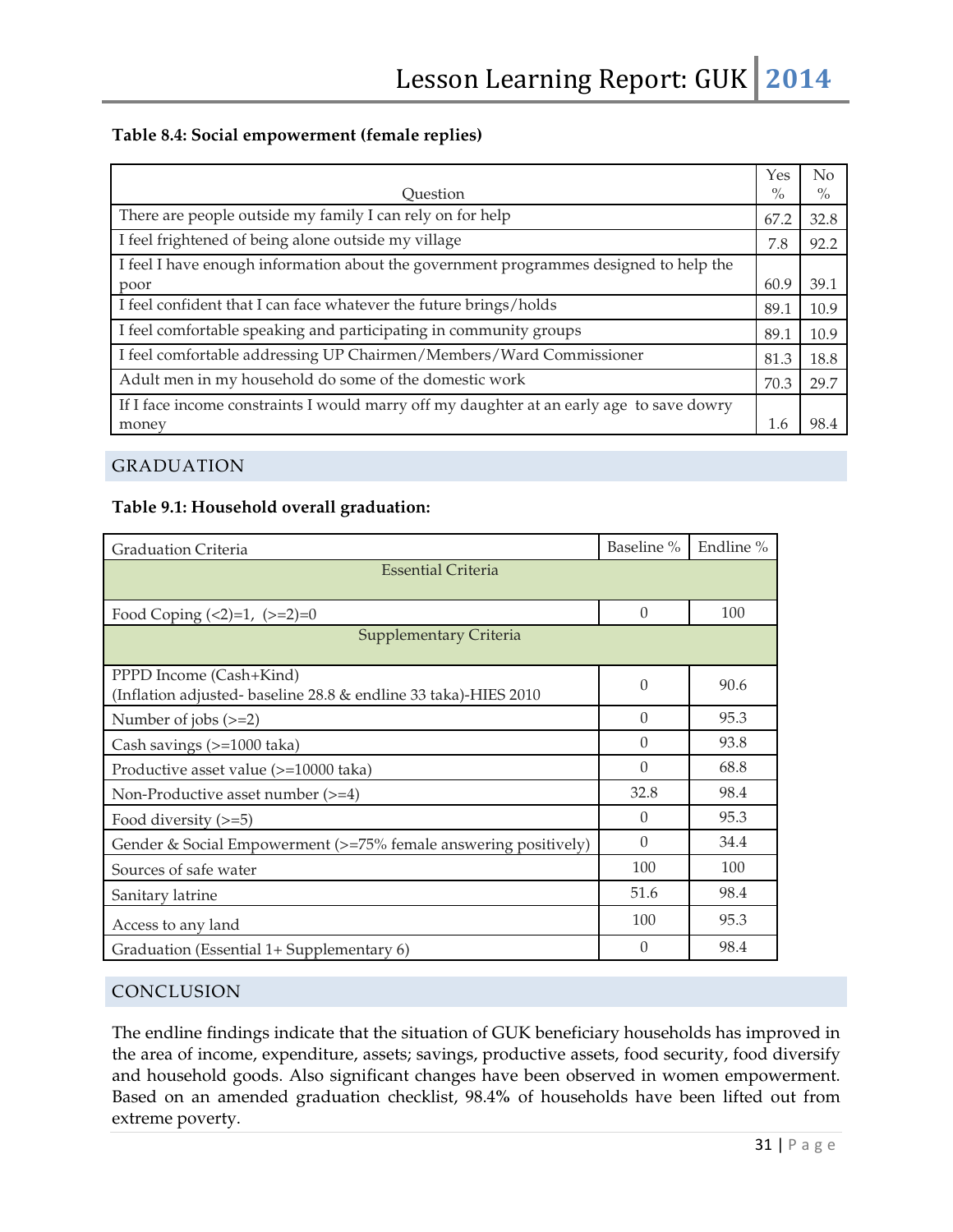# Conclusion: Progress against Log Frame

| Hierarchy of          | Verifiable          | <b>Means</b> of      | Achievement              | Assumptions    |
|-----------------------|---------------------|----------------------|--------------------------|----------------|
| Objectives            | Indicators          | Verification         |                          |                |
| Government of         | Reduction in the    | Government of        |                          |                |
| <b>Bangladesh MDG</b> | proportion of       | Bangladesh,          |                          |                |
| targets 1 and 2 on    | people living in    | National MDG-        |                          |                |
| income poverty        | extreme poverty     | Report, UNDP and     |                          |                |
| reduction and         | from 28% in 1991-   | World Bank           |                          |                |
| hunger achieved       | 1992 to 9.5% by     | statistics           |                          |                |
| by 2015               | 2015 (in line with  |                      |                          |                |
|                       | PRSP targets)       |                      |                          |                |
| Purpose: 1,160        | - All BHHs          | - Baseline survey    | - All BHHs have          | - Global       |
| extreme poor          | doubled their       |                      | doubled their income     | economic       |
| BHHs (minimum         | income assets       | - Shiree CMS         | (minimum income of       | factors do not |
| 50% women) lifted     |                     |                      | each HHs is BDT 4,500)   | significantly  |
| out of poverty by     | - Target HHs have   | - Periodical reports |                          | affect the     |
| 2013                  | average amount of   | of project           | - Average value of       | garment        |
| Immediate             | savings BDT 6,000   |                      | household assets         | sector of      |
| objective:            |                     | - Mid-term           | increased more than      | Bangladesh     |
| - Develop skills of   | - All of BHHs       | external             | 80% in the project area. |                |
| interested young      | report an increase  | evaluation reports   |                          | - Workers      |
| women (minimum        | in their ability to |                      | $-1,110$ BHHs (96%)      | issues dealt   |
| 50%) and men of       | make effective      | - Endline survey     | have an average          | with           |
| extreme poor          | livelihoods choices |                      | amount of savings of     | systematicall  |
| families on sewing    |                     | - Lesson learning    | BDT 4,794 and growing    | y through      |
| machine operation     |                     | reports              |                          | upholding      |
| of woven              |                     |                      | - 337 beneficiaries/     | rule of law by |
| garments factories.   |                     |                      | BHHs (29%) opened        | all            |
|                       |                     |                      | DPS/bank accounts        |                |
| - Facilitate regular  |                     |                      | with scheduled bank      |                |
| job opportunities     |                     |                      | and deposit savings      |                |
| for targeted          |                     |                      |                          |                |
| beneficiaries in      |                     |                      | - The net amount of      |                |
| established           |                     |                      | beneficiary level        |                |
| garments factories    |                     |                      | savings so far for 276   |                |
| with particular       |                     |                      | participants is BDT      |                |
| emphasis on           |                     |                      | 472,010 (4 lac,, 72      |                |
| maintaining           |                     |                      | thousand and 10) and     |                |
| intensive             |                     |                      | this is growing          |                |
| communication/        |                     |                      |                          |                |
| supervision at        |                     |                      |                          |                |
| preliminary stage.    |                     |                      |                          |                |
|                       |                     |                      |                          |                |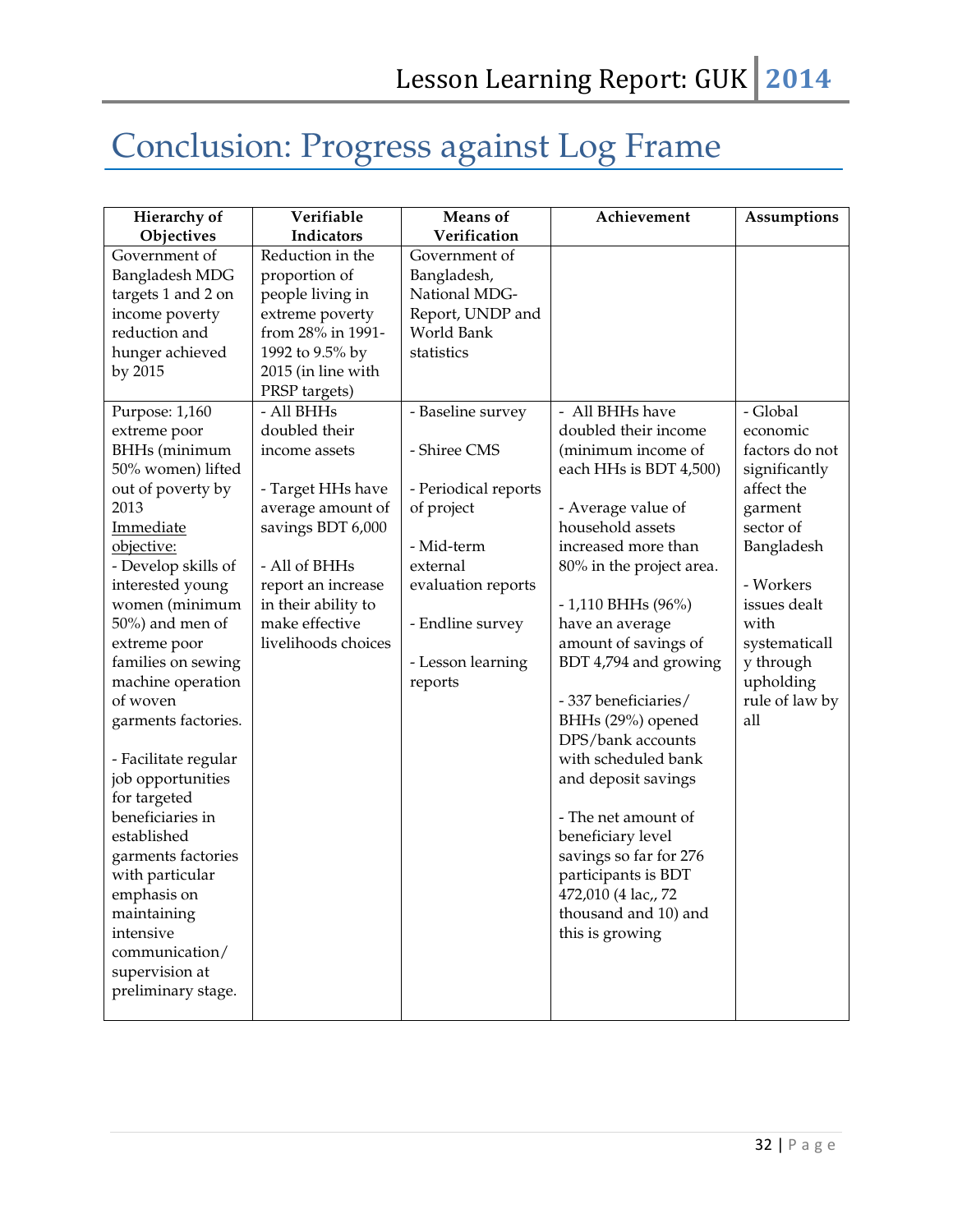# Lesson Learning Report: GUK 2014

| Output 1: 1,160        | $-1,160$ extreme               | - Project records   | - All 10 inception                      | No major       |
|------------------------|--------------------------------|---------------------|-----------------------------------------|----------------|
| extreme poor           | poor BHHs                      |                     | workshops conducted                     | natural        |
| marginalized           | selected                       | - Periodic          | with all relevant                       | calamities     |
| persons (min 50%       |                                | progress report     | stakeholders                            | occur during   |
| women) have been       | $-1,160$ extreme               |                     |                                         | project period |
| trained in skilled     | poor BHHs trained              | - Shiree CMS        | - Conducted 416 PRA                     |                |
|                        | and certified in               |                     | session at different                    |                |
| machine operation      | skilled machine                | - Mid-term          |                                         |                |
| of woven               |                                |                     | villages for beneficiaries<br>selection |                |
| garments               | operation of<br>woven garments | evaluation report   |                                         |                |
|                        |                                | - Endline survey    | - 1,160 extreme poor                    |                |
|                        | - Field facilitator            | report of the       | <b>BHHs</b> selected                    |                |
|                        | visited 1,160                  | project             | considering the                         |                |
|                        | persons everyday               |                     | approved beneficiary                    |                |
|                        | for 1st week and               |                     | selection criteria                      |                |
|                        | subsequently                   |                     | (Female: 514/ Male:                     |                |
|                        | every month                    |                     | 646)                                    |                |
|                        |                                |                     | - All beneficiaries have                |                |
|                        |                                |                     | received skill                          |                |
|                        |                                |                     | development training                    |                |
|                        |                                |                     | on oven and footwear                    |                |
|                        |                                |                     | machine operation                       |                |
|                        |                                |                     | - All beneficiaries have                |                |
|                        |                                |                     | received awareness                      |                |
|                        |                                |                     | sessions on 14 different                |                |
|                        |                                |                     | social and development                  |                |
|                        |                                |                     | issues                                  |                |
|                        |                                |                     | - Field facilitator has                 |                |
|                        |                                |                     | visited 1,160 persons                   |                |
|                        |                                |                     | everyday for the 1st                    |                |
|                        |                                |                     | week and subsequently                   |                |
|                        |                                |                     | every month                             |                |
| <b>Output 2: 1,160</b> | $-1,160$ persons               | - Project records   | - Have organized                        |                |
| extreme poor           | secure                         |                     | sharing meeting with                    |                |
| persons (minimum       | employment                     | - Periodic progress | <b>BGMEA</b>                            |                |
| 50% women)             |                                | reports             |                                         |                |
| secure                 | - BGMEA formally               |                     | - Memorandum of                         |                |
| employment in          | adopts policy                  | - Shiree CMS        | Understanding (MOU)                     |                |
| woven garments         | to encourage                   |                     | has been                                |                |
| factories              | members to                     | - Mid-term          | signed with Apax                        |                |
|                        | develop similar                | evaluation report   | Adelchi Footwear                        |                |
|                        | programmes                     |                     | Limited and 4 others                    |                |
|                        |                                | - Endline survey    | garments factories                      |                |
|                        | - National level               | report of the       |                                         |                |
|                        | conference with                | project             | - BGMEA open a skill                    |                |
|                        | <b>BGMEA</b>                   |                     | development training                    |                |
|                        |                                |                     | center at Uttara, Dhaka                 |                |
|                        | - MoU signed with              |                     | and implementing this                   |                |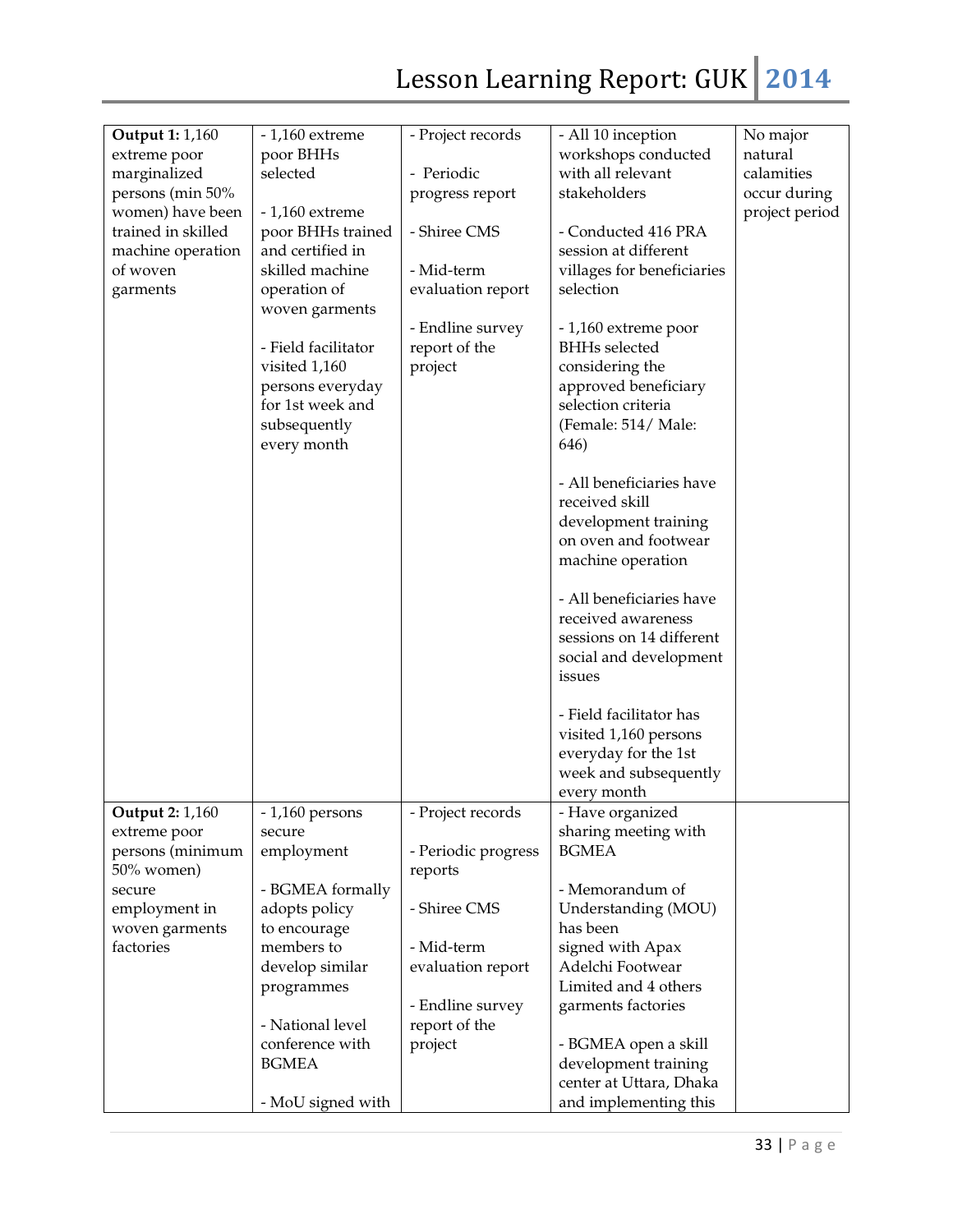|                        | RMG companies         |                   | type of initiative at     |                |
|------------------------|-----------------------|-------------------|---------------------------|----------------|
|                        | including media       |                   | Gaibandha with the        |                |
|                        | coverage in           |                   | partnership of Youth      |                |
|                        | Bengali & English     |                   | Development               |                |
|                        |                       |                   | Department                |                |
|                        |                       |                   |                           |                |
|                        |                       |                   | - 21 news of different    |                |
|                        |                       |                   | project activities        |                |
|                        |                       |                   | covered in 5 local and 7  |                |
|                        |                       |                   | national newspapers       |                |
|                        |                       |                   |                           |                |
|                        |                       |                   | and 13 news outlets       |                |
|                        |                       |                   | with short video          |                |
|                        |                       |                   | footage broadcasted in    |                |
|                        |                       |                   | 9 TV channels             |                |
|                        |                       |                   | - 1,055 participants (646 |                |
|                        |                       |                   | males and 509 females)    |                |
|                        |                       |                   | had completed two-        |                |
|                        |                       |                   | month long internship     |                |
|                        |                       |                   | programme in Apex         |                |
|                        |                       |                   | and Garments and with     |                |
|                        |                       |                   | 1,084 participants (622   |                |
|                        |                       |                   | male and 462 females)     |                |
|                        |                       |                   |                           |                |
|                        |                       |                   | now working at 108        |                |
|                        |                       |                   | garments factories and    |                |
|                        |                       |                   | 4 footwear industries     |                |
|                        |                       |                   | including Apex in         |                |
|                        |                       |                   | Dhaka, Gazipur,           |                |
|                        |                       |                   | Narayangonj &             |                |
|                        |                       |                   | Chittagong district.      |                |
| <b>Output 3: 1,160</b> | - HH able to afford   | - Project records | - 1,160 families have     | - Price of     |
| <b>BHHs</b> improved   | 3-meals per day       |                   | developed and prractice   | basic          |
| food intake            |                       | - Periodic        | their Family              | essentials     |
| through small          | - Hold awareness      | progress report   | Development Plan          | remain         |
| IGAs & access to       | sessions with         |                   | (FDP)                     | relatively     |
| public services        | members of BHHs       | - Shiree CMS      |                           | stable         |
|                        | and solidarity        |                   | - Income generating       | without any    |
|                        | groups to share       | - Mid-term        | assets (goats/sheep,      | spike in costs |
|                        | experiences           | evaluation report | poultry and plants)       |                |
|                        |                       |                   | have transferred to       | - Local        |
|                        | - Primary school      | - Endline survey  | 1,160 families            | government     |
|                        | enrolment             | report of the     |                           | supports and   |
|                        | improves              | project           | - 1,160 BHHs have         | acknowledge    |
|                        |                       |                   | received awareness        | s extreme      |
|                        | - BHHs able to        |                   | session on 14 different   | poor cohort    |
|                        |                       |                   |                           |                |
|                        | secure sanitation     |                   | social and development    |                |
|                        | facilities from local |                   | issues and needs-based    |                |
|                        | Union Parisad         |                   | guardian meetings held    |                |
|                        | (UP)                  |                   | with the members of       |                |
|                        |                       |                   | 416 families              |                |
|                        |                       |                   |                           |                |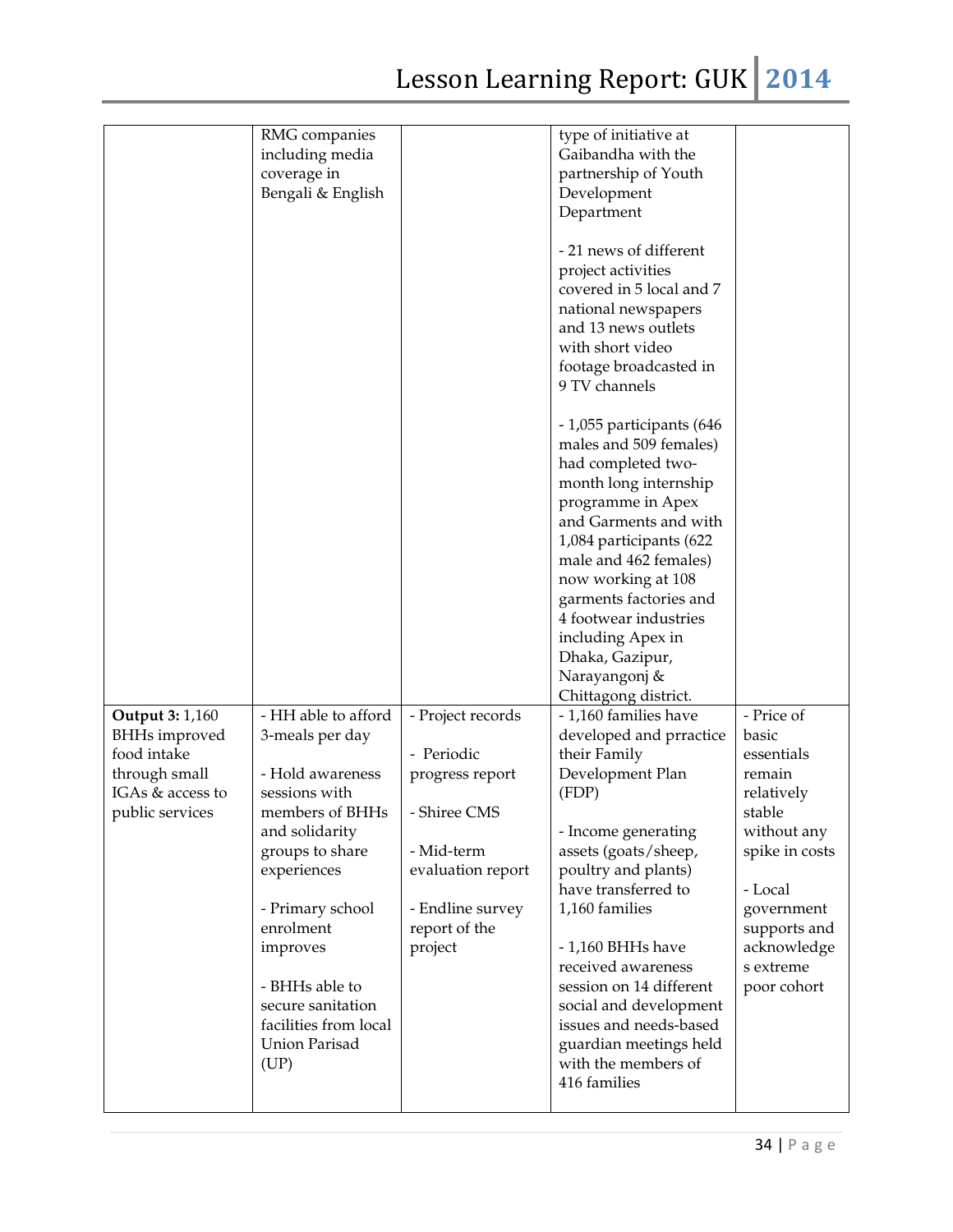| - 438 children from 426<br>families have been<br>admitted to schools and<br>are continuing their<br>studies |
|-------------------------------------------------------------------------------------------------------------|
| - All households<br>consume three meals a<br>day in the project area                                        |
| - All households<br>adopted at least two<br>income earning<br>opportunities in each<br><b>BHH</b>           |
| - 269 BHHs have been<br>included in the<br>Government's safety<br>net program                               |
| - 204 BHHs have<br>installed latrine and 152<br><b>BHHs have installed</b><br>tub-well                      |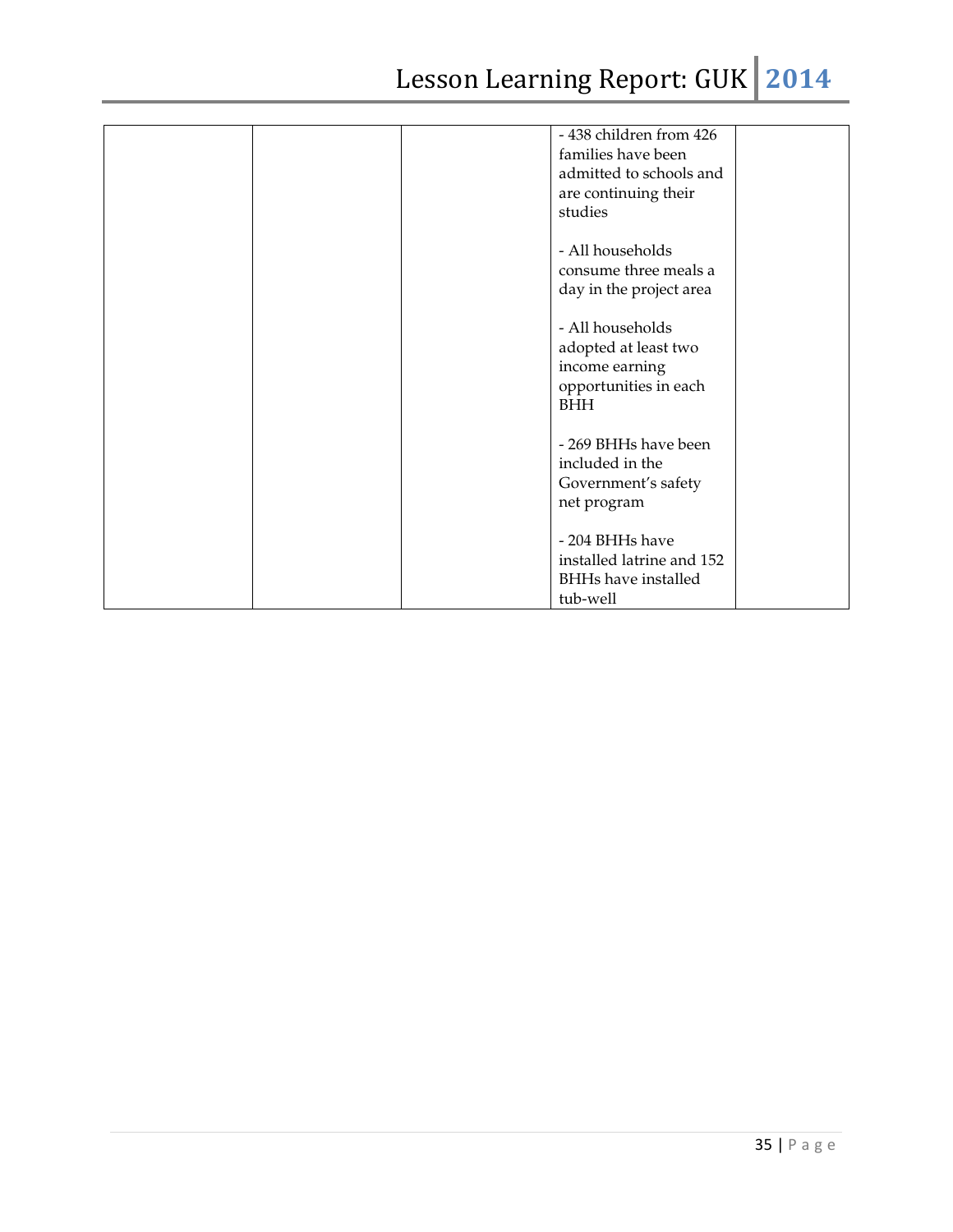### Annex 1: Exit Strategy

The objective of the exit strategy is to two-fold:

i) Achieve sustainability of the project purpose so that it would able to contribute in achieving the goal;

ii) Guide all concerned in strengthening capacity of group and individual so that extreme poor households can lift themselves from poverty line.

**1)** *Planning & Organizing Period( August - November, 2013) -* The project management team plans a timeline for handing over the project to the community, incorporating other stakeholders, sustaining the project and ensuring media coverage of the project impact. Finalization of all requirements for the total phase-out, including list of local stakeholders, identification and communication with other service delivery agencies (government offices, development organizations, donors and local government units).

| <b>Components of Exit</b><br><b>Strategy</b>             | Descriptions                                                                                                                                                                                                                                                                                                                                                                                                                                                                                                                                                                                                                                                                                                                              |
|----------------------------------------------------------|-------------------------------------------------------------------------------------------------------------------------------------------------------------------------------------------------------------------------------------------------------------------------------------------------------------------------------------------------------------------------------------------------------------------------------------------------------------------------------------------------------------------------------------------------------------------------------------------------------------------------------------------------------------------------------------------------------------------------------------------|
| Linkage with local<br>government                         | UP representatives are requested to include in the safety nets program and<br>$\bullet$<br>list submitted to Union Parishad through respective ward members for<br>government safety nets. The project team also emphasis the issue in exit<br>meeting at UP level.<br>Two-hundred and sixty nine BHHs have been included in the government's<br>٠<br>safety nets program.                                                                                                                                                                                                                                                                                                                                                                |
| Review of household<br>planning                          | Most BHHs have achieved their 'Family Development'.<br>$\bullet$<br>Plan (FDP) at HH level. In November, 2013 project team (FF & PO) will<br>$\bullet$<br>review the progress of FDP during CMS-2 monitoring and will provide<br>necessary guidance to the 1,160 BHHs to continue their FDP for the next<br>year.                                                                                                                                                                                                                                                                                                                                                                                                                         |
| Savings and Opening<br>bank account in<br>scheduled bank | During the training course, each beneficiary has participated in 14 sessions<br>٠<br>on awareness issues. One of the most important sessions was 'Savings<br>Management'. These sessions were also conducted with their family.<br>Beneficiaries were motivated and opened bank account to save more money<br>$\bullet$<br>in the future. The time frame of the activities is September to November,<br>2013.<br>The net amount of BHH level savings so far for 1,089 families is BDT<br>5,274,550 and growing.<br>The net amount of beneficiary level savings so far for 745 participants is<br>BDT 1,241,360 and growing.<br>DPS (fixed amounts) are being saved in different banks and insurance<br>companies by 337 beneficiaries/HH. |
| Accessibility of<br>services from local                  | GUK has trained 38 women vaccinators from the local community at<br>$\bullet$<br>different unions with the support from Gaibandha Food Security project for                                                                                                                                                                                                                                                                                                                                                                                                                                                                                                                                                                               |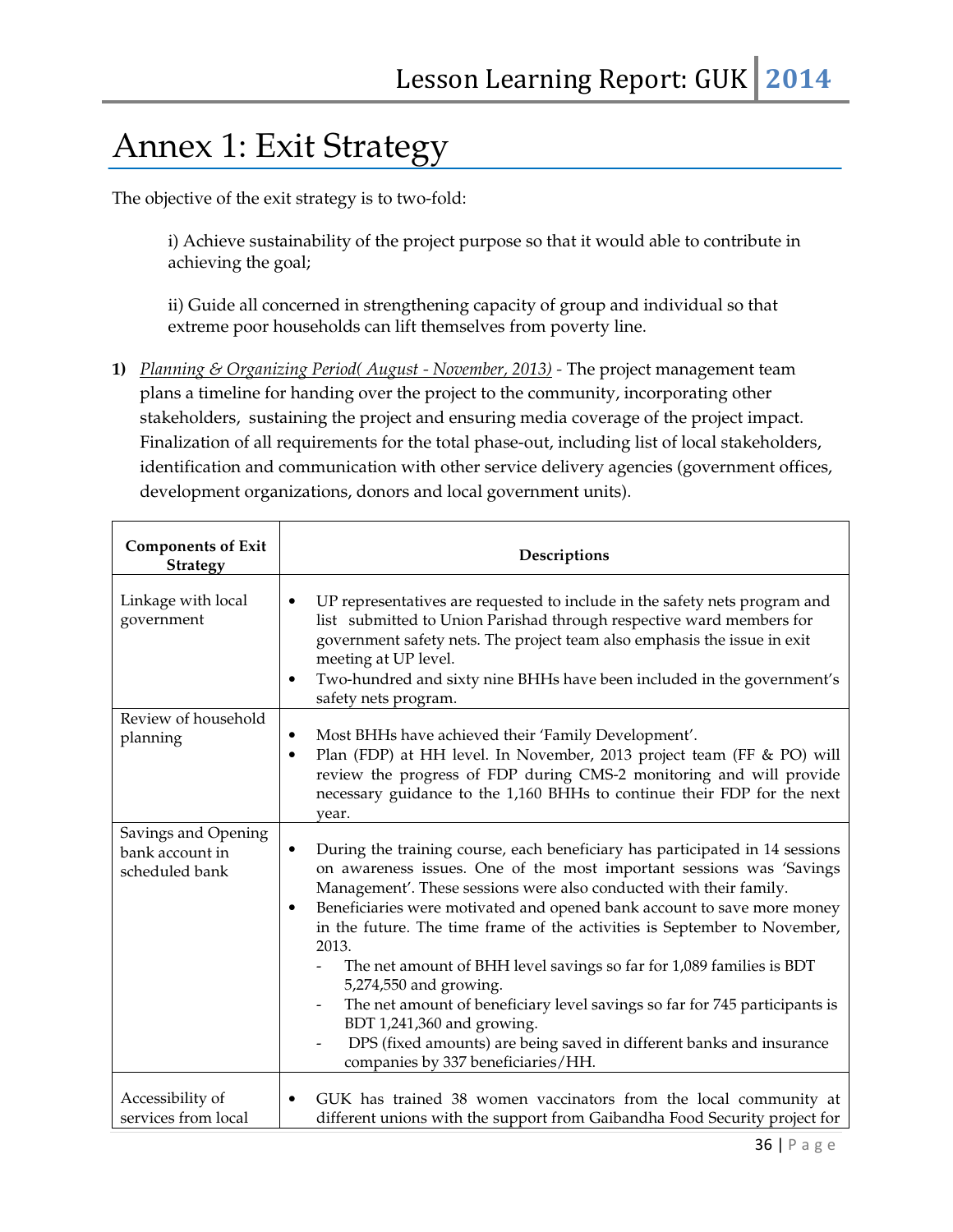| vaccinators                                                                  | ultra poor women. They will work with project beneficiaries HH by<br>providing de-worming, vaccinations, and treatments of their cattle with<br>payment.                                                                                                                                                                                                                                                                                                                                                                                                                                                                                                                                                                                                                                |
|------------------------------------------------------------------------------|-----------------------------------------------------------------------------------------------------------------------------------------------------------------------------------------------------------------------------------------------------------------------------------------------------------------------------------------------------------------------------------------------------------------------------------------------------------------------------------------------------------------------------------------------------------------------------------------------------------------------------------------------------------------------------------------------------------------------------------------------------------------------------------------|
| The Innovation Fund<br>project model are<br>being replicated or<br>scaled up | During the implementation of the Shiree funded project (IF-3), many<br>٠<br>visitors from donor agencies and research organization visited the site and<br>became interested in the project. Throughout the project, we will share our<br>achievements and learning with them. Through on-going discussion we<br>will try to jointly design and replicate/scaled up the project with their<br>funding support. After completion of this innovation project, at least one<br>project will be implemented using this model and we are hopeful that some<br>impact research will be implement with this project beneficiaries'<br>In some cases, we will submit our idea and project to the donors. We are<br>٠<br>currently searching for donors to replicate the project in other areas. |

2) *Full Phase out (November 2013):* During this period, the project management team will organize 10 exit meetings with 10 working unions of the project and will organize one press conference event, and invite project stakeholders, local service delivery agencies, local elected bodies, local government authorities, local and national media.

| <b>Components of Exit</b><br><b>Strategy</b>                                                           | Descriptions                                                                                                                                                                                                                                                                                                                                                                                                                                                                                                                                                                        |
|--------------------------------------------------------------------------------------------------------|-------------------------------------------------------------------------------------------------------------------------------------------------------------------------------------------------------------------------------------------------------------------------------------------------------------------------------------------------------------------------------------------------------------------------------------------------------------------------------------------------------------------------------------------------------------------------------------|
| Exit meeting at union level<br>with joint collaboration of<br>UP (10 meetings in 10<br>working unions) | We will organize exit meetings at the union level with joint<br>$\bullet$<br>collaboration of UP. The meeting will be organized on regular monthly<br>basis. UP representatives, local elite, respective service providers from<br>GoB, extreme poor HHs and media will attend the meeting.<br>Concern project officer of GUK-REPSDG project will act as the<br>$\bullet$<br>facilitators for the event. Venue: Union parished hall room of respective<br>union. Meeting will be finalized with the consultation of UP Chairman.                                                    |
|                                                                                                        | Tentative Agenda for the Exit Meeting:<br>Field facilitators will share knowledge, experience and<br>1.<br>constraints they faced during this project implementation.<br>Project officers will read success stories.<br>2.<br>Direct beneficiaries and their family members will share their<br>3.<br>experiences and success stories.<br>List of beneficiaries and project documents will be given to the<br>4.<br>Union Parished and local service providers.<br>Vote of thanks to concerned stakeholders who provided their<br>cooperation.                                      |
| Organize a press<br>conference at Gaibandha                                                            | GUK will organize a press conference with the journalist of print and<br>٠<br>electronic media outlets. The Chief Executive of GUK will act as the<br>facilitators of the event. Project Manager of GUK-REPSDG project will<br>present the overall activities, achievements, and learning's of the<br>project. A question and answer session will be organized at the last<br>stage of the event. Approximately 40 journalists from print, electronic<br>and online media outlets will participate in the event. Venue: GUK<br>Conference Room, Gaibandha, Date: November 07, 2013. |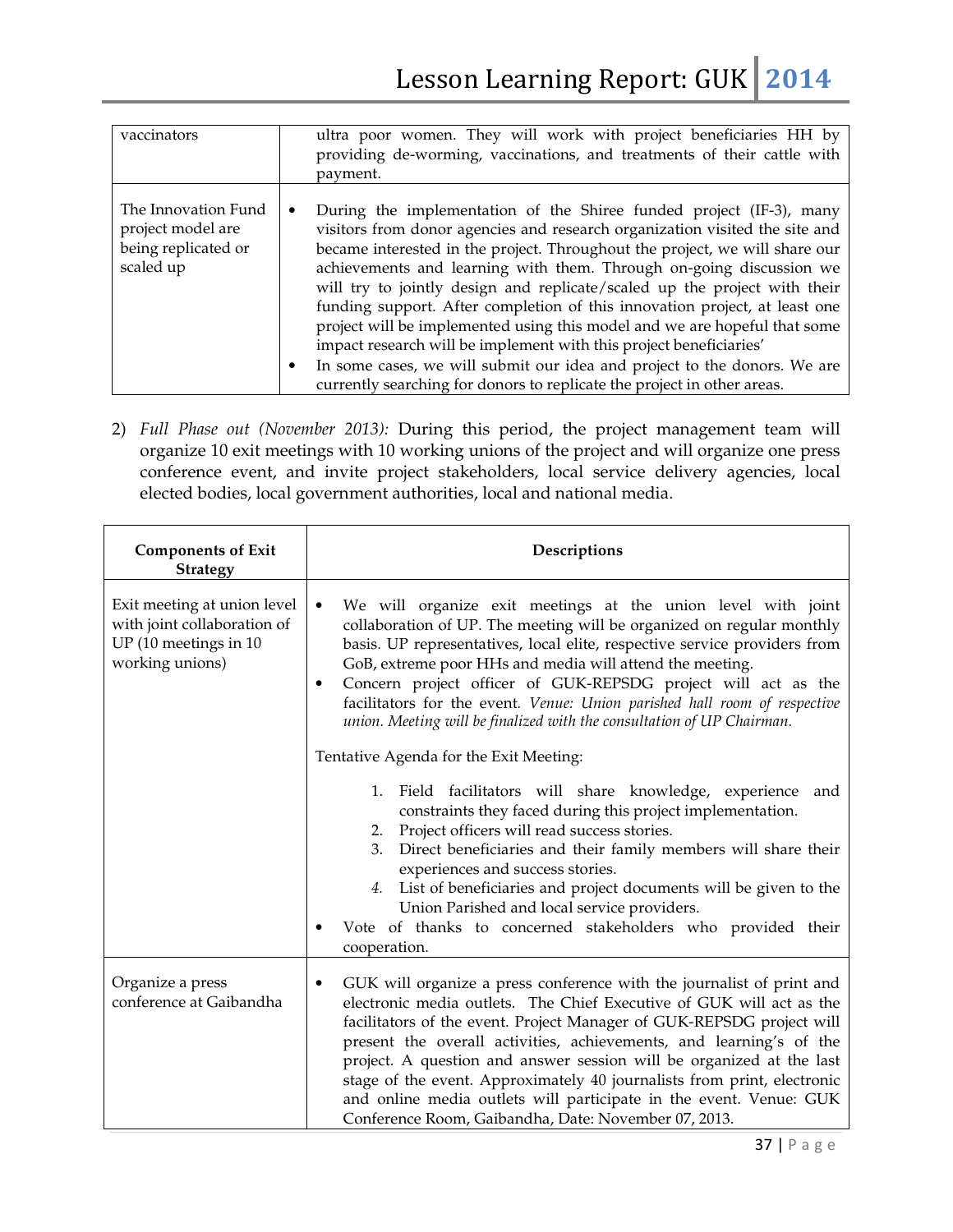|                                                                                     | Outcomes:<br>Journalists aware of the progress status of the project and positive<br>changes of BHH level<br>2. The media presents the project to the public and will play an<br>advocacy role for including those BHHs in government safety nets<br>program                                                                                                                                   |
|-------------------------------------------------------------------------------------|------------------------------------------------------------------------------------------------------------------------------------------------------------------------------------------------------------------------------------------------------------------------------------------------------------------------------------------------------------------------------------------------|
| Submission of BHHs list<br>and asset distribution<br>documents to Union<br>Parishad | GUK-REPSGD project team will hand over the BHHs list and asset<br>$\bullet$<br>distribution documents to Union Parishad to ensure the progress of<br>monitoring and other services to the BHHs during exit meeting at UP<br>level.                                                                                                                                                             |
| Link BHHs with GUK"s<br>other on-going activities                                   | The graduated BHHs of this project will be linked with other ongoing<br>٠<br>activities like food security, sanitation, technical support on agriculture,<br>etc.<br>GUK management give decision to concerned Project managers in the<br>٠<br>respective area to include these BHHs with their existing services and<br>continue follow up on them in order to ensure sustainable graduation. |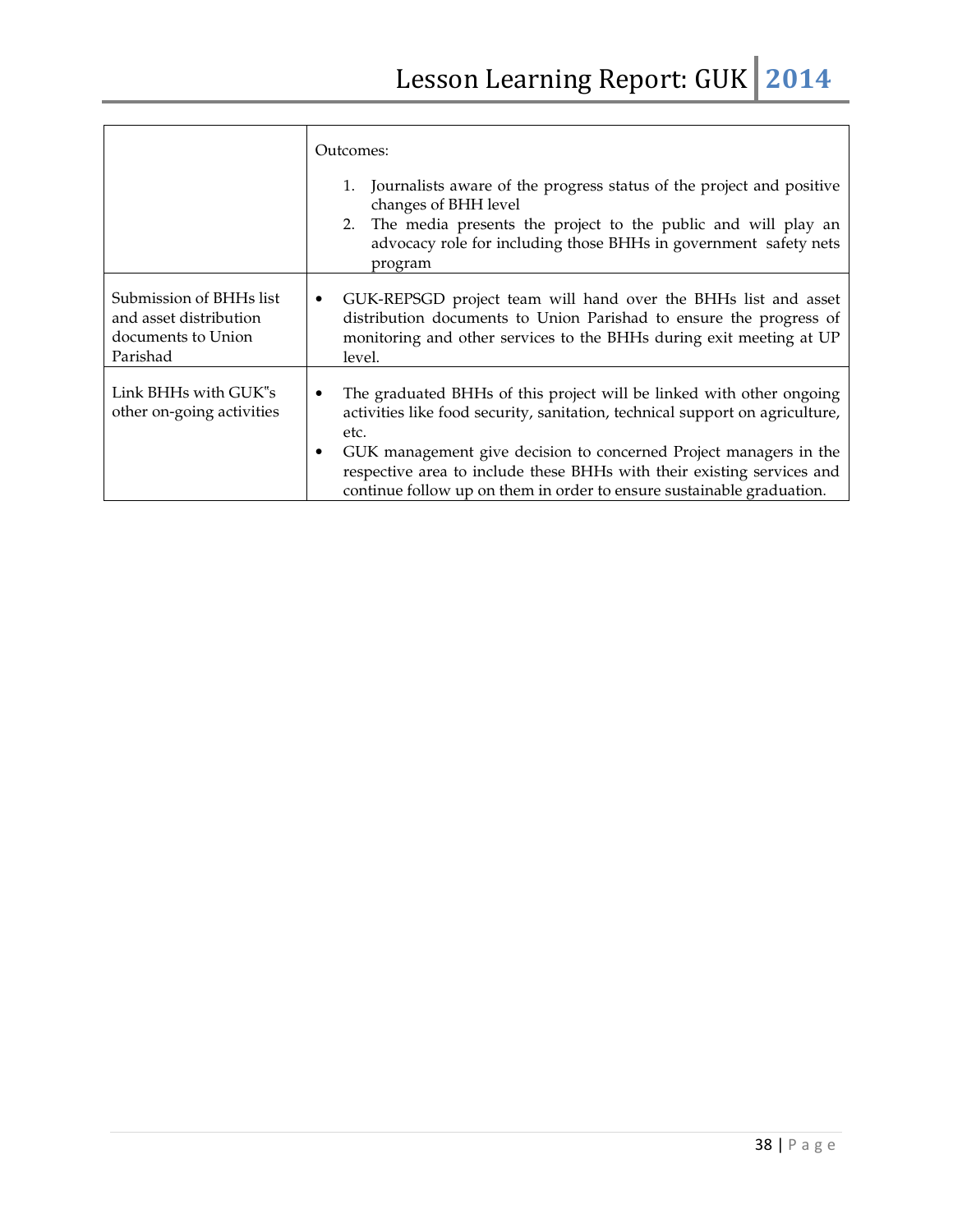### Annex 2: Financial Overview

The table below represents the financial overview of the project's spendings:

| <b>Budget Line</b>                     | Original<br><b>Budget</b><br>(BDT) | <b>Revised</b><br><b>Budget</b><br>(BDT) | Actual<br>Expenditure<br>(BDT) | Expenditure<br>for only the<br>month of Jan<br>2014 (BDT) | Variance<br>with<br>Original<br><b>Budget</b><br>(BDT) | Variance<br>with<br><b>Revised</b><br><b>Budget</b><br>(BDT) |
|----------------------------------------|------------------------------------|------------------------------------------|--------------------------------|-----------------------------------------------------------|--------------------------------------------------------|--------------------------------------------------------------|
| Human Recourses<br>costs               | 6,176,630                          | 5,709,674                                | 5,689,824                      | 53,240                                                    | 486,806                                                | 19,850                                                       |
| Travelling                             | 416,000                            | 630,153                                  | 609,796                        |                                                           | 193,796                                                | 20,357                                                       |
| Vehicle,<br>Motorcycle &<br>Equipments | 713,000                            | 632,834                                  | 632,834                        |                                                           | 80,166                                                 |                                                              |
| Office rent &<br><b>Utilities</b>      | 433,000                            | 315,183                                  | 282,601                        | 3,400                                                     | 150,399                                                | 32,582                                                       |
| Administration<br>cost                 | 711,900                            | 536,976                                  | 455,430                        |                                                           | 256,470                                                | 81,546                                                       |
| Operational cost                       | 381,650                            | 538,971                                  | 490,871                        | 220,338                                                   | 109,221                                                | 48,100                                                       |
| Direct Delivery                        | 21,162,350                         | 21,383,148                               | 20,474,073                     | 627,260                                                   | 688,277                                                | 909,075                                                      |
| Management cost<br>5%                  | 1,499,727                          | 1,490,835                                | 1,431,771                      | 14,881                                                    | 67,956                                                 | 59,064                                                       |
| Contingency                            | 1,499,727                          | 1,756,159                                |                                |                                                           | 1,499,727                                              | 1,756,159                                                    |
| <b>Grand Total</b><br>(BDT)            | 32,993,983                         | 32,993,933                               | 30,067,200                     | 335,401                                                   | 2,926,783                                              | 2,926,733                                                    |